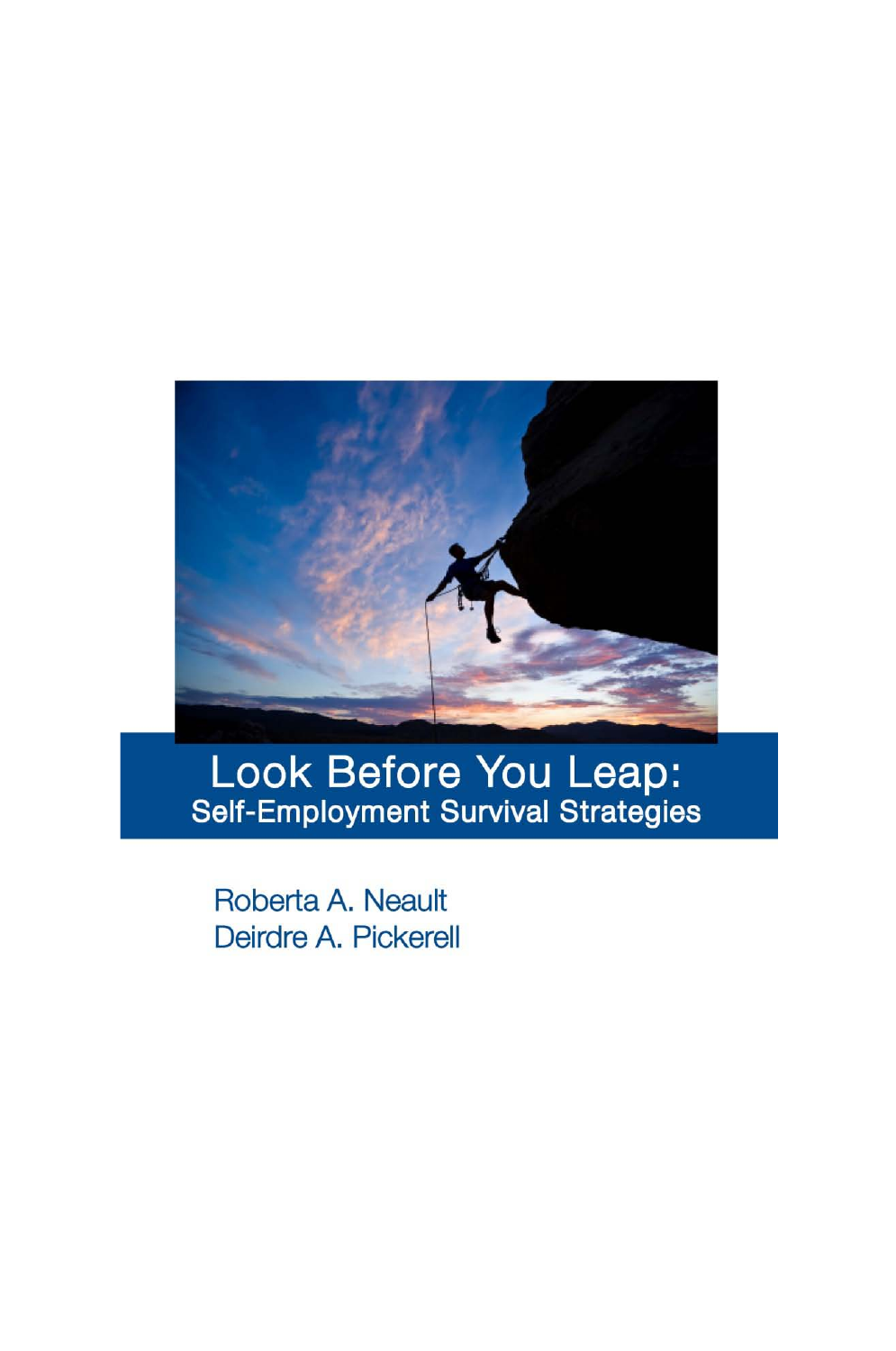Copyright 2011

Dr. Roberta A. Neault, CCC, RRP, CCDP, GCDF-i Deirdre A. Pickerell, MEd, MA, CHRP, GCDF-i



Aldergrove, British Columbia, Canada www.lifestrategies.ca info@lifestrategies.ca



Developed with the support of the Canadian Education and Research Institute for Counselling (CERIC)

ISBN 978-0-9782158-6-6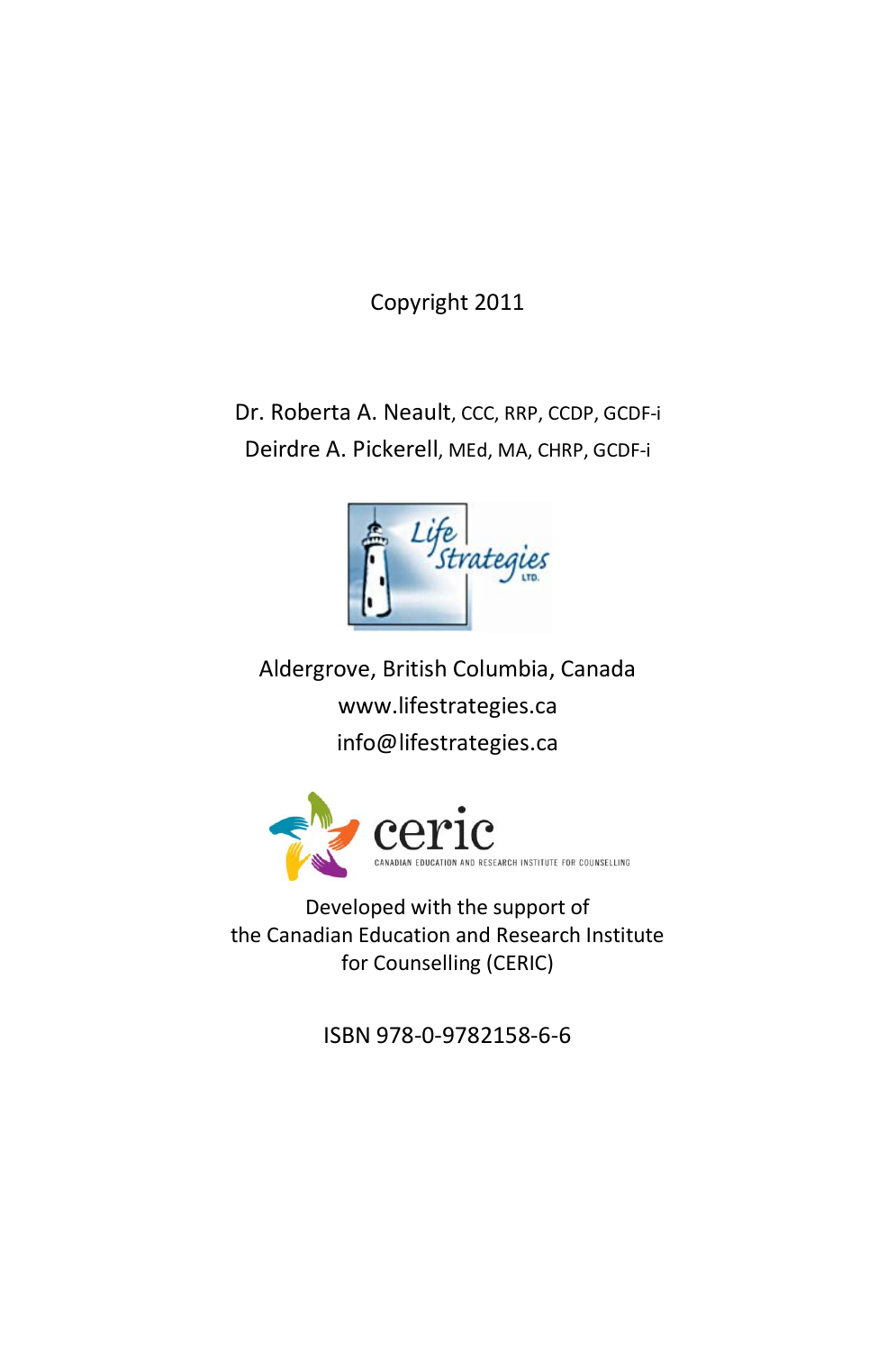## **Acknowledgements**

The self-employment survival strategies we're sharing in this workbook come from a lifetime of self-employment experiences and research, and supporting others with their selfemployment dreams. While there are countless strategies that can contribute to self-employment success, the 10 we list here will provide a solid foundation. Our goal is to help individuals assess their readiness for self-employment, evaluate their potential for success, and even develop an exit strategy *before* leaping into self-employment. Some of the strategies have been influenced by other authors, focus groups, previous students and clients, and participants in online surveys. They have *all* been extracted from years of self-employment successes

. . . and challenges.

As always, we acknowledge the important contributions from other members of the Life Strategies team. For this project, special thanks are due to Cassie Saunders for her research support and Cheryl Thom for help with the cover design. We are grateful, too, to our families for their ongoing support and understanding – more than most, they understand the realities of self-employment!

This book is part of a comprehensive "Look Before You Leap" project, made possible with generous funding from CERIC. We are grateful for their support and their shared understanding of the importance of equipping others to be successfully selfemployed.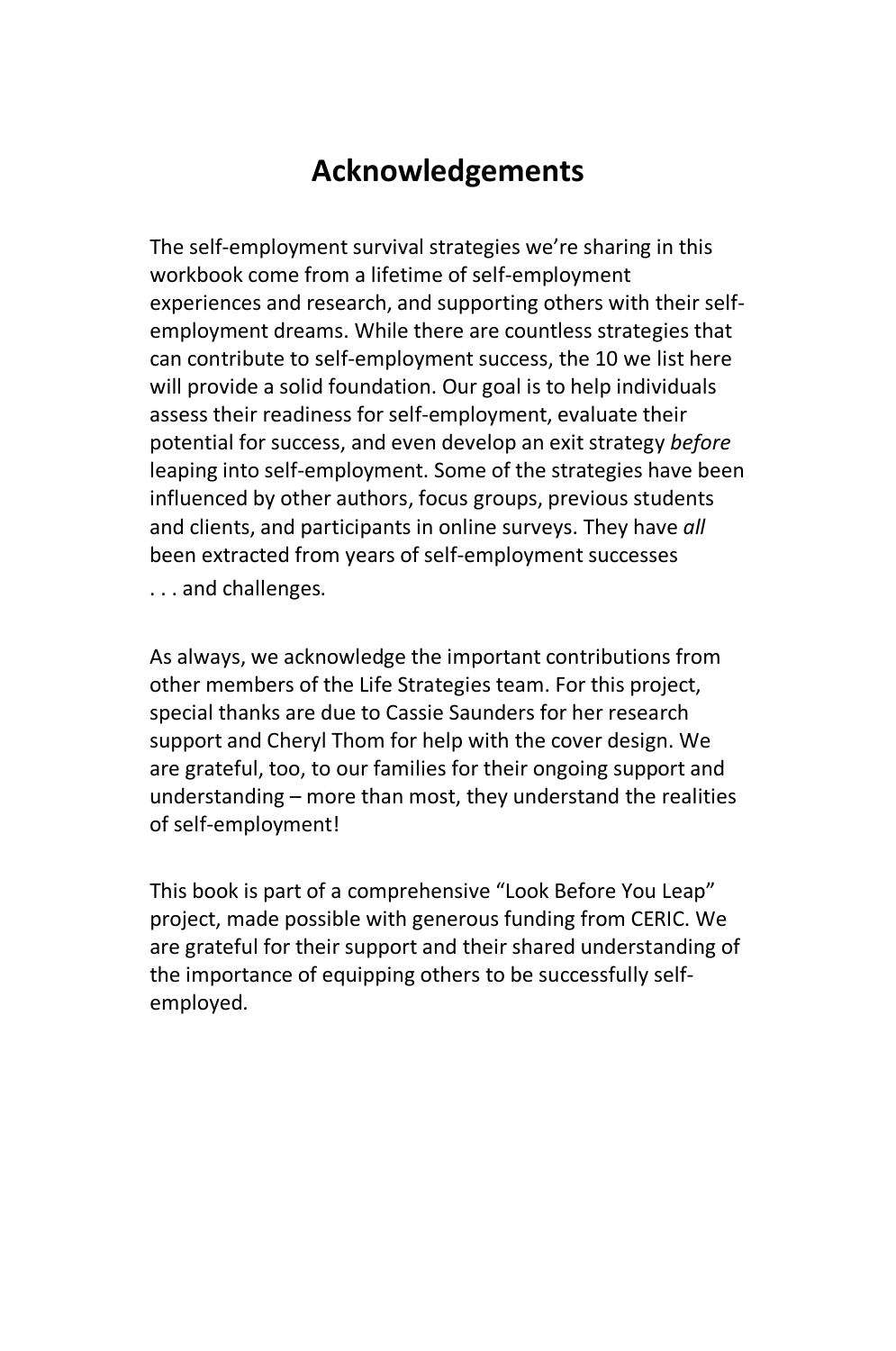*Twenty years from now you will be more disappointed by the things you didn't do than by the ones you did do. So throw off the bowlines. Sail away from the safe harbor. Catch the trade winds in your sails. Explore. Dream. Discover.* ~Mark Twain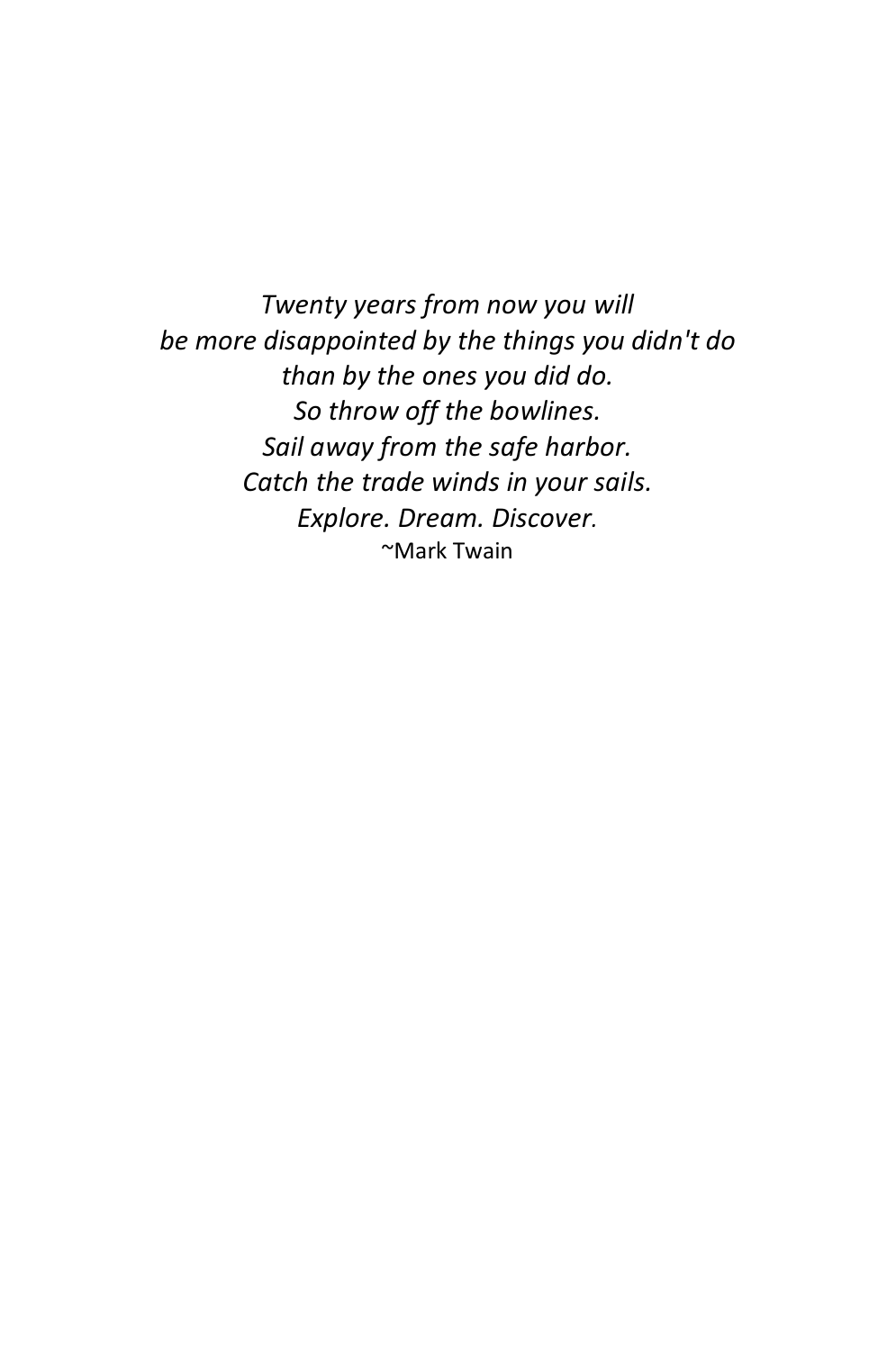# **Table of Contents**

| <b>Introduction</b>                        | 1  |
|--------------------------------------------|----|
| <b>Self-Employment Survival Strategies</b> | 3  |
| <b>Understand Self-Employment</b>          | 3  |
| Know What it Takes                         | 9  |
| Put Supports in Place                      | 15 |
| Do Your Homework                           | 21 |
| <b>Be Strategic</b>                        | 27 |
| <b>Brand Your Business</b>                 | 33 |
| Do the Math                                | 39 |
| <b>Manage the Details</b>                  | 45 |
| Get the Help You Need                      | 51 |
| <b>Monitor Progress</b>                    | 57 |
| <b>Conclusion</b>                          | 62 |
| <b>About the Authors</b>                   | 63 |
| <b>Other Books by These Authors</b>        | 64 |
| <b>Relevant Workshops and Courses</b>      | 64 |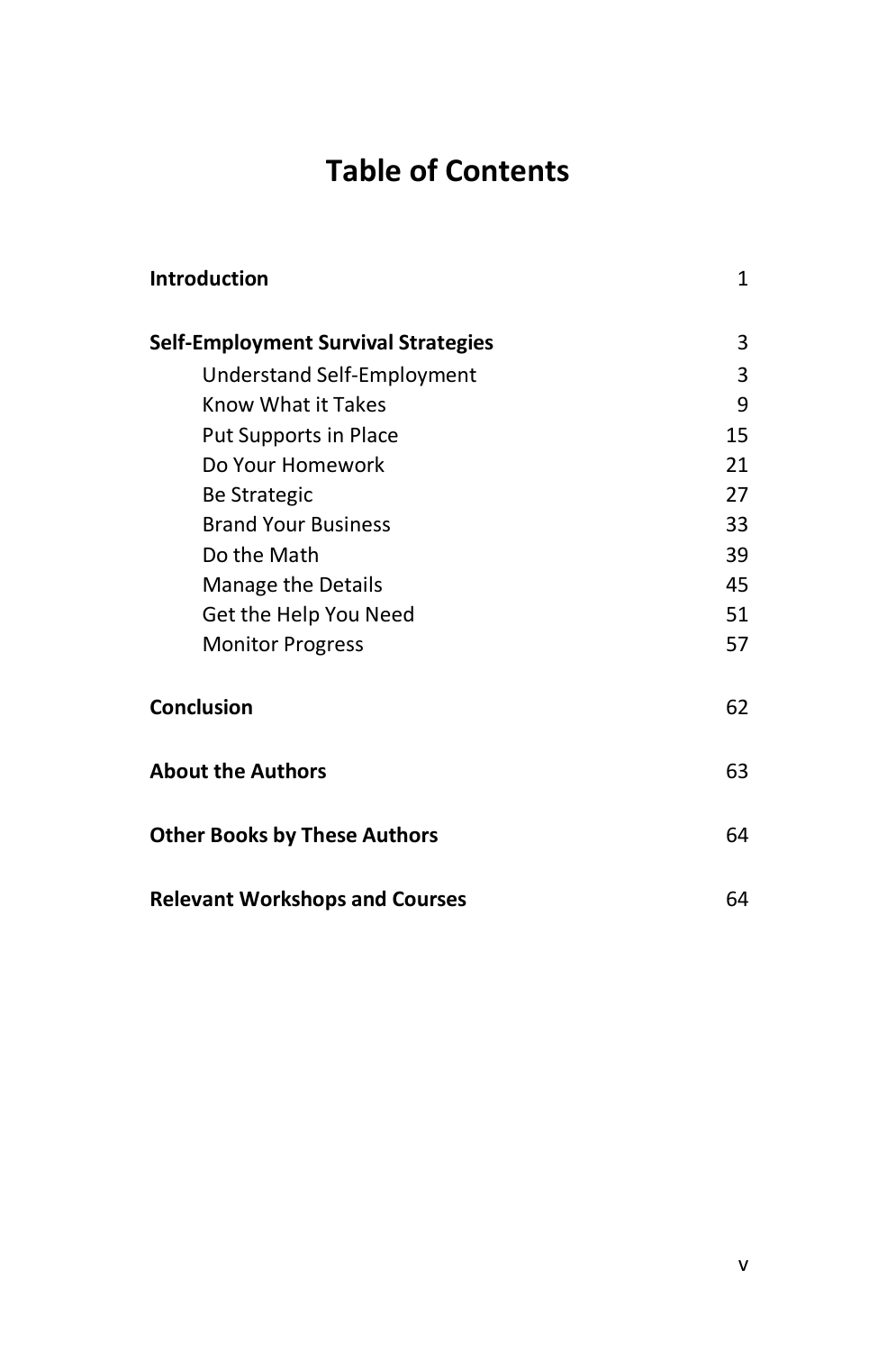*Plan for gradual improvement, not spectacular leaps, a slow and steady stream of water will, in time, erode the hardest rock.*  ~David Campbell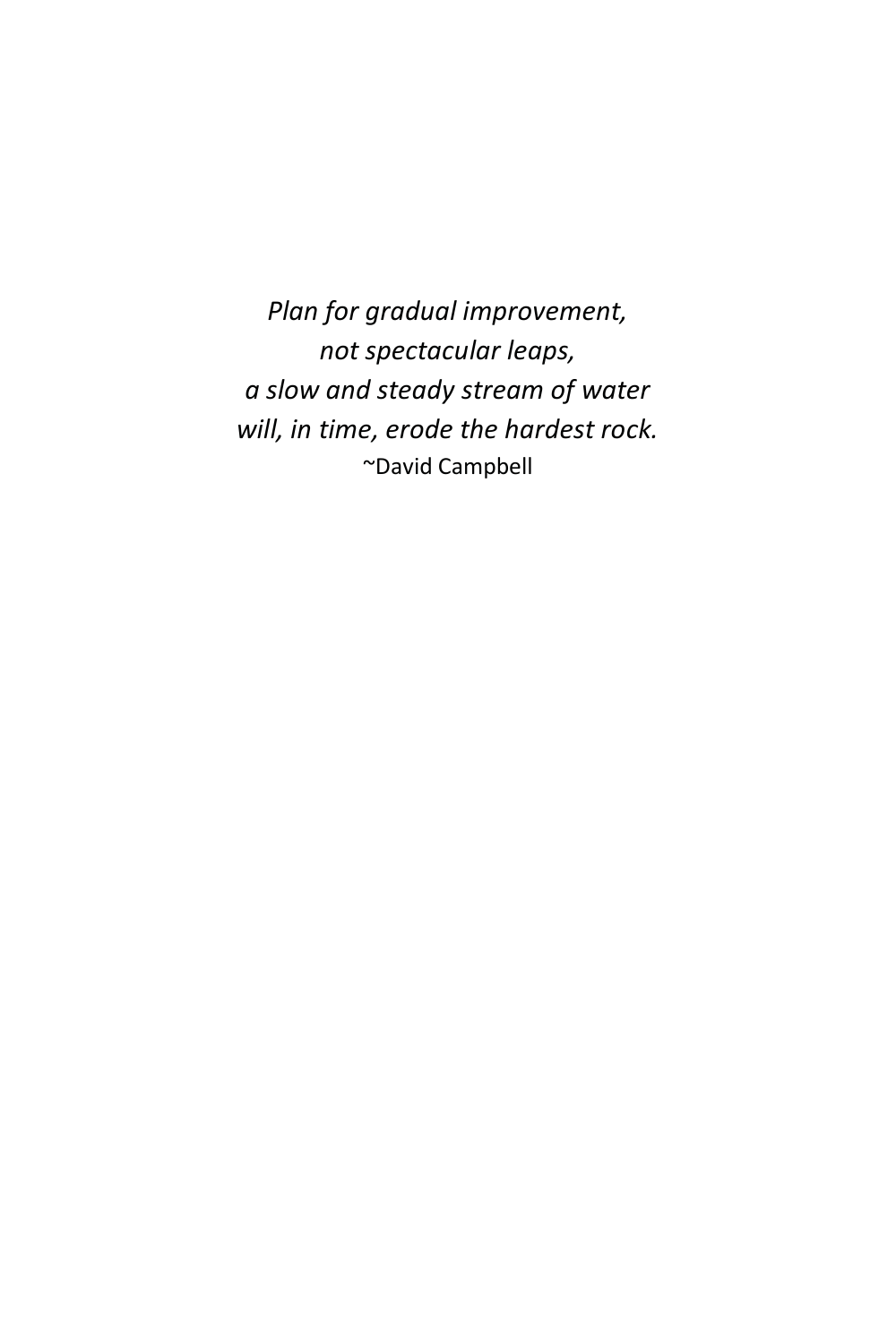

# **Introduction**

Becoming self-employed is a process. Typically, one plays with the idea for awhile – "I'd rather be working for myself," "I could do this better on my own," or, quite commonly, "I could make more money if I wasn't working for someone else!" At some point, however, those with an entrepreneurial spirit take the leap from thinking to doing.

This book, and the related course, website, and blog, are designed to help you navigate the process of becoming selfemployed. Whether you're just thinking about it, ready to begin, or already self-employed, we hope you'll find these strategies useful. Based on extensive reading, online surveys, and a lifetime of self-employment experiences, we've identified 10 strategies to maximize self-employment success.

Strategy 1 is intended to help you understand what you're getting into. The tax department, for example, has specific definitions of self-employment that may differ from yours. Strategies 2 and 3 focus on your personal characteristics, social supports, and general self-employment readiness. Strategies 4 and 5 address the importance of research and planning. The focus of Strategy 6 is on branding and marketing – reaching out to people who may need your product or service. Strategies 7 and 8 review the financial and logistical details that come with self-employment and Strategy 9 encourages you to recognize when you need external advisors or supports. Finally, Strategy 10 reminds you of the importance of ongoing evaluation.

Together, the 10 strategies are intended to help you "look before you leap" – maximizing your chances of self-employment success. Being self-employed can be exciting, engaging, and exhausting – all at once. Go into it with your eyes wide open!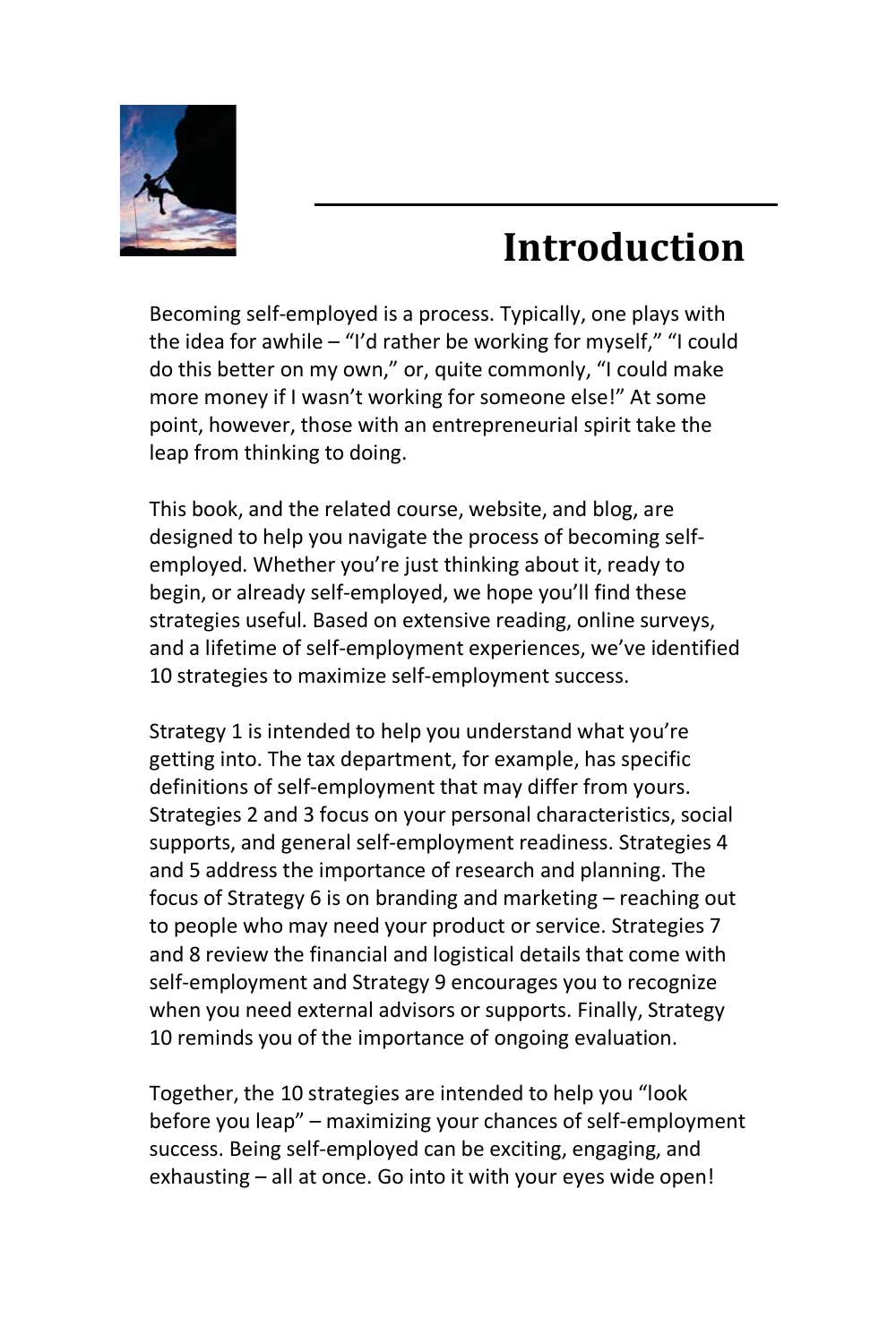*Entrepreneurial environments have an aura of excitement, suspended belief, and impertinence toward conventional wisdom.*  ~Erik K. Winslow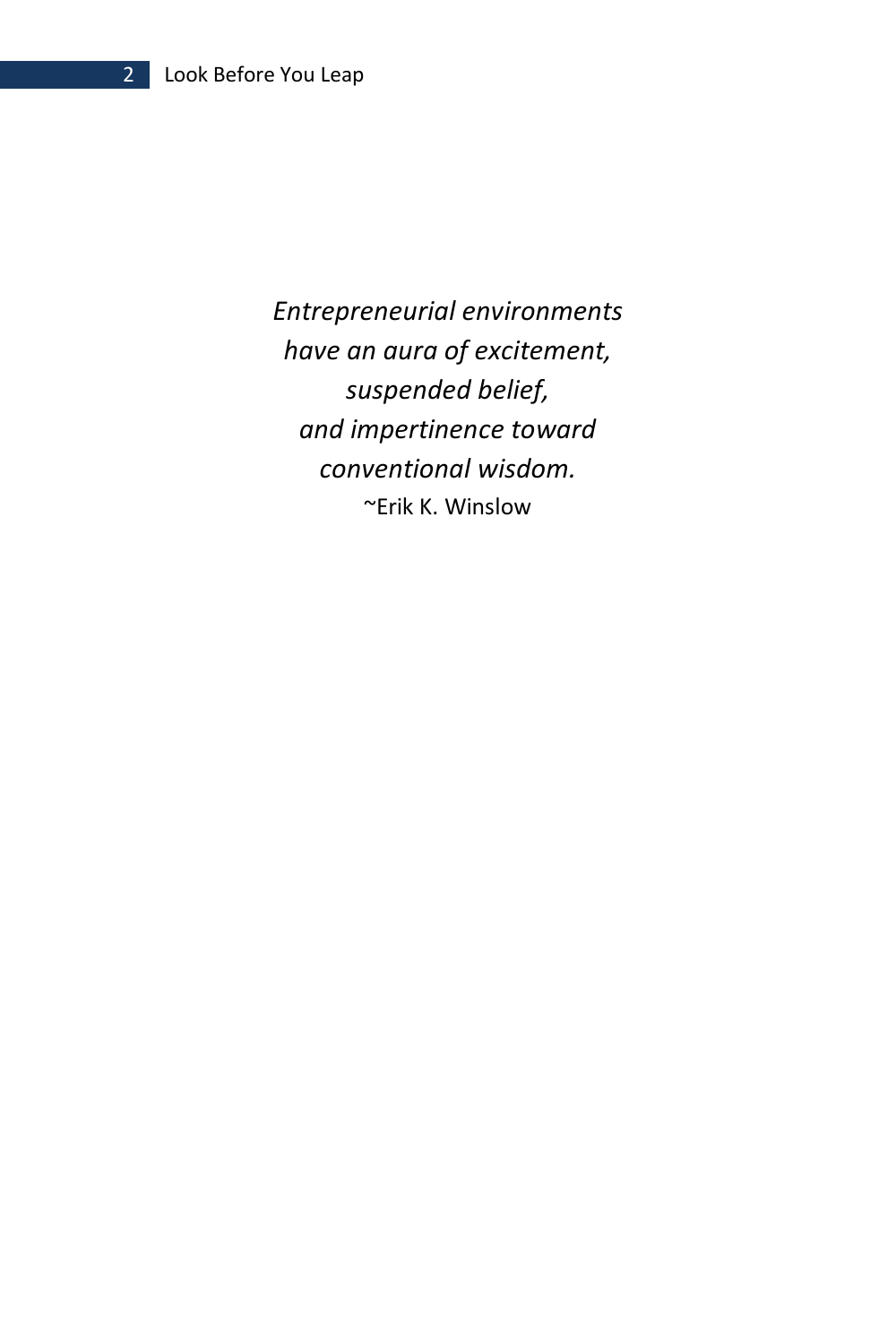

1

# **Understand Self-Employment**

For as long as there have been people exchanging goods and services, there has been self-employment. Historically, farmers, bakers, blacksmiths, weavers, and carpenters were all selfemployed, whether they sold directly to a customer (e.g., baker selling bread) or supplied another business (e.g., farmer selling wheat to the baker). For quite some time, the world ran on small, independent businesses. In developed countries today, only 10-15% $^1$  of the labour force is considered to be selfemployed; 85-90% of workers are employees.

Self-employment is defined as "working owners of an unincorporated or incorporated business, persons who work on their own account but do not have a business, and persons working without pay in a family business."<sup>2</sup> Today, reasons for becoming self-employed vary greatly. For some it is the only option after being unable to find employment; others cite motivators including interest in becoming their own boss, additional control over decision-making, taking over a family business, and flexible hours.

Consider your own reasons for self-employment and ensure your goals are achievable given the type of business you are considering (e.g., will you *really* have more flexible hours?). Also consider the framework or type of business structure that makes the most sense; these include sole proprietorship, partnership, incorporating your business, or forming a

 $<sup>1</sup>$  If You are so Smart, Why Aren't you an Entrepreneur?, 2010. Available at:</sup> http://ftp.iza.org/dp3648.pdf<br><sup>2</sup> Key Small Business Statistics (p. 31), July 2010. Available at:

www.ic.gc.ca/eic/site/sbrp-rppe.nsf/vwapj/KSBS-PSRPE\_July-Juillet2010\_eng.pdf/\$FILE/KSBS-PSRPE\_July-Juillet2010\_eng.pdf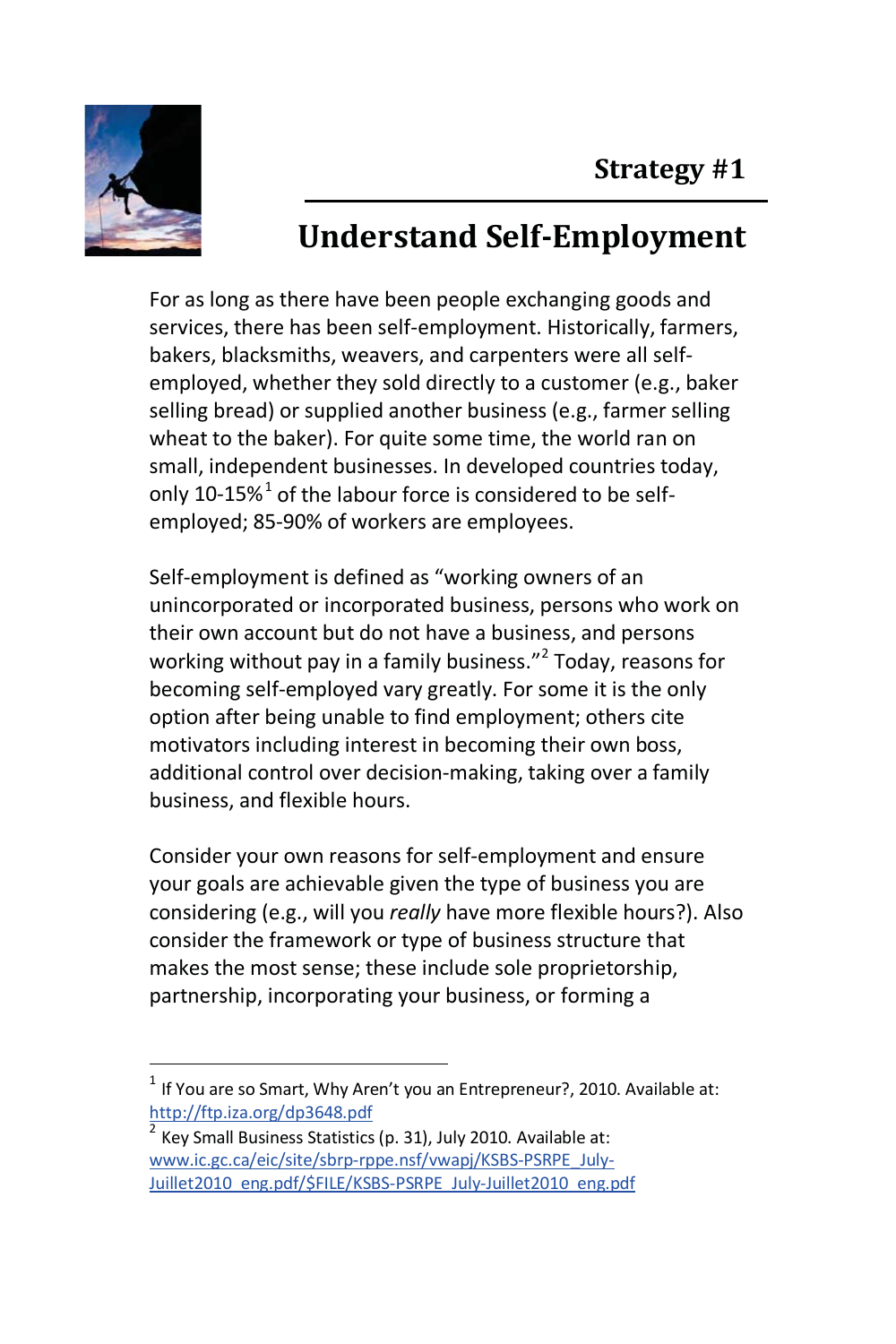cooperative. These four structures are described in the following sections.

**Sole Proprietorship** is the simplest form of business structure. It is a non-incorporated business – simply register your name and acquire the proper licenses (e.g., local business license). Although you can use a trade name, legally the business will be registered under your personal name. A drawback to this form of business is that you are personally liable for any debts.

**Partnerships** can be as simple as two people working together on shared business goals. Each partner contributes money and time and shares in any profit and losses. While a partnership can be formed with a handshake, it is important to formalize an agreement. As with sole proprietorships, each partner has unlimited personal liability for any debts incurred.

**A corporation** is probably the most well-known business structure. It is a separate legal entity with its own name, property, and equipment. In Canada, corporations can be created provincially and federally; the indication that a company is incorporated is Inc. or Ltd. after the company name. While you might think a corporation protects your personal assets from any liability (e.g., debts, lawsuits), this isn't always the case.

**A cooperative** is owned by an association of members operating as a separate legal entity with a democratic (i.e., one member, one vote) decision-making system While probably the least common form of business structure, it is a good option when groups of people, or businesses, want to combine their resources to provide solutions for common needs.

Depending on the type of business you are considering, you may not have a lot of choice regarding structure. If you are purchasing an existing business, the structure will already be in place.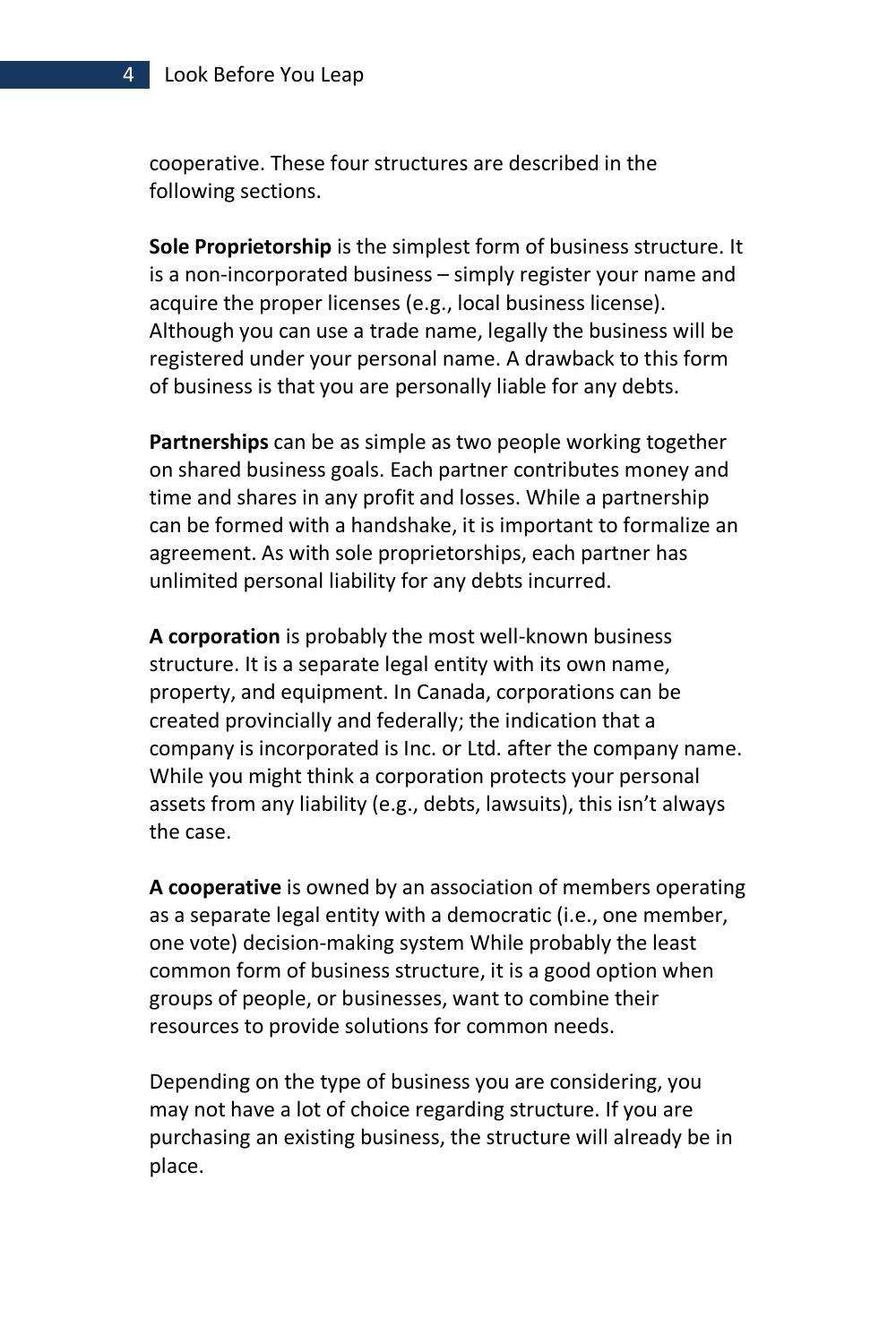Perhaps you are interested in some type of franchise (e.g., Subway, Oxford Learning Centre, Jiffy Lube); in these cases the type of business structure may be a requirement of the franchise licensing. Regardless of the type of business structure, as you consider self-employment you need to understand the various tax implications. We've highlighted some of these below; however, it is important to do additional research specific to your type of business and your region.

As a sole proprietor or partner in an unincorporated business, you'll need to declare all business income through your personal income tax form; you will not file a corporate or business tax return. You will be able to claim various businessrelated expenses, but can't consider everything a write-off. However, as a separate legal entity, your incorporated or limited company must file its own tax return.

Regardless of the type of business, you must make contributions to the Canada Pension Plan (CPP) – both the employer and employee portions. Self-employed persons only recently became eligible to pay into, and therefore collect, Employment Insurance benefits. While participation in the Employment Insurance program is voluntary, this isn't the case for Canada Pension Plan – you can't "opt out" of CPP so be sure you remit regularly or you could be facing substantial penalties.

In addition, if you have gross sales over \$30,000 in a fiscal year, you must collect the Goods and Services Tax (GST) or Harmonized Sales Tax (HST) and pass on the GST/HST you've collected, less what you've paid on sales, to the Canada Revenue Agency. If your sales are less than \$30,000, collection is voluntary; however, if you anticipate earning more than \$30,000 at some point in the future it may be a good idea to register a GST/HST account up front.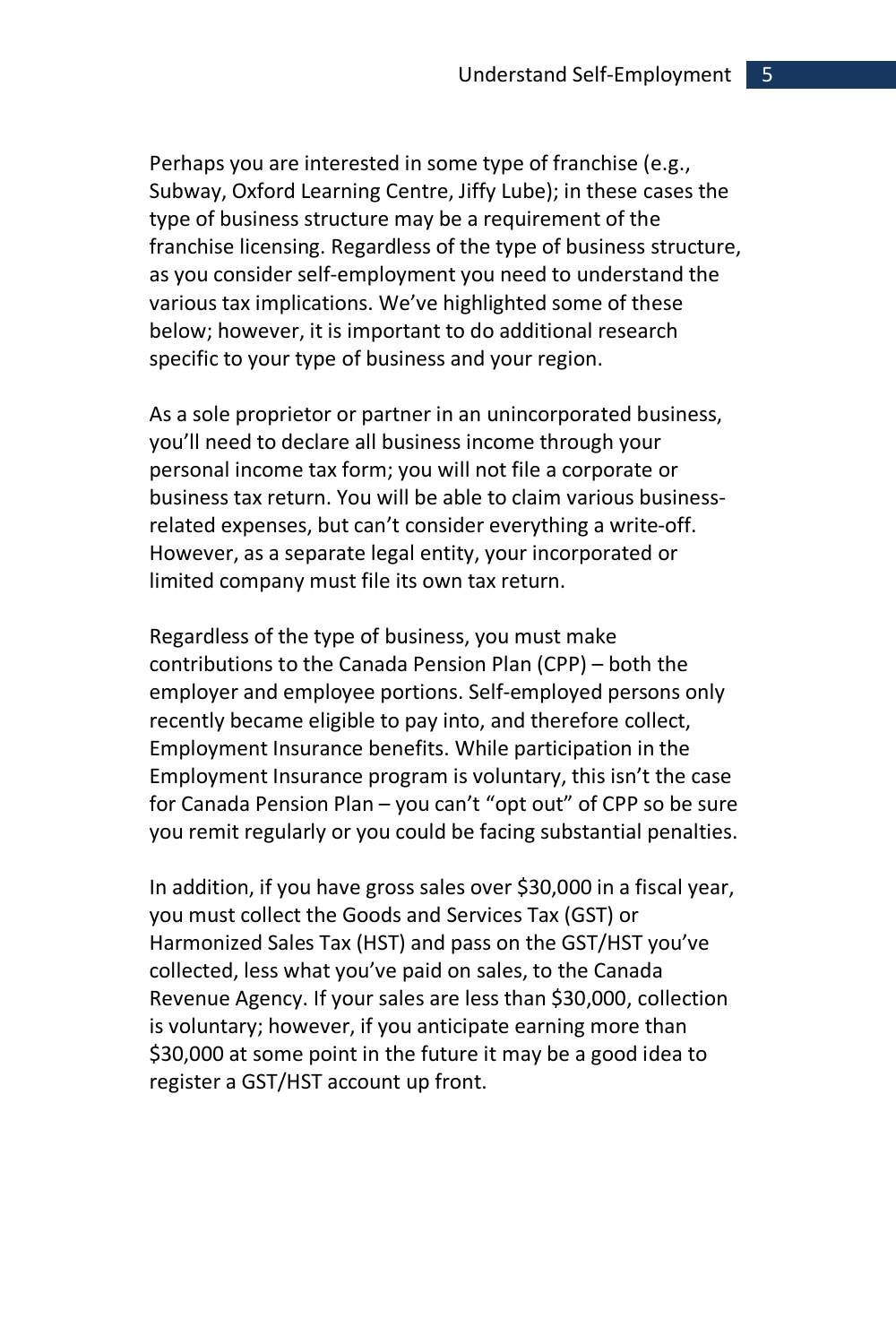Becoming self-employed doesn't "just happen" when you decide to go out on your own. Regardless of the type of business structure you choose, there are factors which determine whether or not you are legally considered selfemployed. In Canada, to make this determination, government representatives consider who:

- Owns / is responsible for equipment
- $\blacksquare$  Holds the financial risk
- **Has an opportunity for profit**

These factors are especially important for differentiating between a self-employed contractor/consultant and an employee working on a contract. Almost any position within a business could be the result of a contract (i.e., the employee is hired for a specified period of time). At the end of an employee contract, employment is terminated; however, while working, the individual receives all employment-related benefits (e.g., access to Employment Insurance, vacation pay, statutory holidays).

Perhaps, however, the same work could be done by an independent contractor (i.e., someone who is self-employed); employers often choose to fill positions, especially those that might be temporary, with contractors in order to avoid paying the mandatory employment-related costs or dealing with payroll. However, it isn't solely up to the employer and contractor to make that determination. As noted, above, the Canadian Government has several factors it will use to determine whether an employer-employee relationship exists.

As you consider self-employment, take a moment to review the Government of Canada's publication, *Employee or Self-Employed?*, available at www.craarc.gc.ca/E/pub/tg/rc4110/rc4110-10e.pdf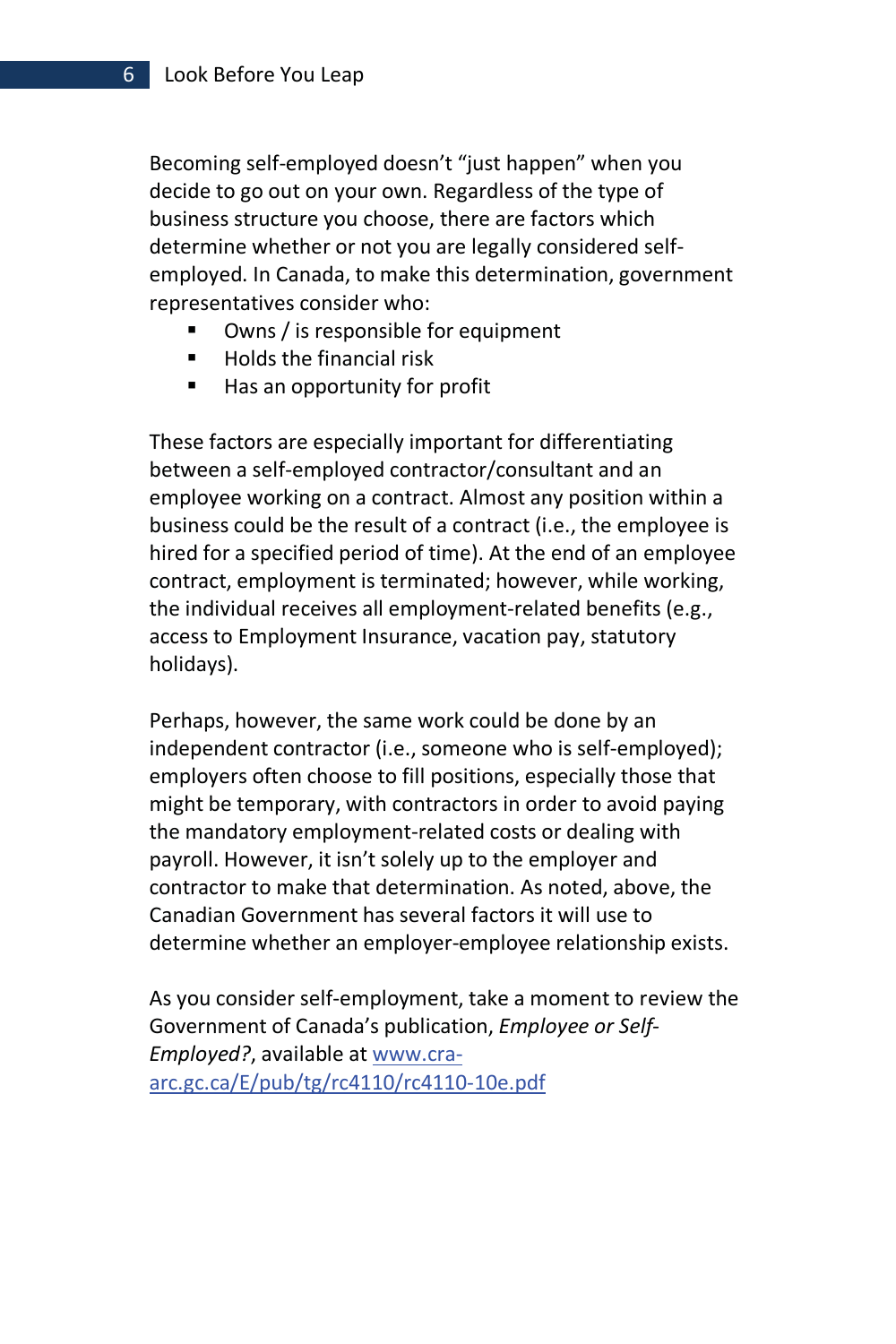### **Self-Reflection**

What is your interest in self-employment?

What type of business do you see yourself doing (e.g., opening a franchise, professional speaker, bookkeeper)?

What business structure makes sense?

What additional research needs to be done?

As you explore self-employment, what other questions do you have?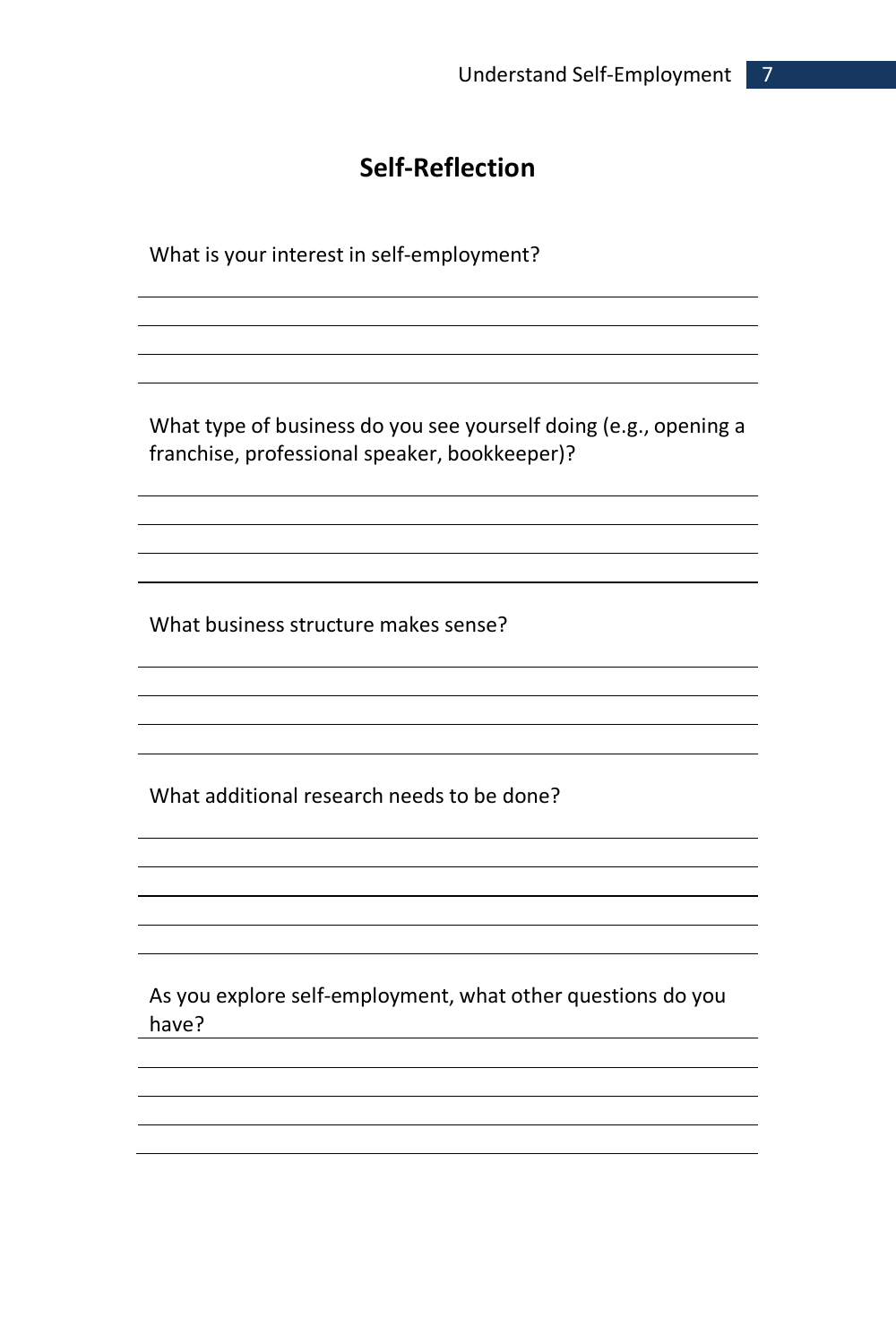*You gain strength, courage, and confidence by every experience in which you really stop to look fear in the face. You must do the thing which you think you cannot do*  ~Eleanor Roosevelt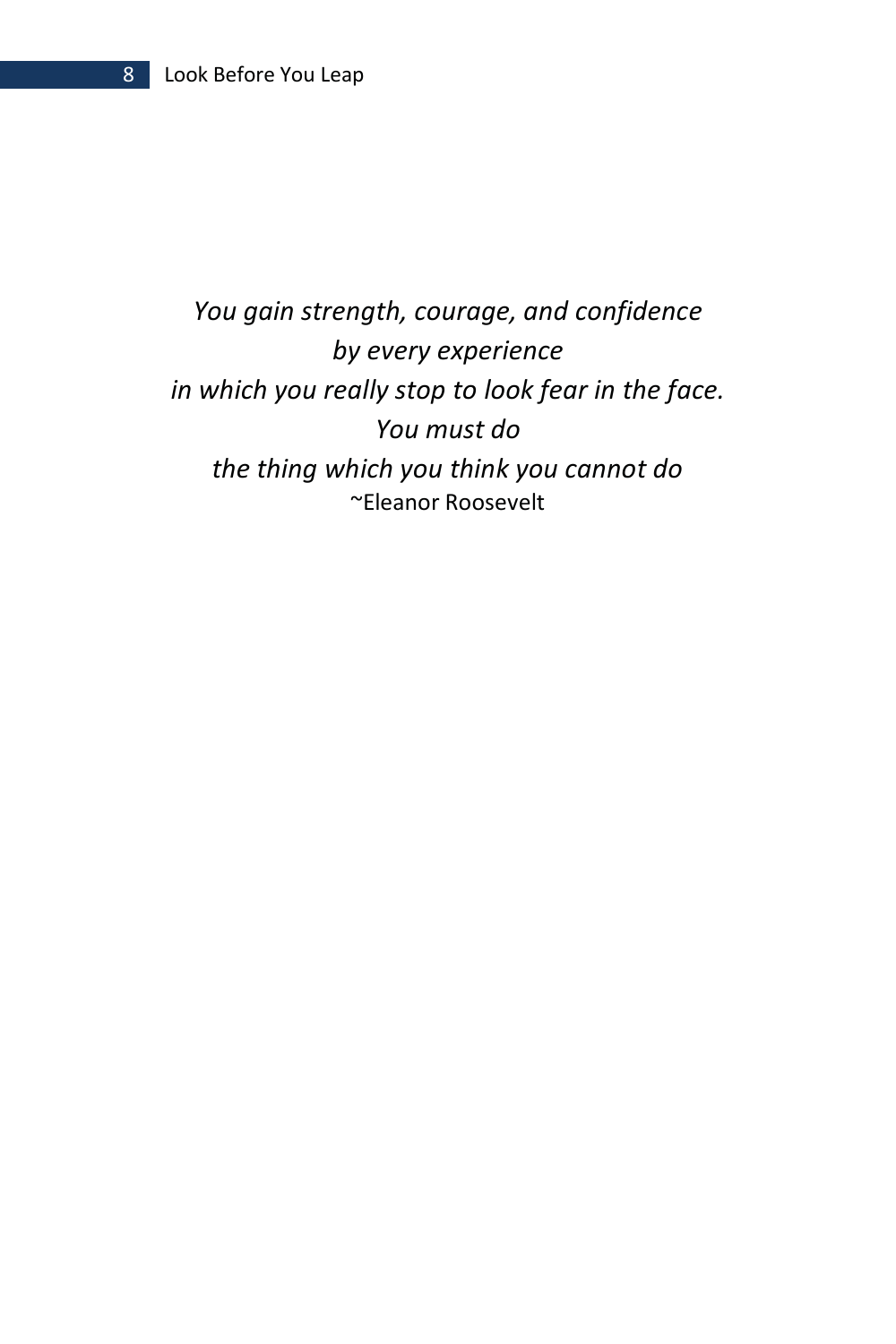

# **Know What it Takes**

Much has been written about the characteristics of entrepreneurs and people who are successfully self-employed. In some cases, polar opposites are listed – for example, although it's commonly reported that entrepreneurs are risk takers, many people choose self-employment as a riskavoidance strategy trying to minimize the chance of future unemployment.

Based on a literature review, online surveys, and our own experiences owning a variety of small businesses, we've identified 35 competencies believed to contribute to selfemployment success. Together these characteristics paint a picture of the knowledge, skills, and attitudes (KSAs) of the successfully self-employed. In some cases, a single element (e.g., financial competency) has all three components: knowledge (i.e., knowing how to manage money), skill (i.e., a track record of financial success; bookkeeping expertise), and attitude (i.e., being committed to saving for a rainy day or not spending money before it's in the bank).

At the end of this section, we've included a brief checklist of the 35 competencies. Although clustering them into KSA categories is somewhat arbitrary as mentioned above, we'll use that approach here to highlight characteristics of people who are successfully self-employed.

#### **Knowledge**

There are at least three distinct types of knowledge required to survive in self-employment:

 **Content:** the technical information or subject matter expertise specific to your product or service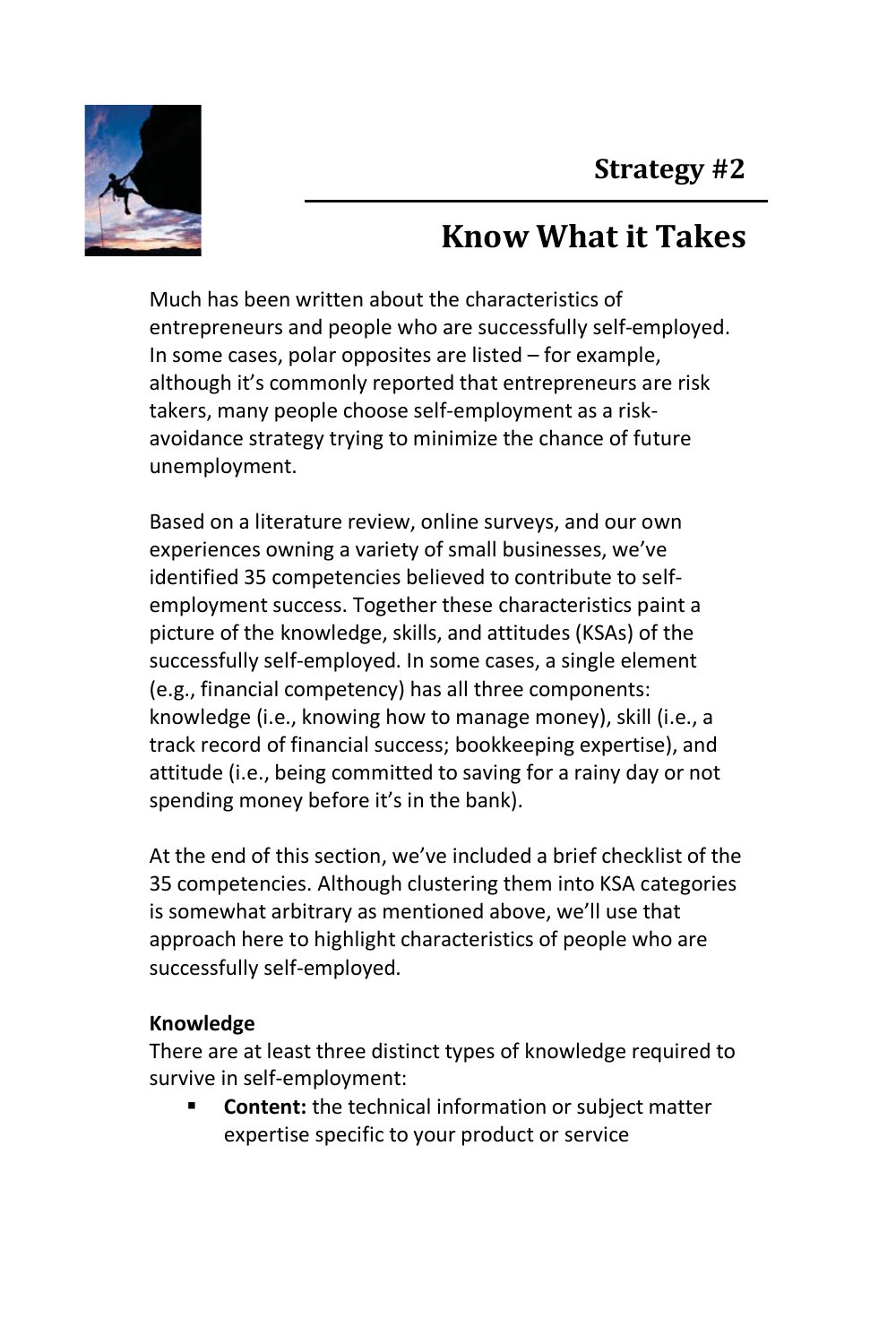- **Business:** understanding the business side of your work, including planning, financing, marketing, and staffing
- **Legal / Ethical:** awareness of relevant legal regulations or ethical standards that impact your occupation or field

Many people leap into self-employment without sufficient knowledge in place. Some are experts in their own fields but have no idea about how to run a business. Others, such as MBA grads, have extensive business expertise but little practical knowledge about the service or product their business will provide. Still others start up a business with no understanding of the rules and regulations that limit their options (e.g., tax laws, labour standards, business licensing). The successfully selfemployed have all three types of knowledge – they bring technical or subject-matter expertise and good business "savvy" to their role as entrepreneurs. They have also done their homework, researching laws, guidelines, and ethical standards that will impact how and where they do business.

#### **Skills**

Many people choose to become self-employed when they have mastered their trade or profession. They are recognized experts in their field and ready to take on a new challenge. However, similar to the knowledge competencies, successful entrepreneurs need more than the skills to do their job well. To maximize the chance of self-employment success, they also need a wide array of business and life skills in place. Brief descriptions of these skills follow.

**Business:** Aside from generic business "savvy" (i.e., a business-like way of approaching work-related decisions), the successfully self-employed need to wear many specific business hats including finance, research and development, sales and marketing, management, and executive-level leadership. If not all these skills are strong, or when work gets too complex to keep all of these hats in place, entrepreneurs also need to master the skill of delegation.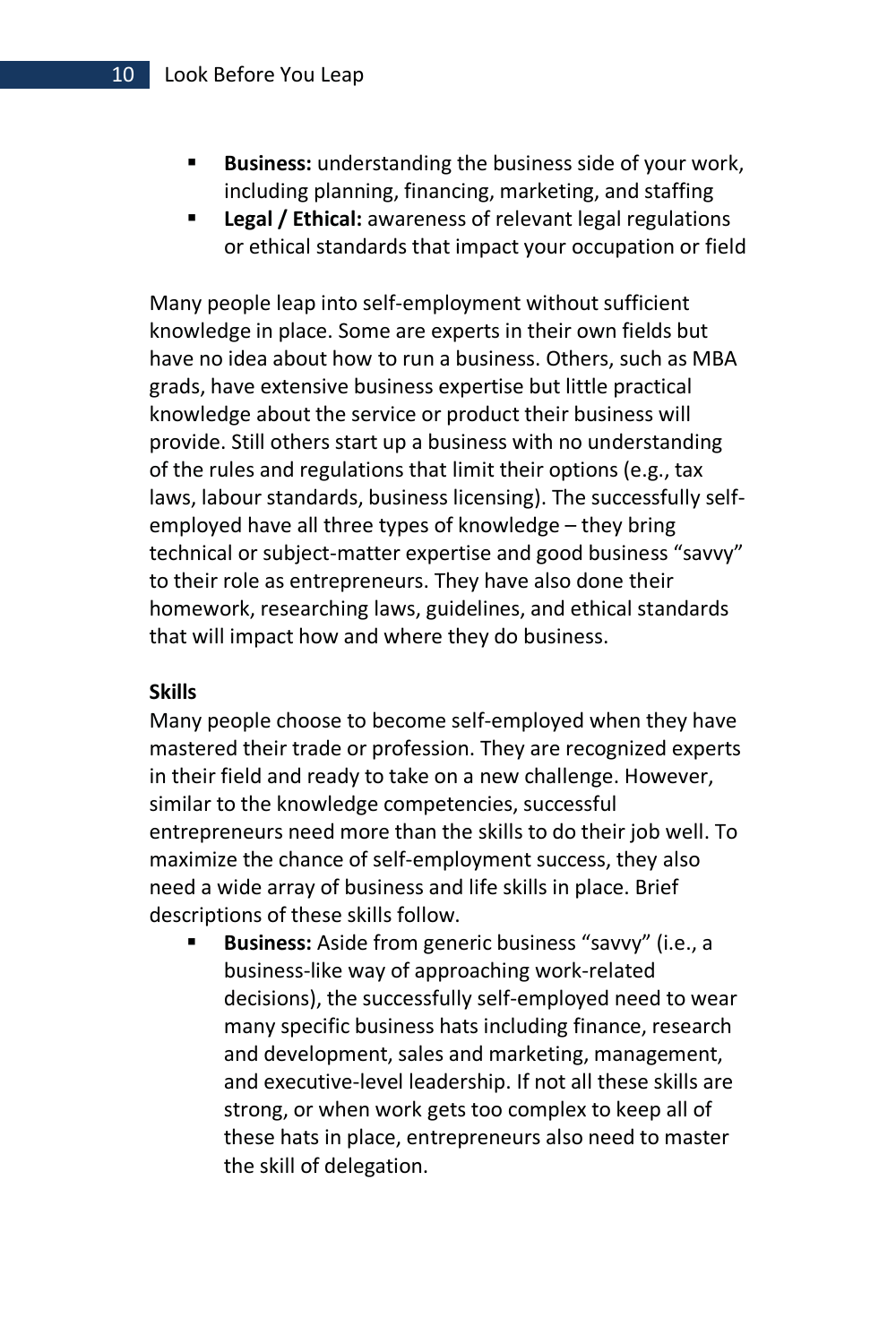**Life:** The successfully self-employed have strong interpersonal skills and are easily able to see things from various perspectives. They are consistently professional, strong communicators (both verbally and in writing), and talented at goal-setting, juggling priorities, and setting personal and professional boundaries. Self-employment requires efficient time management, the ability to organize, and the capacity to multi-task, moving several important projects forward concurrently. Entrepreneurs also need to be committed to continuous learning, in order to stay current in their fields and to learn about economic or policy changes that may impact their businesses.

#### **Attitudes**

The successfully self-employed tend to have similar attitudes. Most are driven, self-confident, and passionate about their business idea and the work they do. They are independent, selfdisciplined, creative, and resourceful. They tend to have patience and persistence, focussed on their vision with optimism about the future. They are self-aware, knowing their strengths and limitations, and also resilient (i.e., able to bounce back from setbacks). Open to new ideas, flexible, and, as previously mentioned, willing to take reasonable, calculated risks, successful entrepreneurs tend to take a common sense approach to decision-making. They also typically have supportive people in their lives, including family, friends, and mentors. Lastly, they can realistically evaluate whether or not it is the right time to move into self-employment.

Use the brief assessment on the following pages for a snapshot of your entrepreneurial assets and barriers. Any assessment is simply a tool – there are many other influences on selfemployment success than those listed here. Therefore, reflect on your results, consult with others who know you well to see if they agree with your self-assessment, and consider what this information indicates about your potential for success.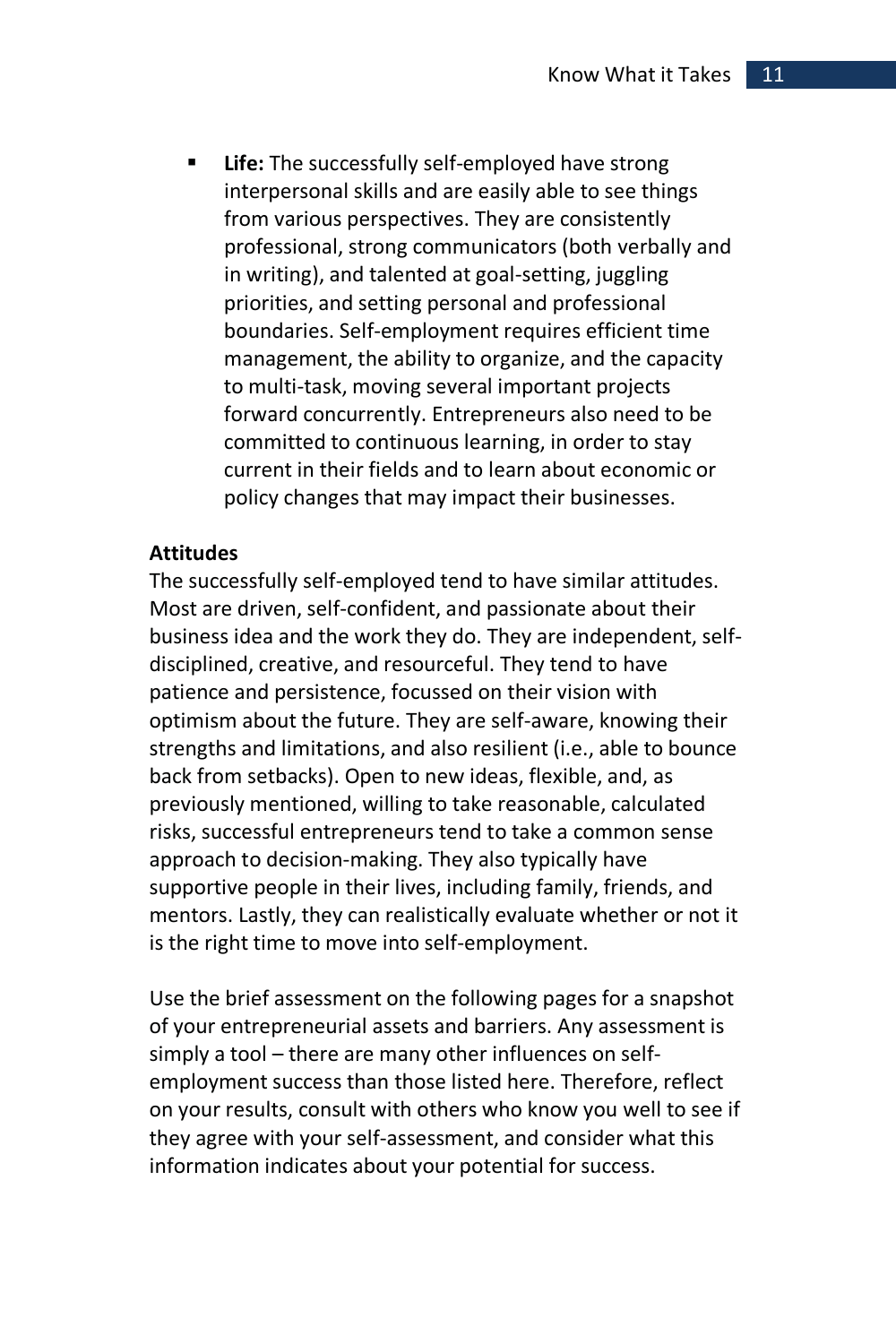### **Self-Employment Competency Checklist**<sup>3</sup>

For each competency, indicate whether it's a self-employment asset for you (i.e., a strength) or a barrier (i.e., something you'd likely need to develop). Place a checkmark (ν) in the "+" column for strengths and in the "-" column for areas to develop.

| <b>Competency</b>                      | ٠ |  |
|----------------------------------------|---|--|
| <b>Business knowledge</b>              |   |  |
| Common sense                           |   |  |
| Communicating                          |   |  |
| Creativity / resourcefulness           |   |  |
| Delegating                             |   |  |
| Drive                                  |   |  |
| Efficiency                             |   |  |
| Goal-setting                           |   |  |
| Independence                           |   |  |
| Interacting with people                |   |  |
| Keeping current in my field            |   |  |
| Knowledge of legal / ethical standards |   |  |
| Leadership                             |   |  |
| Managing money                         |   |  |
| Marketing                              |   |  |
| Openness / flexibility                 |   |  |
| Optimism                               |   |  |

 $\overline{a}$ 

<sup>&</sup>lt;sup>3</sup> For a more comprehensive assessment rating these competencies, contact Life Strategies at info@lifestrategies.ca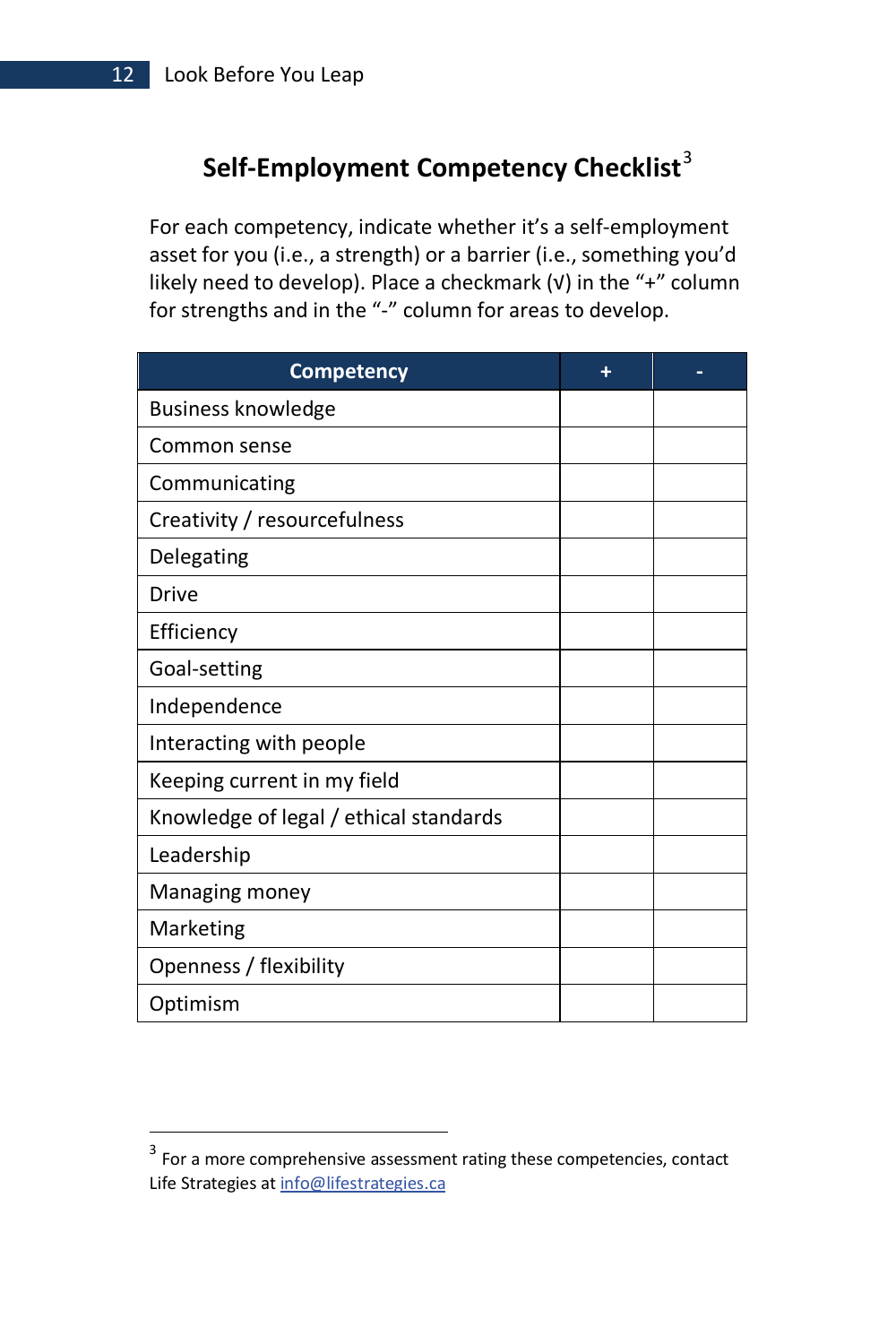| Organizing                                |
|-------------------------------------------|
| Passion for self-employment in your field |
| Patience                                  |
| Persistence                               |
| Prioritizing                              |
| Professionalism                           |
| Relevant subject matter expertise         |
| Researching                               |
| Resiliency / ability to bounce back       |
| Self-awareness                            |
| Self-confidence                           |
| Self-discipline                           |
| Selling                                   |
| Setting boundaries between life roles     |
| Support from family and friends           |
| Understanding other points of view        |
| Vision / future orientation               |
| Willingness to take reasonable risks      |

As you reflect on your self-employment readiness, consider whether your current mix of competencies will likely carry you through. If not, how can you develop some of the competencies you're missing or surround yourself with supportive people who may be able to fill in some of the gaps?

The next chapter focuses on Strategy 3 – Put Supports in Place. Looking way ahead, Strategy 9 – Get the Help You Need, may also be relevant as you acknowledge your entrepreneurial assets and potential barriers.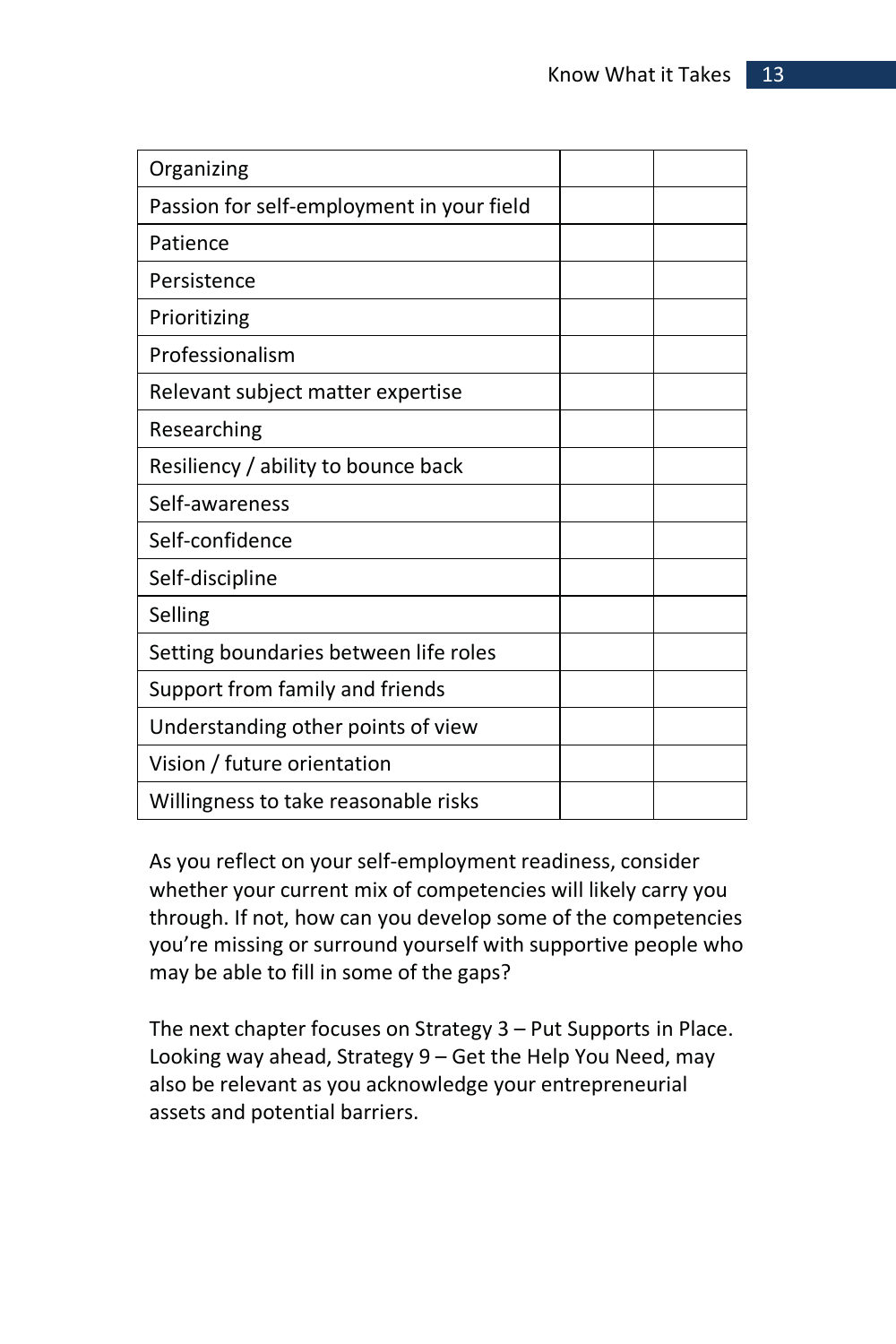*Here is the basic rule for winning success. Let's mark it in the mind and remember it. The rule is: Success depends on the support of other people. The only hurdle between you and what you want to be is in the support of other people.*  ~David J. Schwartz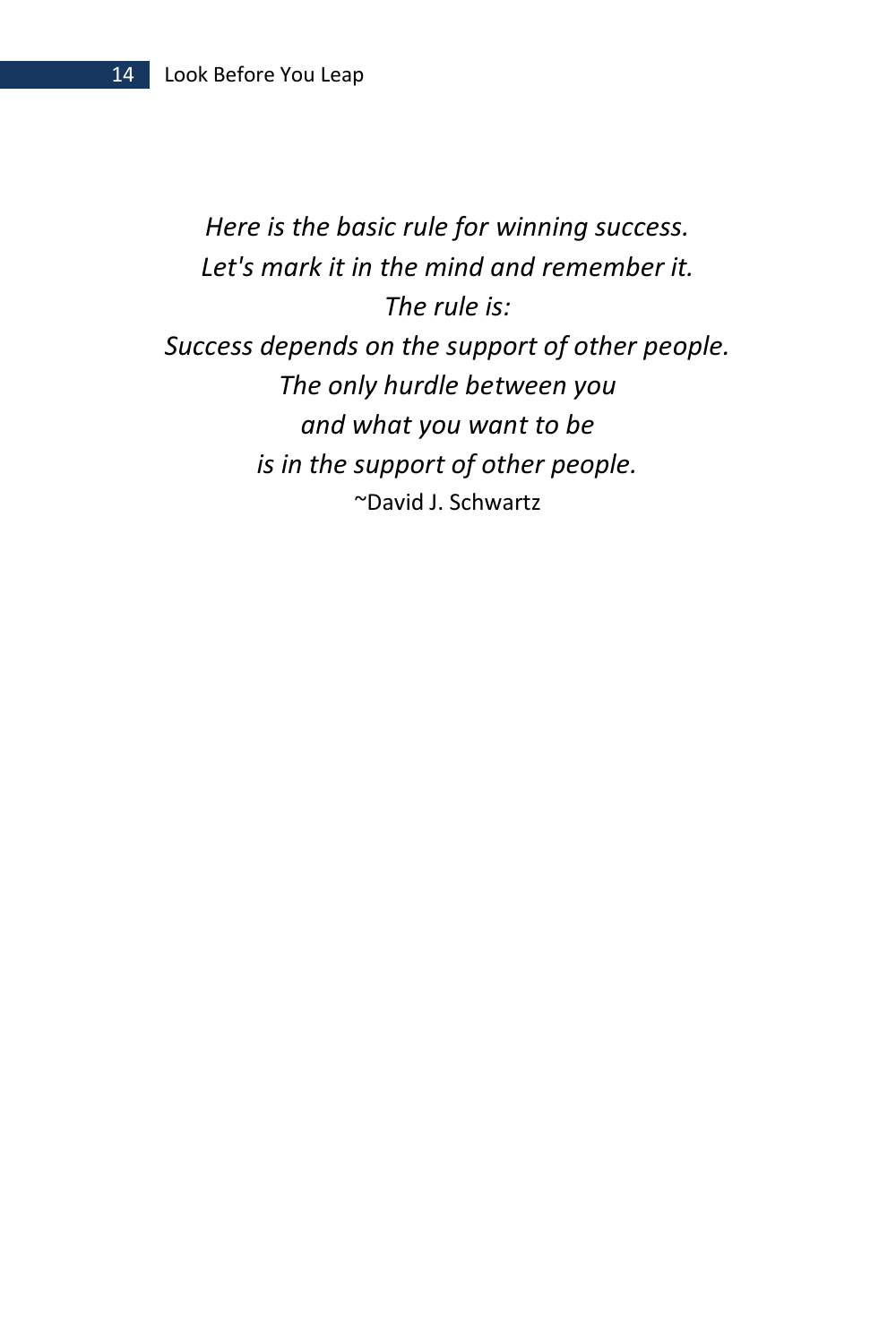

# **Put Supports in Place**

Being successfully self-employed takes more than the right mix of personal characteristics and a good business idea. Selfemployment will impact your lifestyle, financial security, and, quite likely, significant people in your life. Each of these areas will be examined in the following sections with tips for relevant supports that will maximize your chances of surviving your leap into self-employment.

#### **Lifestyle Considerations**

Many people choose to become self-employed because they're looking for flexible schedules and a chance to be their own boss. Expectations of fun, freedom, and financial independence are key drivers.

However, if you chat with people who are self-employed or own small businesses, their dreams of choosing their own hours and making endless amounts of money have typically been replaced with the realities of a very different lifestyle.

Certainly, if you own the business, you can choose your own hours. However, a common joke amongst the self-employed is, "I can choose which 15 hours to work between 6 AM and midnight!" It's not uncommon for people starting a business, working independently, or running a small thriving company to feel like they're working 24/7. Some never take vacations and, even if their business is closed evenings and weekends, that's when they're doing the "business" of being in business – during the week their time is devoted to billable work.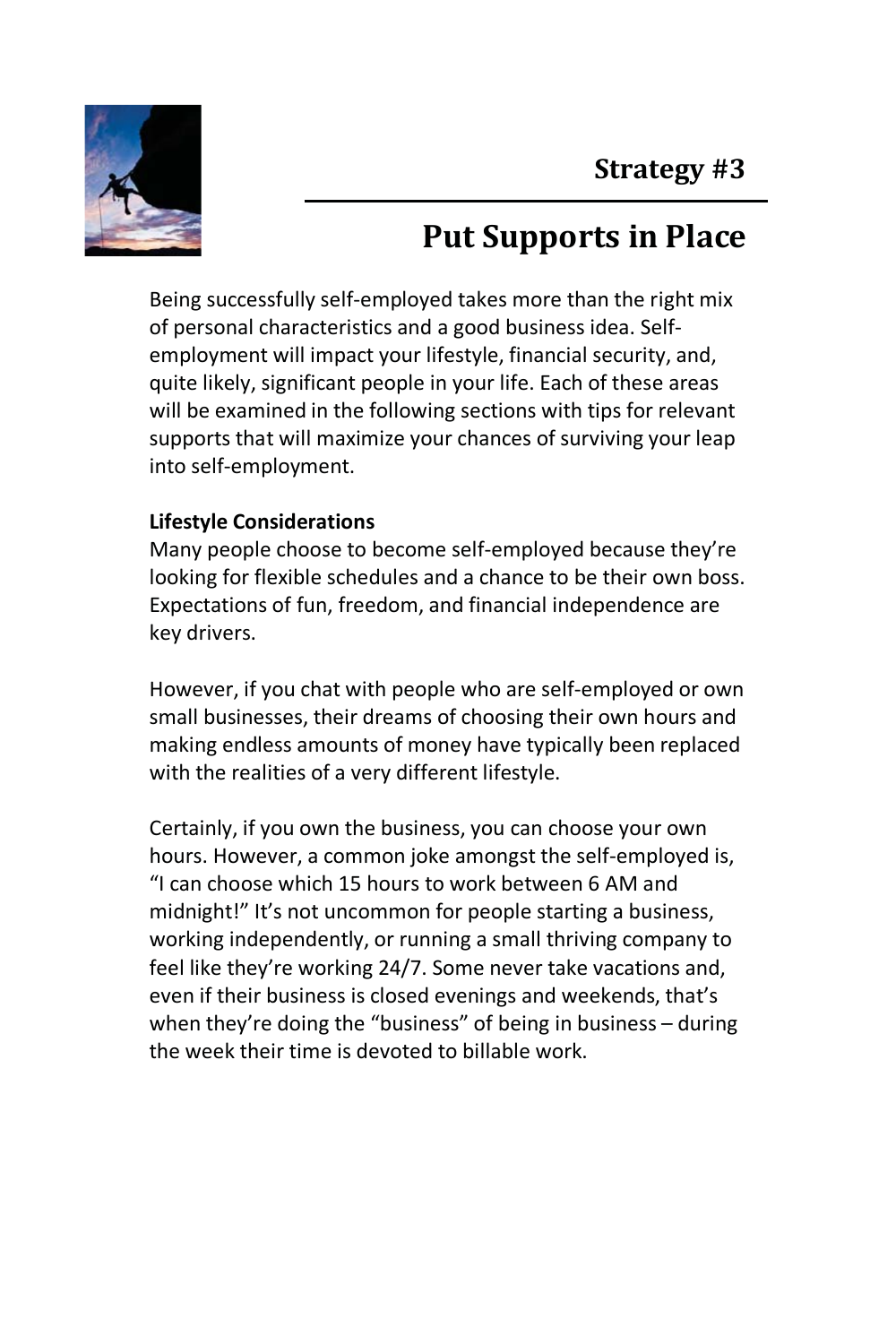Home-based businesses can be even more complicated. The idealized vision of working from home may include staying in pyjamas all day and seamlessly integrating work and family. The reality, however, is more likely a blurred boundary between home and work, with no definitive end to the work day. When the commute to the office is down the hall to the kitchen table, or downstairs to the basement, it's tempting to just send one more e-mail or steal a few moments to finish off a report. Minutes turn into hours, and other life roles may be impacted.

Self-care (i.e., eating well, exercising, sleeping sufficiently, and making time to have fun) is one important life role that tends to get neglected. Ironically, self-care activities give you energy for the long hours that may be required. Make "you" a priority – and learn to give your business only the amount of time that it is worth. Self-employment is like a black hole that can swallow up time. As an employee, even when there was still work left to do, you likely ended your work day; so, too, you need to allocate prime time to other life roles even when your business depends on you.

#### **Financial Supports**

No matter how carefully you budget, or how conservatively you've estimated your income, it's likely that you'll encounter unexpected expenses, delayed payments, or broken contracts – such is the reality of self-employment. One small business owner reported \$100,000 in thefts and resulting costly security expenses during his first year in business – something he'd never in his wildest dreams thought to budget for. Another, who was delighted to get steady work as a sub-contractor on a government-funded project, was later devastated. After months of excuses about late payments, the prime contractor declared bankruptcy – leaving the sub-contractor with almost \$30,000 in unpaid invoices. Still another, after paying thousands of dollars in up-front expenses on a project, as well as billing for over \$40,000 in fees, waited 4 agonizing months for payment. Every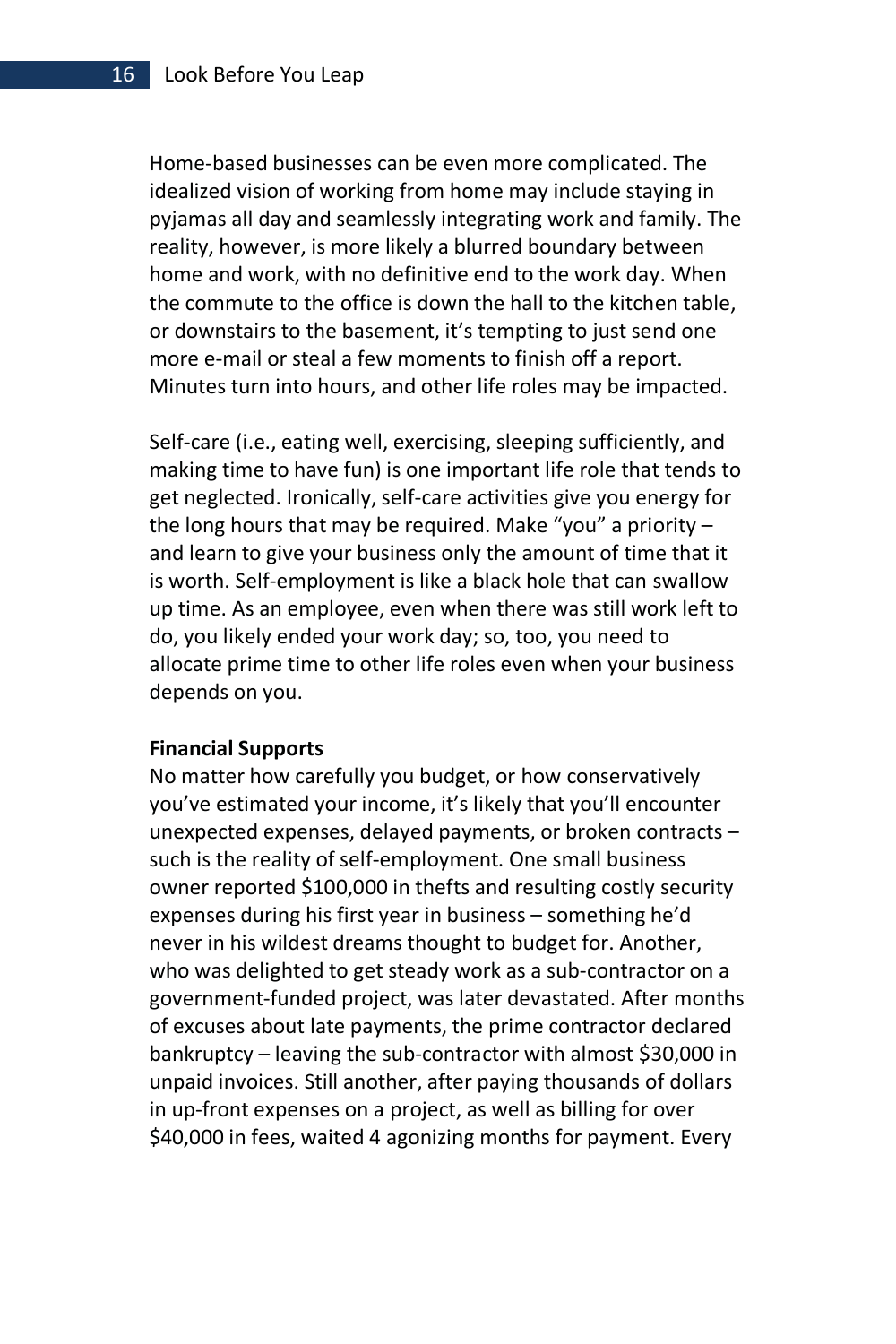time she attempted follow-up, she was promised, "The cheque is in the mail."

Of course, not every small business will have thousands of dollars in unexpected expenses, breached contracts, or late payments. However, almost all will, at times, experience a cash flow crisis. A good rule of thumb for getting started is to have the anticipated start-up expenses as well as the projected first year's revenues in reserve (i.e., if you expect to spend \$10,000 in equipment and business expenses to launch your new business and you hope to bring in \$50,000 the first year, ideally you'd have \$60,000 in the bank available to cover business expenses and your personal income for the first year).

Not surprisingly, this isn't possible for many people who'd like to be self-employed. Some, therefore, stay working while they start up their business. They run their business after work, on weekends, and during their vacation period – at least until it's generating enough revenue to justify letting go of secure employment income and benefits. Others use their personal line of credit at the bank, or are able to negotiate a bank loan. Still others turn to investors; more on that in Strategy 7 – Do the Math.

#### **Supportive People**

Most people who are successfully self-employed have supportive people in their lives – people who are encouraging and give generously of their time and, in some cases, money. Some family members may contribute their talents to the business (e.g., a spouse may take care of bookkeeping or relay phone messages; a child may stuff envelopes or embed animated video into sales presentations). Other family members may offer financial support (e.g., a spouse may take responsibility for the bulk of the day-to-day family expenses while business revenue is reinvested to cover start-up costs;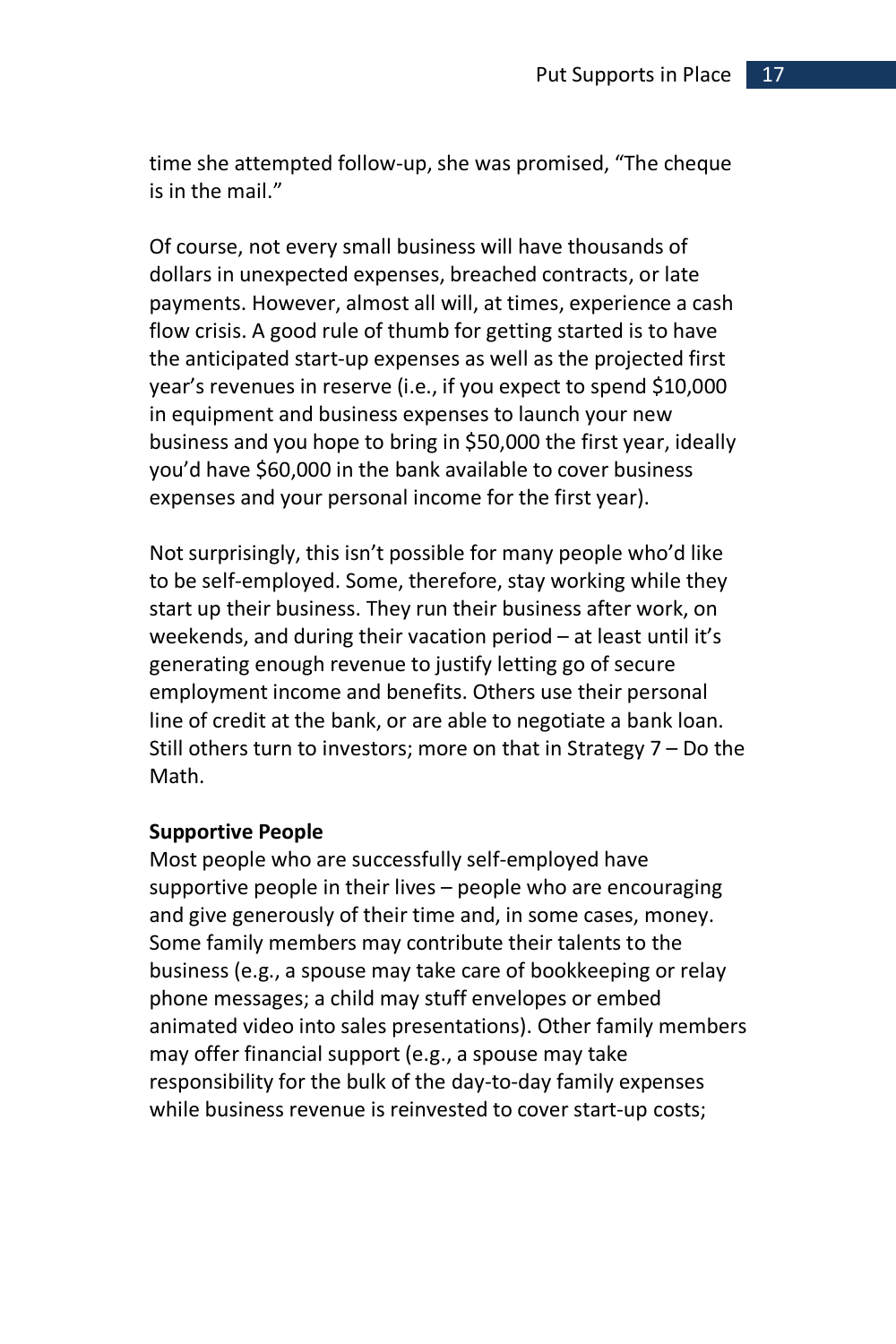a parent or grandparent may offer a business loan at low interest).

Supportive friends may spread the word throughout their network about your business, or pass on relevant leads. They'll maintain contact even when your business seems to be taking over your life. They'll also be honest with you – listen carefully if they express concern about your health or wellbeing (e.g., "Are you sure you're okay? You look exhausted.").

Seeking out a mentor or hiring professional supports may also be helpful as you contemplate self-employment or launch your small business. If you know people who are, or have been, successfully self-employed, see if they are willing to chat with you (e.g., offer to buy lunch or, if connecting on the phone, send a thank you note with a gift card to compensate for their time). Most entrepreneurs remember what it was like to start their businesses and are very happy to "give back" in this way. Their wisdom and lessons learned are invaluable – they can save you thousands of dollars, and hours, if you're willing to heed their advice.

Professional supports that you may need to pay for include business and life coaches, accountants, consultants, and lawyers. In some cases, meeting with a commercial banker, government-funded consultant, or personal financial advisor may be free. We'll address all of these in more detail in Strategy 9. For now, however, consider paying for a few hours of professional time to help you examine the viability of your business idea and how it fits with your current roles, responsibilities, and resources.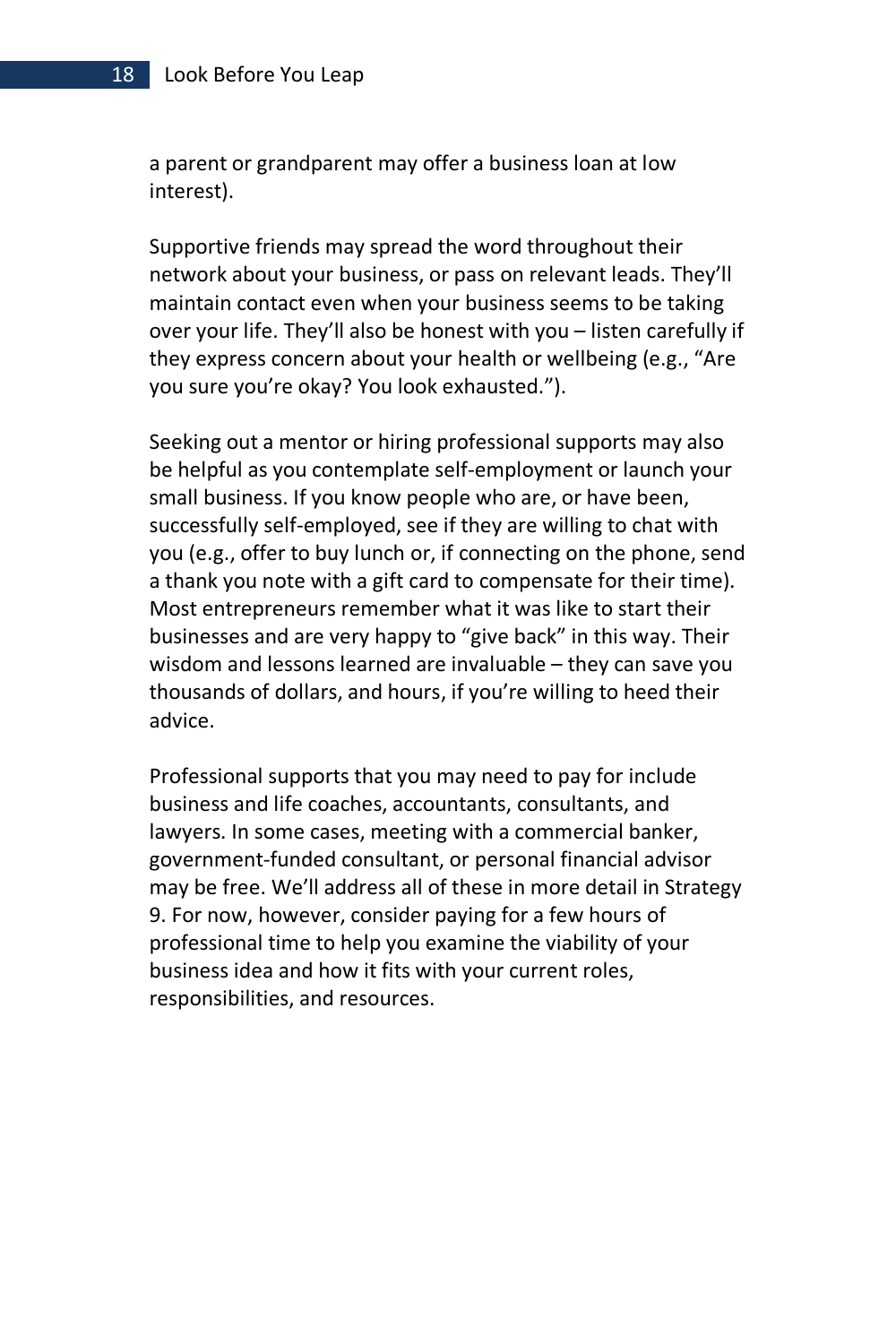| <b>What's Working?</b>          | <b>What's Not?</b>              |
|---------------------------------|---------------------------------|
| <b>Personal Characteristics</b> | <b>Personal Characteristics</b> |
| Lifestyle                       | Lifestyle                       |
| <b>Financials</b>               | <b>Financials</b>               |
| <b>Supportive People</b>        | Supportive People               |
| Coach / Mentor                  | Coach / Mentor                  |

# **What's Working? What's Not?**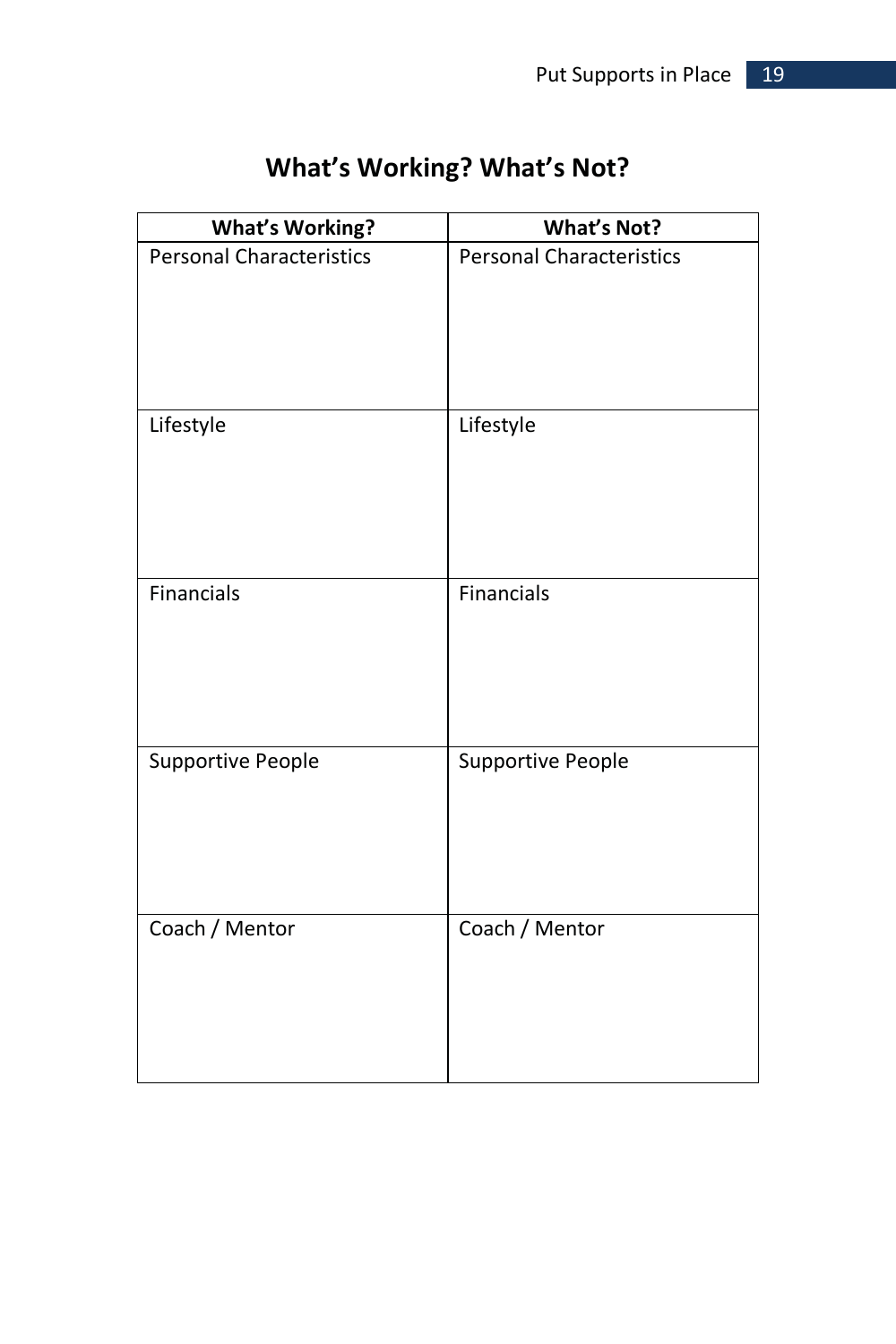*You have got to pay attention, you have got to study and you have to do your homework. You have to score higher than everybody else. Otherwise, there is always somebody there waiting to take your place.*  ~Daisy Fuentes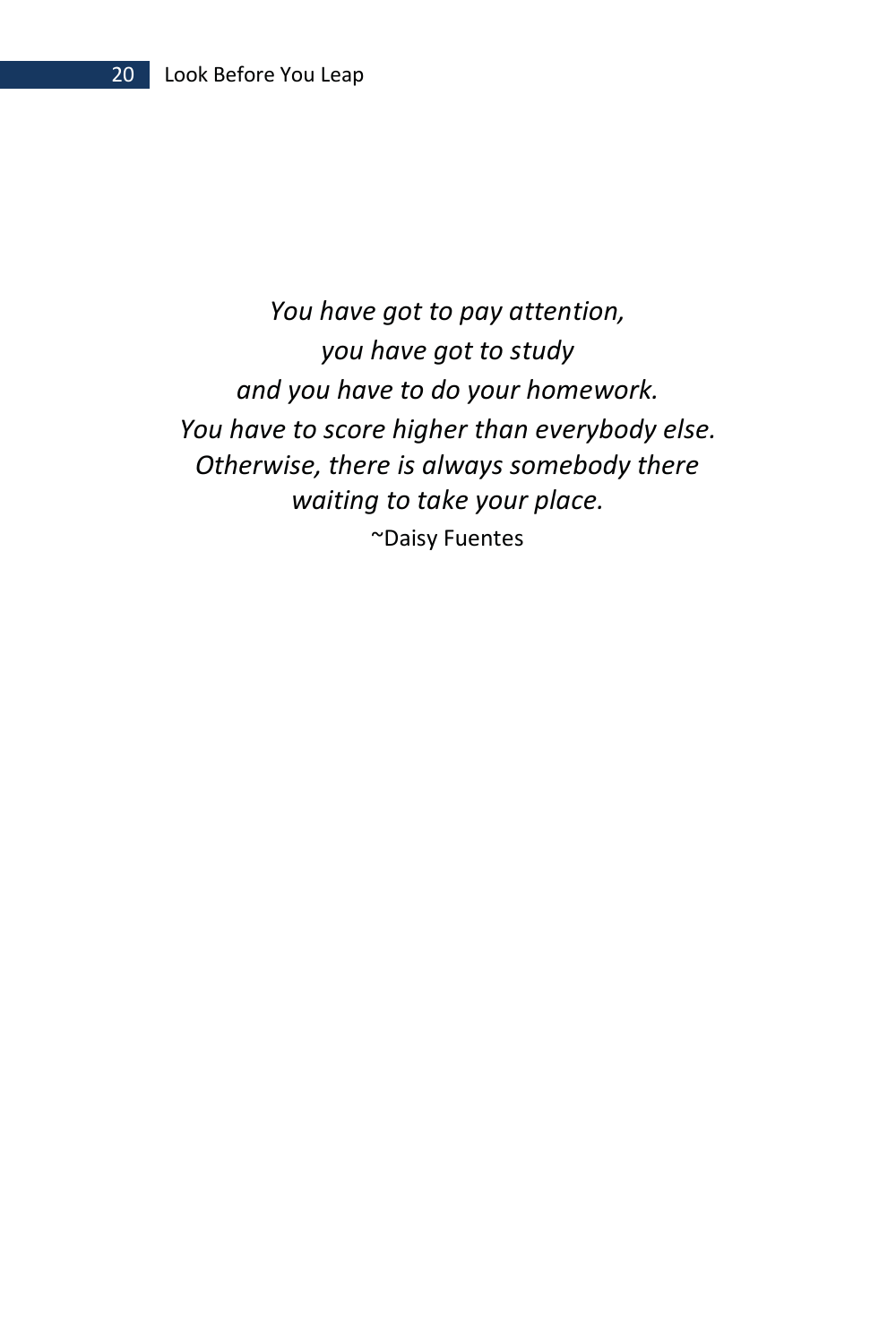

1

# **Do Your Homework**

The statistics on survival rates for small businesses are, in some cases, alarming. According to Industry Canada, 96% of small businesses (1-99 employees) make it through the first year, 85% survive for 3 years, and 70% for 5 years; micro-enterprises (1-4 employees) have similar survival rates in the first 3 years but seem to do better long-term. However, businesses with less than \$30,000 in annual revenue don't seem to fare as well with only 55% surviving more than 3 years and 36% surviving 5 years.<sup>4</sup>

In some cases, of course, a short-term business was always the plan – people enter and exit self-employment for a number of reasons (e.g., to supplement the family income, gain important new skills for a resume, or try out a new occupation or industry on a part-time basis).

However, some businesses do close because they weren't successful. Reasons for business failures include poor management, both business and financial; lack of planning, research, and focus; unmanageable growth; insufficient customer base; and no competitive edge. The impacts of all of these pieces can be minimized by doing your homework.

We'll assume that, by now, you've gained some understanding of self-employment including business structure and taxes, have evaluated your self-employment characteristics and determined you "have what it takes," and have identified a support system. The next step is to ensure your business idea has merit; that it will be possible for your business to generate the revenue you

<sup>4</sup> Key Small Business Statistics, July 2010. Available at: www.ic.gc.ca/eic/site/sbrp-rppe.nsf/vwapj/KSBS-PSRPE\_July-Juillet2010\_eng.pdf/\$FILE/KSBS-PSRPE\_July-Juillet2010\_eng.pdf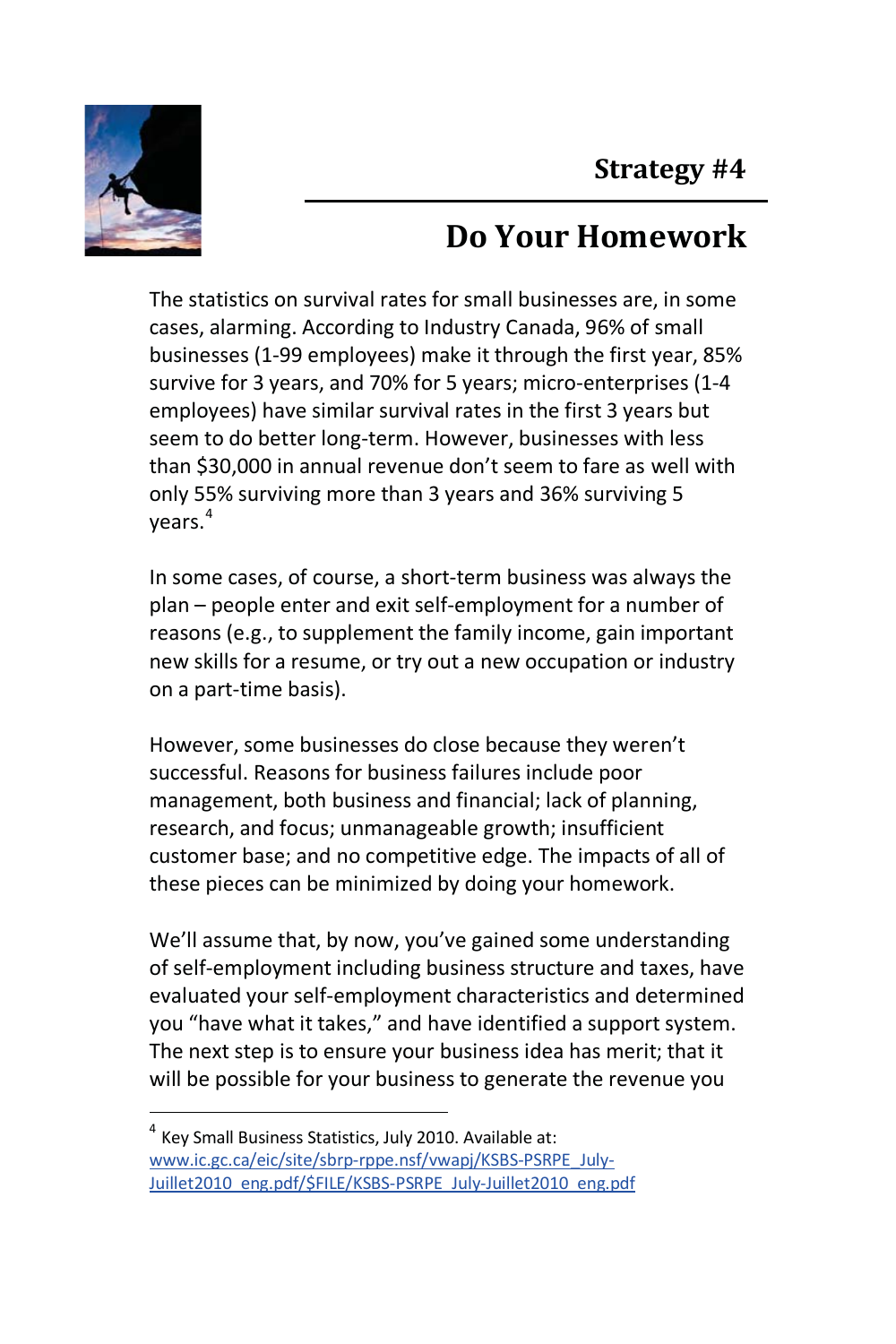need to cover expenses, make a reasonable living, and, ideally, generate a profit.

To determine the viability of your business idea, it's important to do some research. Identify socio-economic or environmental trends that might impact your business now or in the future. Know your competition; benchmark against them to identify what will set your business apart – what value you'll add. Each of these areas of research is briefly discussed in the following sections.

#### **Trendspotting**

Economists and futurists make their living spotting trends. Besides reading what they write and watching news reports, you can learn to spot relevant trends by observing what's changing around you and reflecting on what those changes mean. For example, you've likely noticed an increase in specialty coffee bars, spas (including manicure and pedicure studios), environment-friendly products, and social media. By understanding why these products and services have grown, you'll be better able to predict the success of your own business idea (e.g., Does your proposed business pamper people? Improve or preserve the environment? Support people's increasing use of technology?).

There are many ways to be a trendspotter:

*Listen* to what other people are saying. Friends, family, colleagues, and community members will, likely, all have opinions about "what's hot and what's not."

*Watch/Read* the news – local, national, and international. Pay attention to various news reports including community features, financial and health guests, and "ask an expert" segments to help you identify trends, and other events, which might help or harm your business.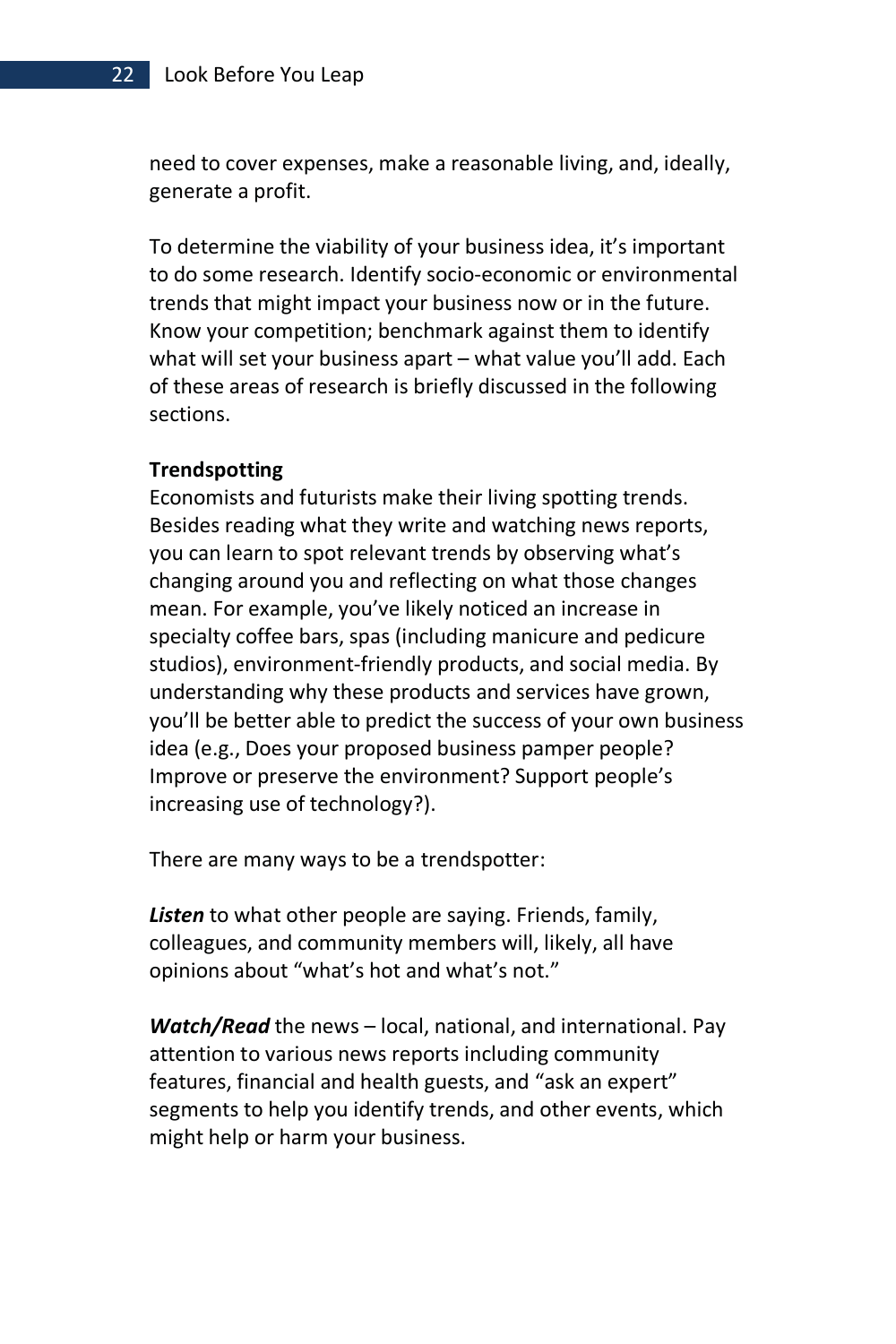*Study* demographics to identify a niche market for your business (i.e., a group which might benefit from your services). For example, two demographic trends on the rise include: (1) helping employers understand Gen Y and (2) services aimed at the aging population.

*Use* the Internet to conduct your market research. Remember, however, that anyone can self-publish on the Internet, so not all the information you find is valid or reliable. To ensure your research is accurate, try to find credible sources and validate your discovery through a couple of different links.

Take a moment to list a few trends you've noticed over the past 3 - 5 years.

After identifying trends, the next step is to reflect on how those trends are likely to impact your business. Use the *Business Research* worksheet on the last page of this chapter to record which of the trends you identified might directly impact your business. Trendspotting may also help you generate business ideas (i.e., you may discover a niche or gap that you can fill). In fact, trendspotting is a career in itself – perhaps you'll add it to your own business services!

#### **Know Your Competition**

Other homework you must complete is identifying and assessing your competition. First, you need to figure out who your competition is. Depending on the type of business you are considering, this may be as easy as going through the Yellow Pages to identify similar local businesses. The Internet is another great source of information about competitors (e.g., whose website comes up first when you Google key words?).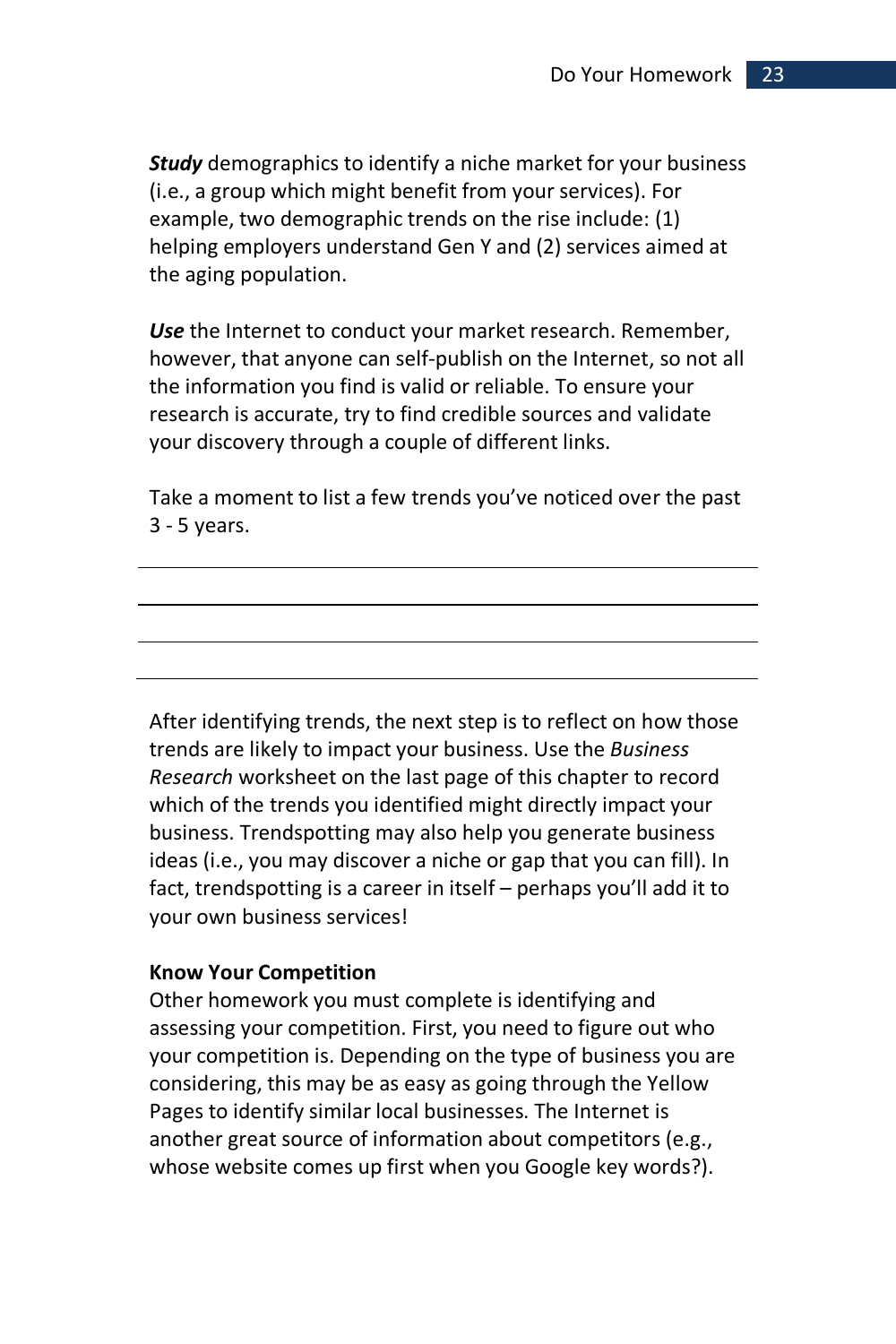Your potential customers can also let you know who they're already buying your product or service from – and what might give you a competitive advantage. This supports the second aspect of knowing your competition – identifying their strengths and weaknesses. Identify 3 - 5 things they do well and 3 - 5 they struggle with. Figure out who they envision as their ideal customer and how this might differ from yours. Of course, don't forget that there is always the potential for new competitors to emerge – as you grow your business, be mindful of who is coming on the scene.

#### **Add Value**

As you identify and assess your competition, make note of how you can improve upon the products or services they offer. If you can't identify a competitive advantage, it's possible that your business idea isn't viable. Customers will need a compelling reason to choose you over your competitors. Developing a *value proposition* can help you confirm your business idea is viable and also serve as a marketing tool. A value proposition is a statement that clearly identifies why a customer should purchase products or services from you. It offers customers a glimpse of the tangible results they'll receive by doing business with you.

The following worksheet provides space for the results of your research – what trends, competitors, and value propositions have you identified?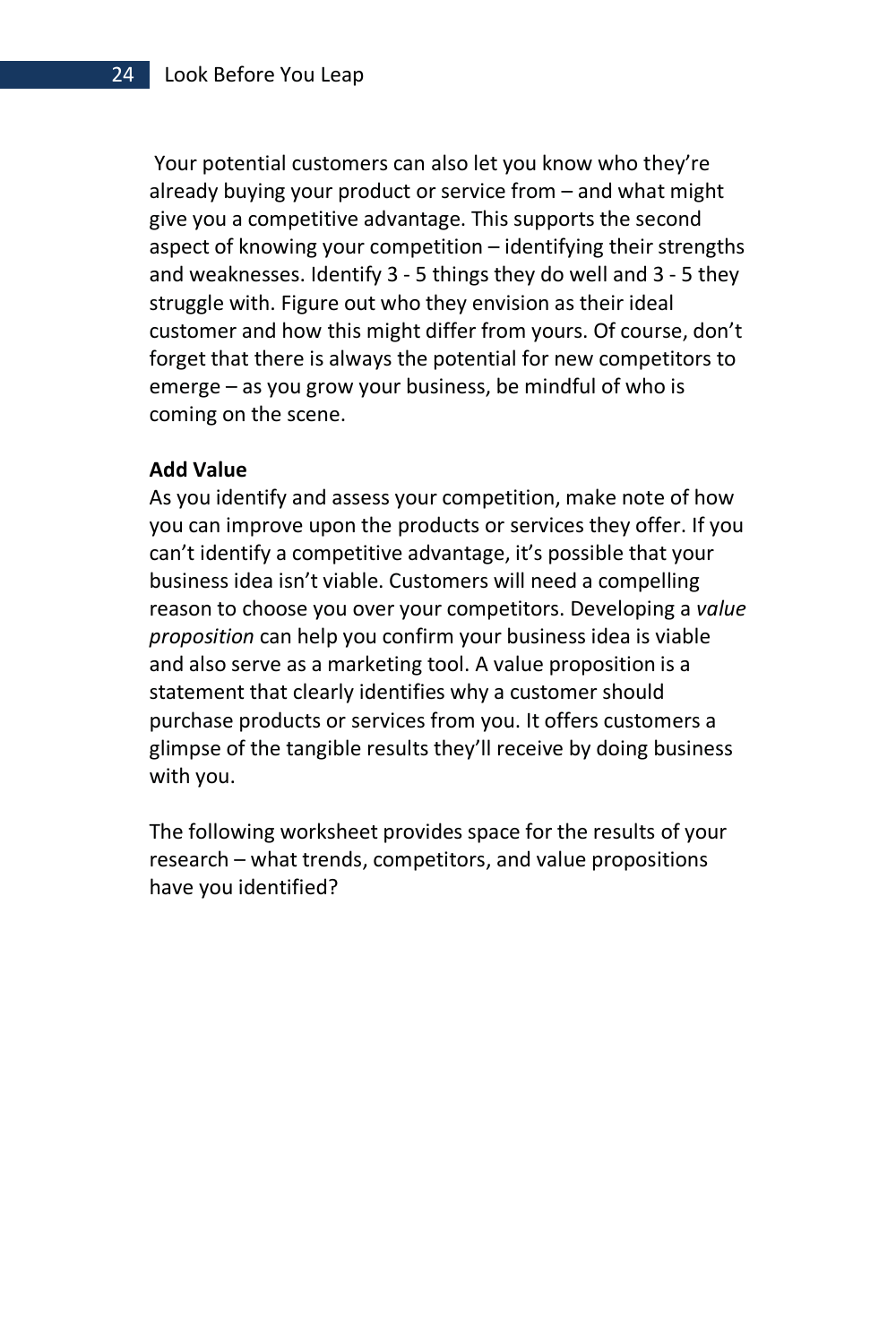### **Business Research**

List trends that may impact your business.

Identify existing competition.

What sets you, or your business, apart?

Describe the type of customer you expect to attract. How large is the market (i.e., how many potential customers might exist)?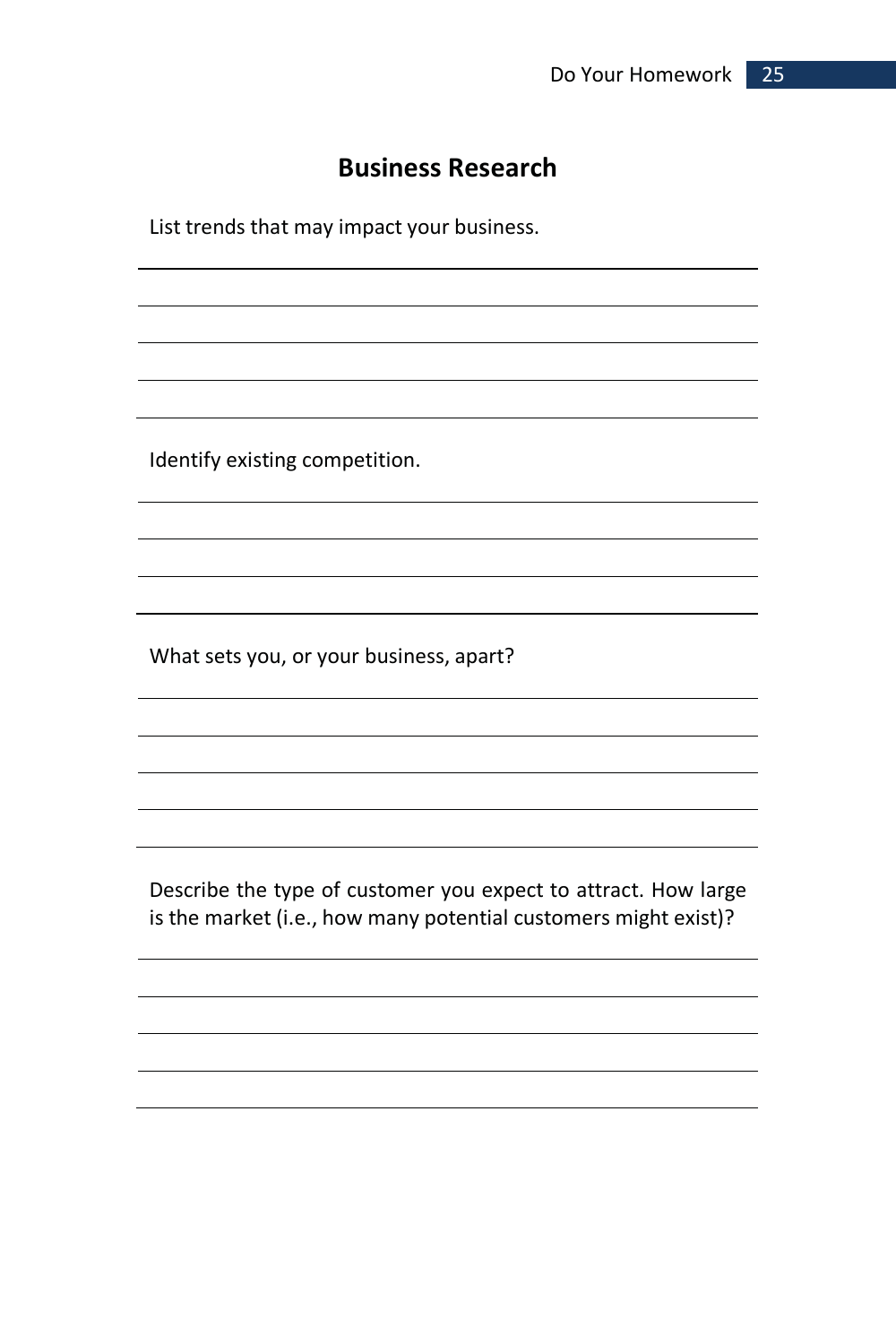#### 26 Look Before You Leap

*The best we can do is size up the chances, calculate the risks involved, estimate our ability to deal with them, and then make our plans with confidence.*  ~Henry Ford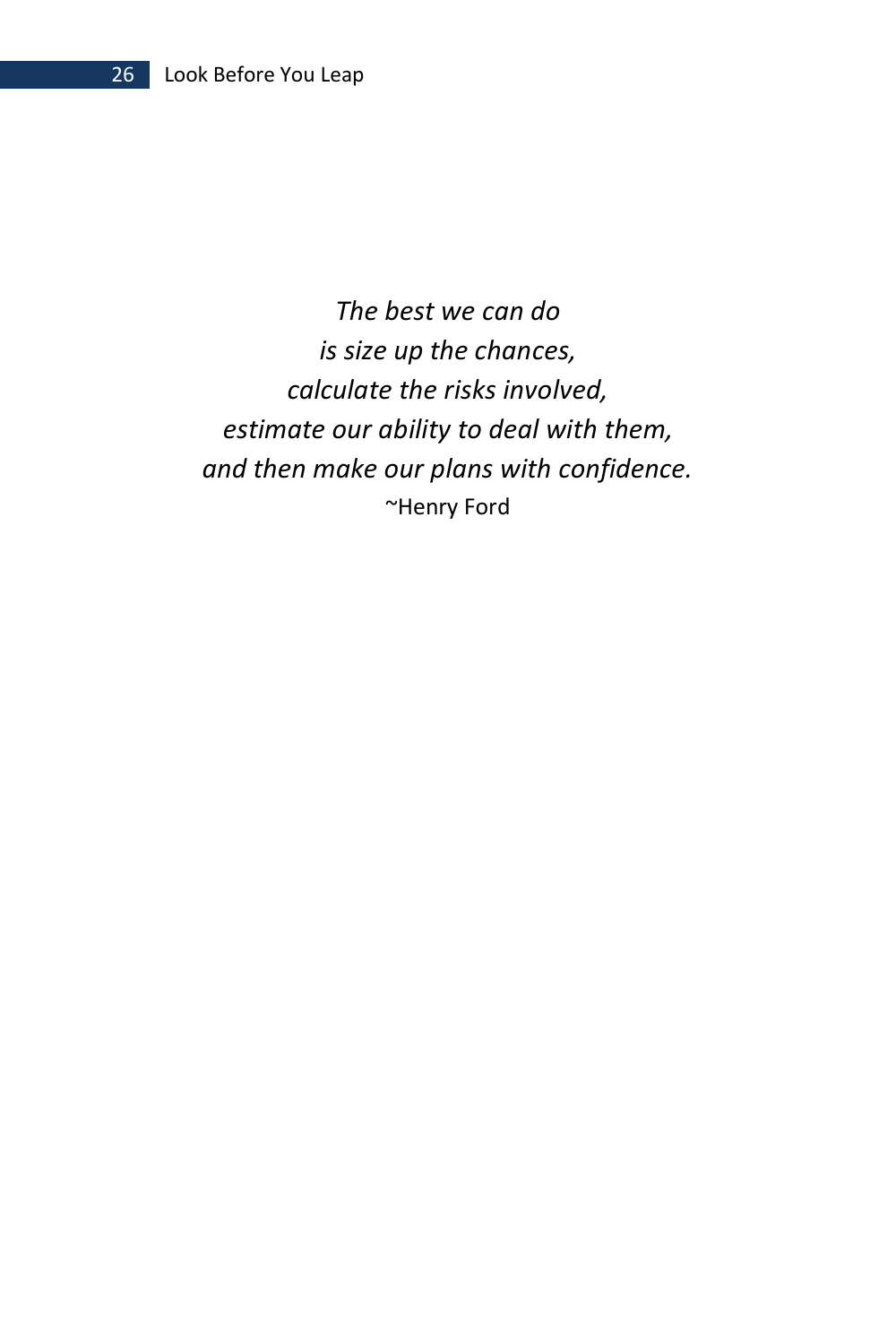

# **Be Strategic**

The successfully self-employed understand self-employment, have the requisite competencies and supports in place, and have done their homework. They're also strategic – realistic and flexible enough to cope with the unexpected, but planful nonetheless. They have a vision of where their business is heading, know their mission (i.e., how to get there), and ensure that their business is aligned with their personal values. Their business plans may be formal documents, notes on scrap pieces of paper, constructed through conversation, or simply held in their heads, but they've given careful consideration to all aspects of their business (e.g., type, structure, location). The next sections will examine several of these components.

#### **Vision**

One of Stephen Covey's famous principles is to "begin with the end in mind." This is especially true when contemplating selfemployment. How do you see your business fitting into the rest of your life? What will your core products or services be? What goals do you hope to accomplish? What does success look like for you? How will you know when you've achieved your business goals?

### **Mission**

Author and business speaker, Joel Barker, once said: *Vision without action is a dream. Action without vision is simply passing the time. Action with vision is making a positive difference.*  It's important, therefore, to bring your vision to life – that's where *mission* comes in. A mission statement clearly describes what your business will *do.* For a concise summary of questions to ask as you structure a mission statement, see:

www.zeromillion.com/business/mission-statement.html.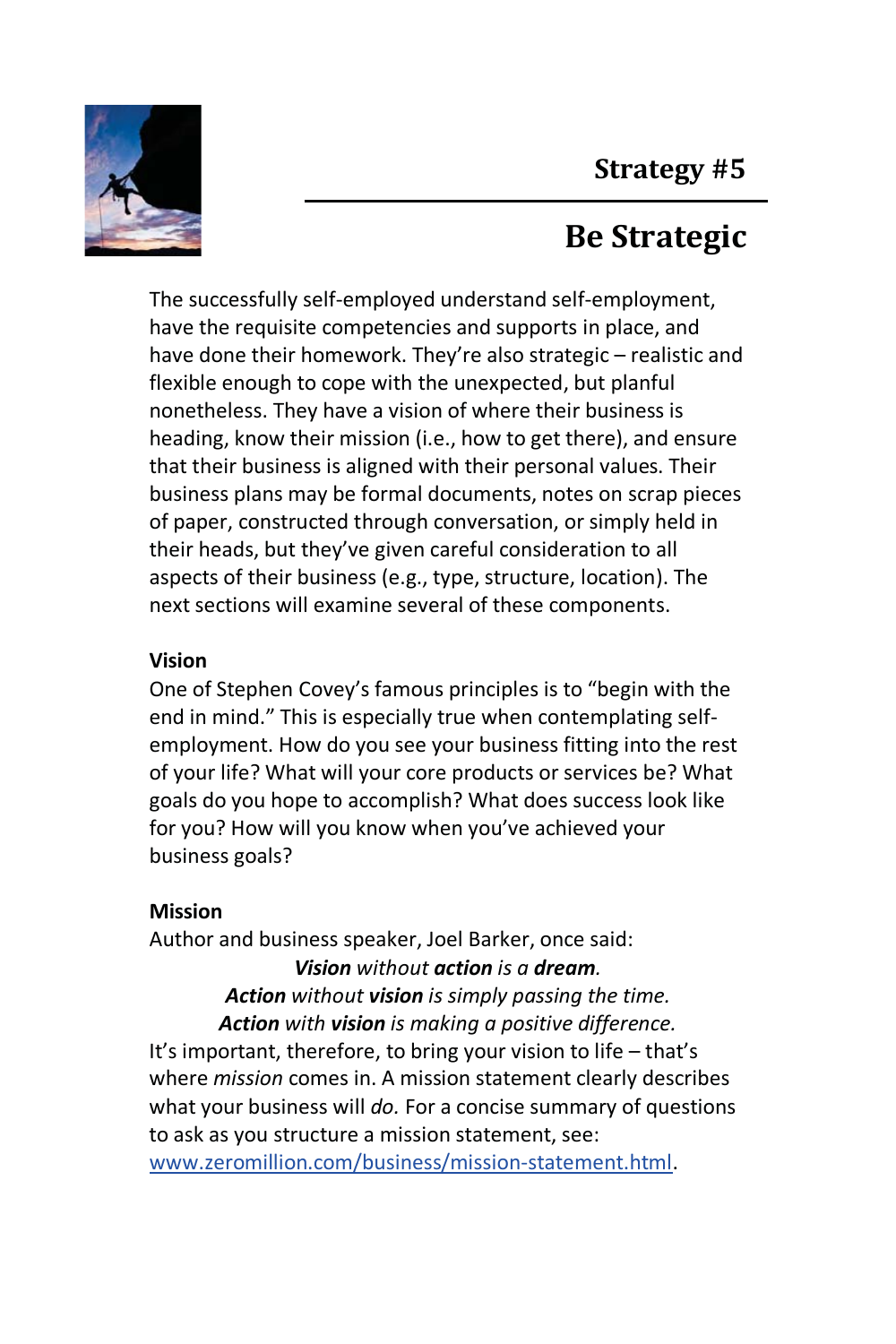Knowing your mission will help keep you on track. The actions you take in your business (e.g., projects you choose to take on, events you attend, people you hire, or strategic partnerships you agree to) should all help you achieve your vision. What you *do* must be congruent with what you *hope to accomplish* (vision) and, in a small business, also with *who you are* (values).

#### **Values**

Although it's always important to work in an environment where you can live out your values, it's essential to have this alignment when you're self-employed (i.e., where it's next to impossible to separate *you* from *your business*). Take time to reflect on your core values as a person (i.e., Are you familyoriented? Concerned about the environment? Honest and ethical? Social justice oriented? Frugal? Culturally sensitive?). Reflect on how your business vision fits with these values. What might you do differently than others in a similar business to align with your deeply held values?

#### **Business Plans**

Business plans may take a variety of formats – we've written many of ours on napkins while waiting for lunch in a restaurant! Although a formal business plan is typically necessary when approaching lenders or investors for financial support, an informal plan may be sufficient if you don't require funding.

Regardless of format, business planning is essential to your selfemployment success. The worksheet at the end of this section is designed to get you started. However, there are comprehensive business plan templates freely available online; here's one straightforward approach:

www.firstcapitalchallenge.com/documents/business\_plan\_tem plate.pdf.

To get started, here are a few important considerations. There's space on the worksheet to jot down your thoughts.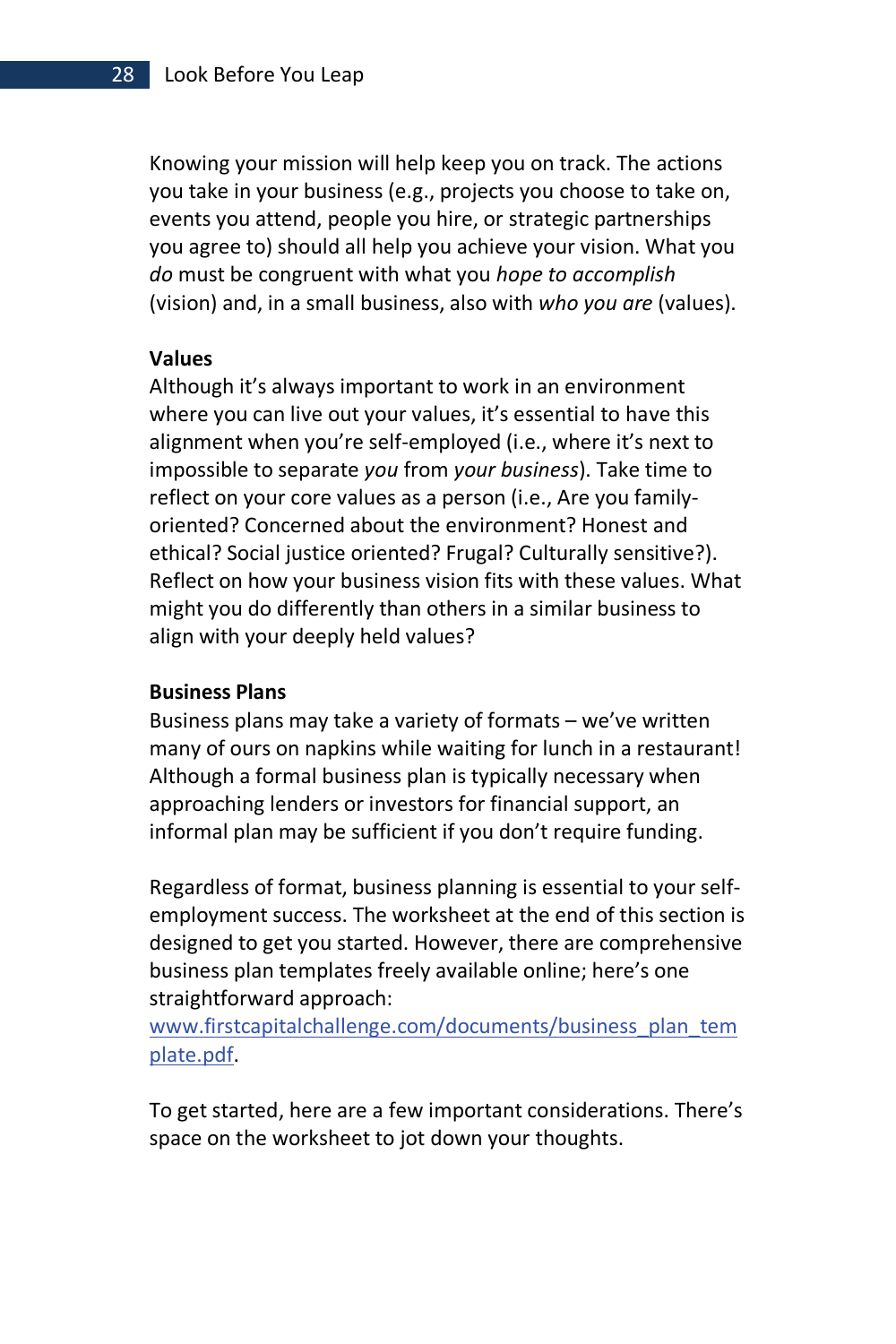- **Core Products or Services:** As you envision your business, what will you be selling? Are there related products and services that you might want to add later? How will you determine whether a request from a customer or client is beyond your scope (i.e., not something you're able or willing to offer)?
- **Structure:** Who owns your business? Will you be a "sole" proprietor" (i.e., you'll run the business independently and report income and expenses on your personal tax form)? Will you have a partner? If so, what kind of agreement will you have about sharing profits? Risk? Liability? How can either of you exit the partnership if desired or necessary? Will you incorporate? Who will own the shares in your incorporated business?
- **Location:** Where will your business be based? If at home, are there any municipal licensing regulations that impact the type of work you can do, the number of people who can be there at one time, or the percentage of your home that can be dedicated to business use? If not at home, what location makes strategic sense? Will you rent, buy, or share existing space with another business? Do you need to make a long term commitment for your space? What are the penalties if you need to relocate or close your business?
- **Time Commitment:** Do you plan to work full-time in your business, part-time (i.e., juggling other responsibilities), or "off the side of your desk," as time is available? What impact will this choice have?
- **Milestones:** What do you plan to accomplish by when?

Use space provided on the following worksheet to get started with strategically planning your business. Of course, there's much more to business planning than this – the remaining strategies in this workbook address branding, marketing, financing, money management, business logistics, hiring personal and professional supports, and monitoring progress to evaluate the ongoing success of your business.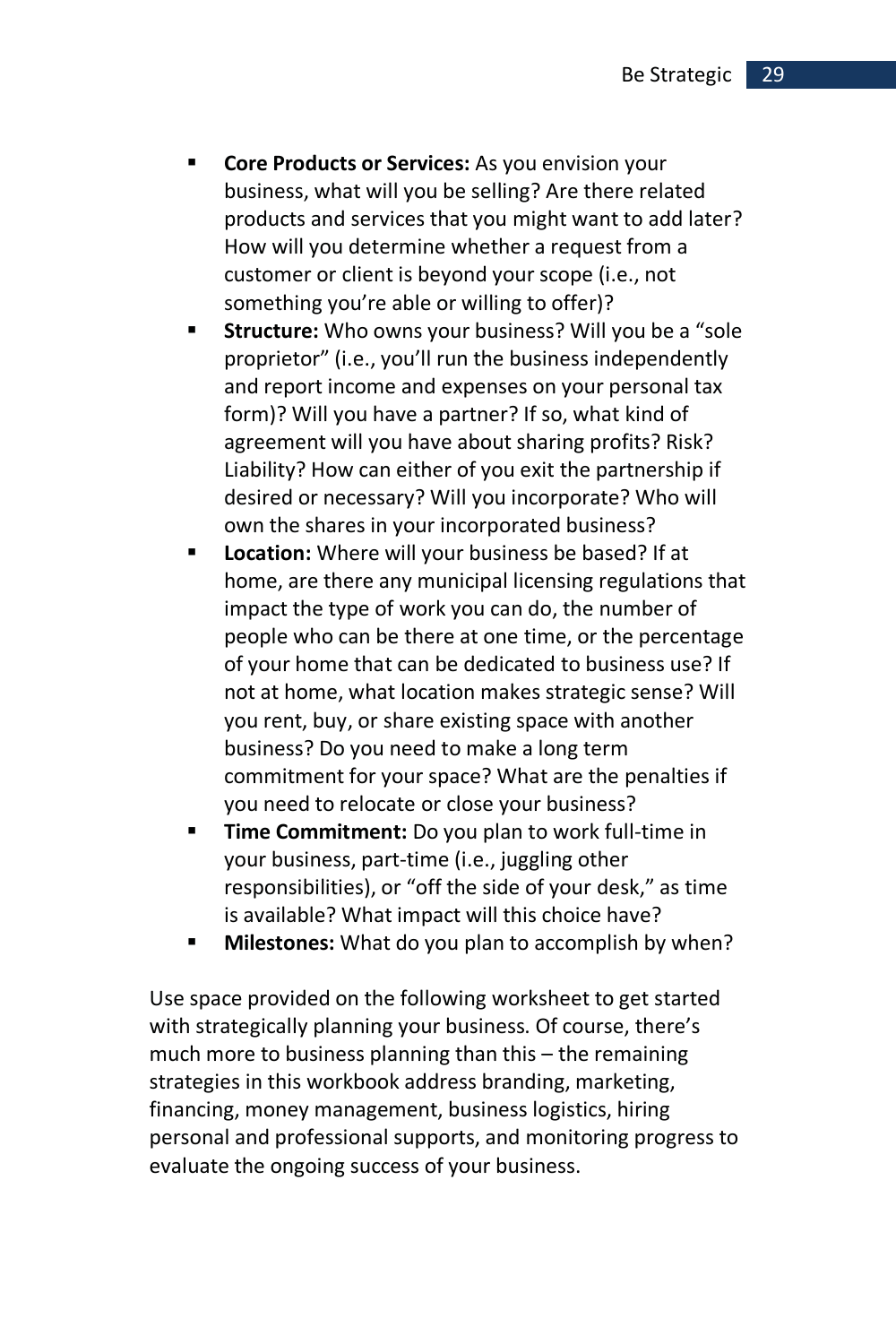### **Strategic Business Plan: First Thoughts**

**Vision** – What do you hope to accomplish?

**Mission** – How will you get there from here?

**Values** – How will you "do business"? What *won't* you do?

**Core Products and/or Services** – To begin? To be added later?

**Business Structure** – Sole proprietor? Partnership? Corporation?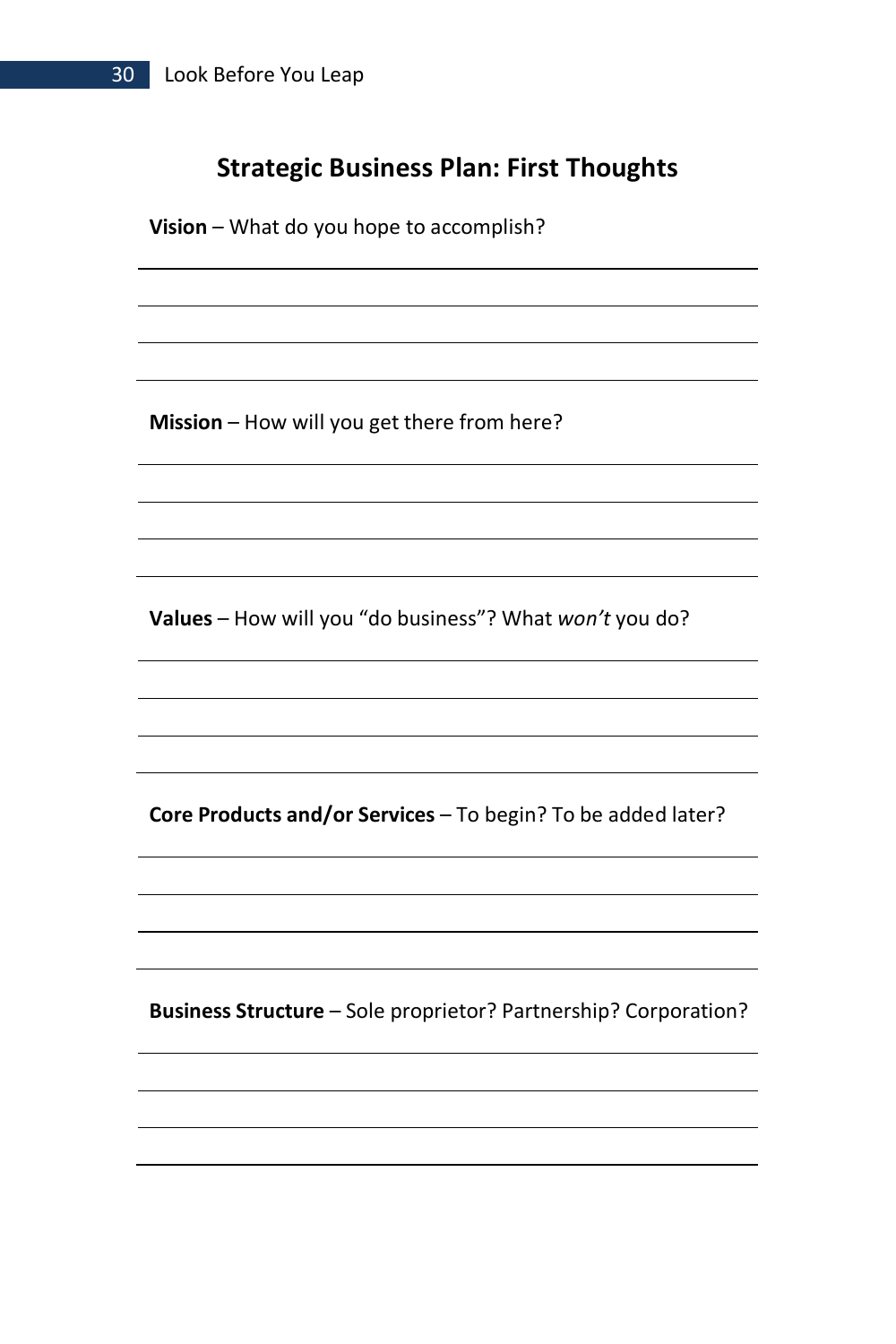| Location - Home-based? Leased premises? Shared office space?                              |
|-------------------------------------------------------------------------------------------|
|                                                                                           |
|                                                                                           |
|                                                                                           |
| Licensing, Registrations, and Insurance - What's essential?<br>(See Strategy 8)           |
|                                                                                           |
|                                                                                           |
|                                                                                           |
| Initial Commitment - Part-time? Full-time? As time permits?                               |
|                                                                                           |
|                                                                                           |
|                                                                                           |
| Resources - People, Money, Equipment - Start-Up Essentials<br>(See Strategies 2, 3, 7, 9) |
|                                                                                           |
|                                                                                           |
|                                                                                           |
| Business Milestones / Timeline - What will you do, by when?<br>(See Strategy 10)          |
|                                                                                           |
|                                                                                           |
|                                                                                           |
|                                                                                           |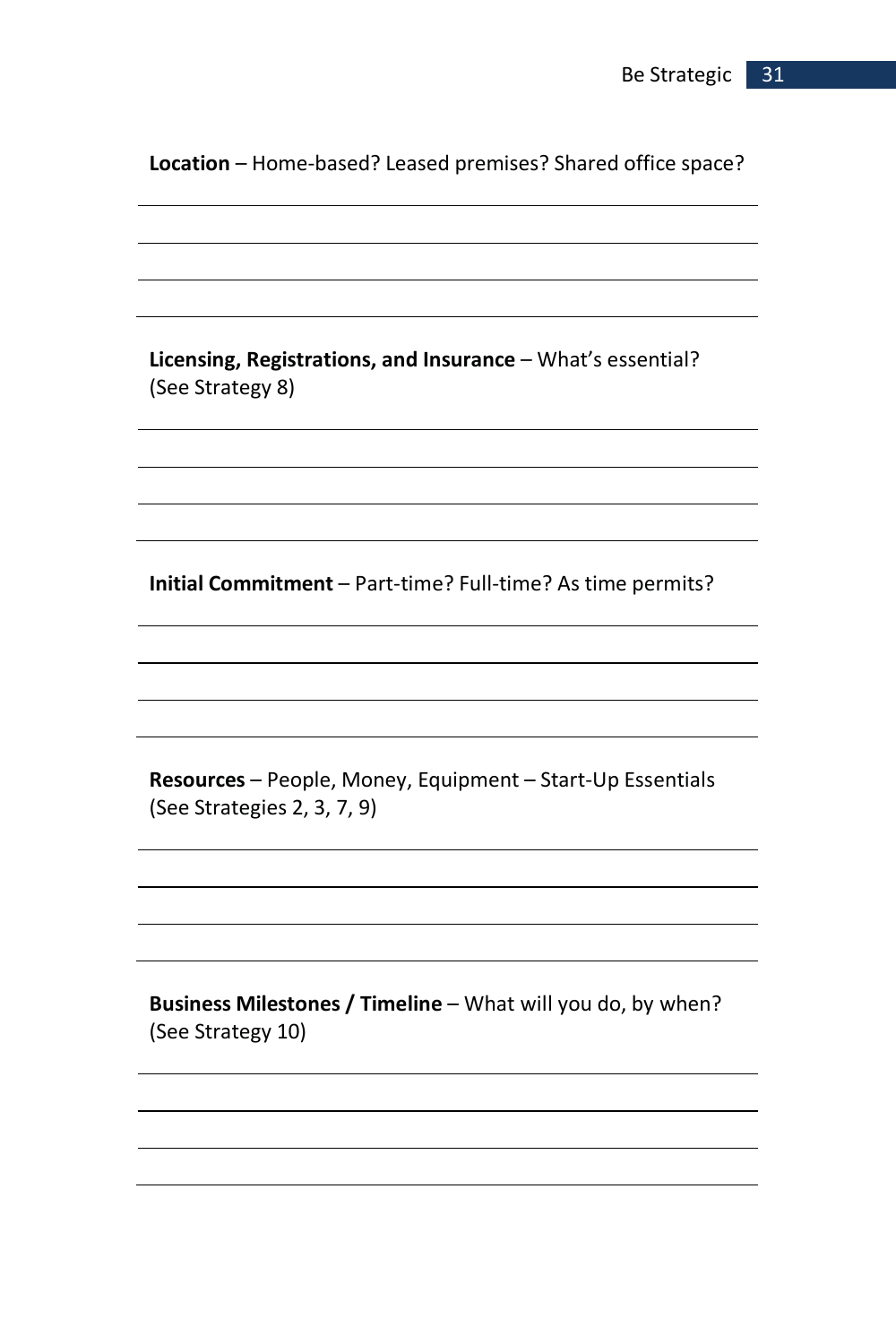*If you want to succeed, you should be out on new paths rather than travel the worn paths of accepted success.*  ~John D. Rockefeller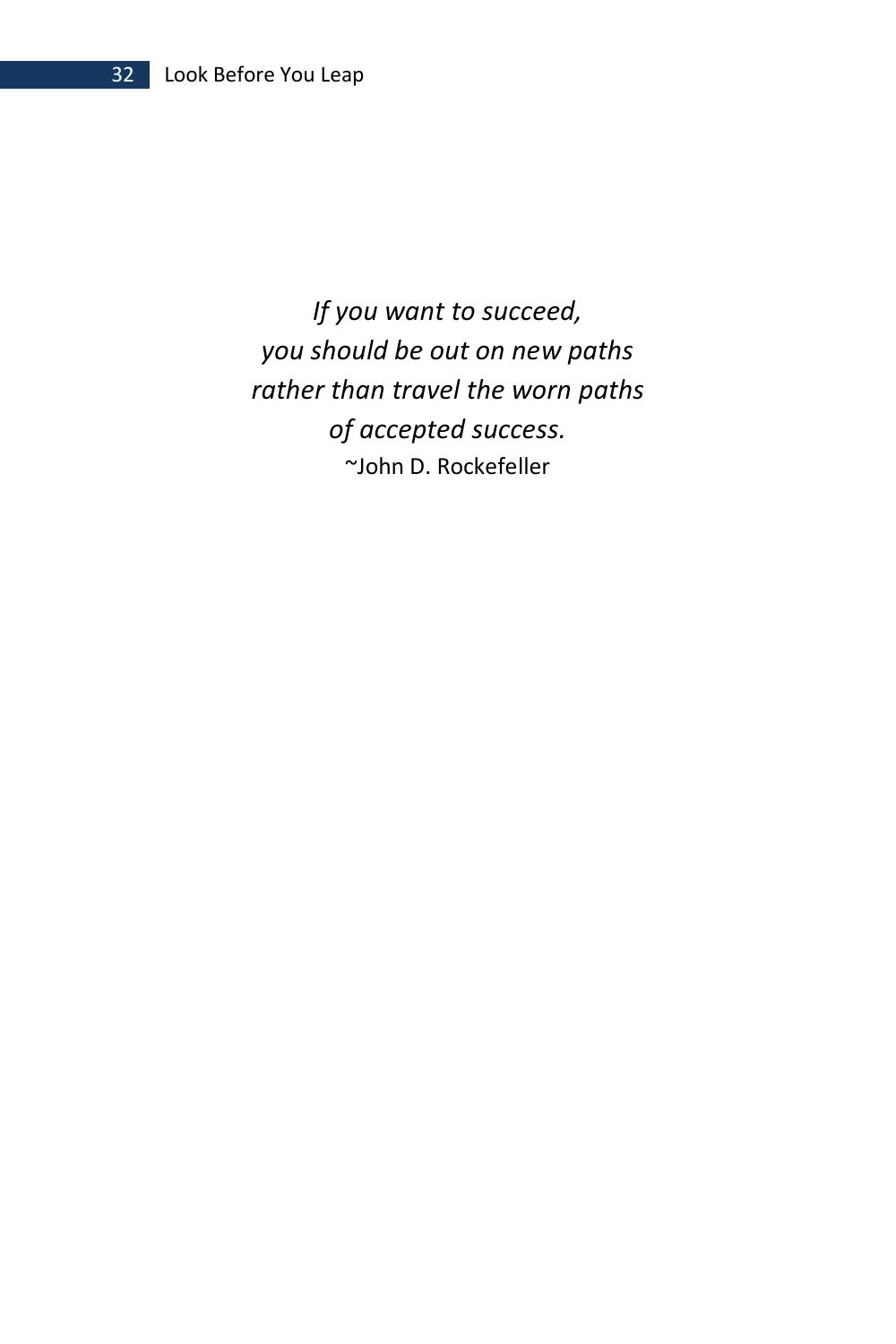

# **Brand Your Business**

Regardless of your type of business, you'll need to establish your brand and develop a marketing strategy. Combined, these will (1) help existing customers identify with what you are selling, (2) help new customers learn more about what you offer, and (3) facilitate business growth (assuming, of course, you've executed these pieces successfully). First, however, we need to clarify the difference between a brand (or branding) and a marketing strategy.

Your **brand** is the statement, logo, and/or image that identifies your business. Your brand might invoke certain feelings (e.g., reliability, honesty) or beliefs (e.g., high quality, professional). Over time your brand may become immediately recognizable – such as McDonald's Golden Arches or Nike's Swish. A brand doesn't have to be a logo or image; it can also be a tag line such as "They're gr-r-reat" (Kellogg's Frosted Flakes cereal) and "The happiest place on earth" (Disneyland). The goal is for people to see your colours, imagery, logo, or tag line, and immediately know who you are and what you stand for; as such, it's important to ensure your brand is recognized positively. In today's world with YouTube videos, Twitter messages, and Facebook comments "going viral" (i.e., the message gets resent, forwarded to a massive audience in a matter of a few hours), one bad experience can ruin your business. The old adage "a happy customer tells 3 friends; an unhappy one tells 10" has grown exponentially now that social media is involved.

Your **marketing strategy** is how your message will reach your customers. It will communicate what you are selling – whether it is your expertise, skills, and knowledge, or a specific suite of products. It outlines what activities you will undertake to communicate your message to your target audience (i.e., your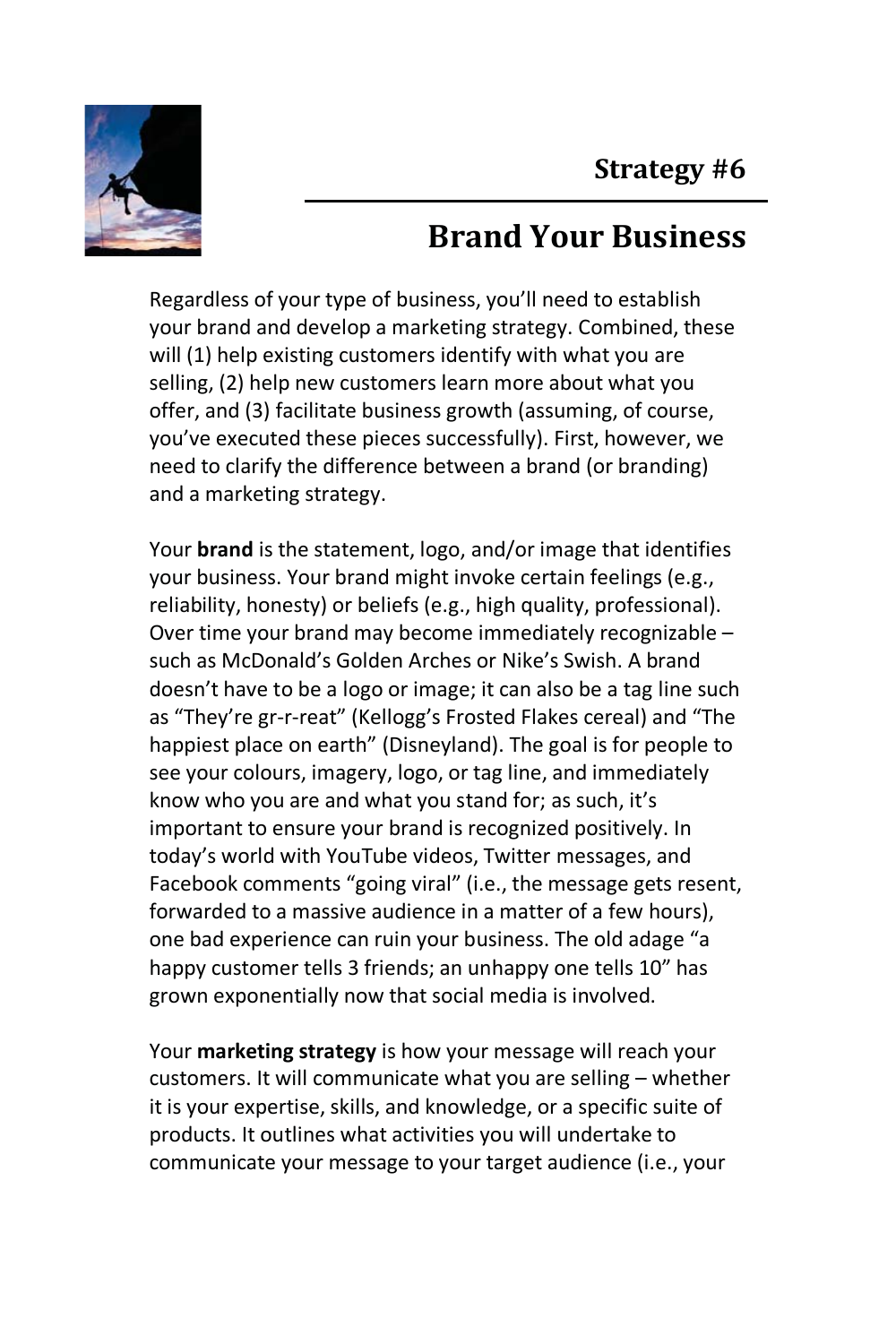customers). Your strategy may include a website, newsletter, email campaign, exhibitor table at relevant events, and even ads in the Yellow Pages or newspapers. Depending on your type of business, your marketing strategy may also include writing articles for relevant trade publications and speaking at local events (e.g., professional conferences or Chamber of Commerce meetings).

In the sections that follow, we'll briefly highlight some tools to consider as you develop a marketing strategy.

**Phone/e-Mail:** Though perhaps not required, a dedicated phone number and e-mail will help you keep your personal and business life separate. A free e-mail address that clearly identifies your business (e.g., ABCDesign@gmail.com) can be a positive addition to your marketing strategy. A dedicated phone line stops customers calling your home number; it also saves potential confusion or embarrassment from having a family member answer the phone less professionally than you would.

**Website:** As today's consumers expect to "Google" you, a website of some kind is becoming as important as a phone number. When starting out, don't feel you have to go big – effective basic websites can be one page with a few key messages, images, and your contact information. It doesn't have to cost a fortune; shop around to get the best price for what you want or, if you have the technical skills, use programs like Joomla (www.joomla.com) or Web Studio (www.webstudio.com) to create your own. For many selfemployed people, a blog (e.g., www.blogger.com) or a profile on LinkedIn (www.linkedin.com) is a sufficient web presence.

**Business Cards:** You'll also want a business card to hand out to potential clients and/or contacts. It should be simple, connect to your brand, and list your contact information. Most word processing software programs have built in business card templates as well as access to downloadable options. The local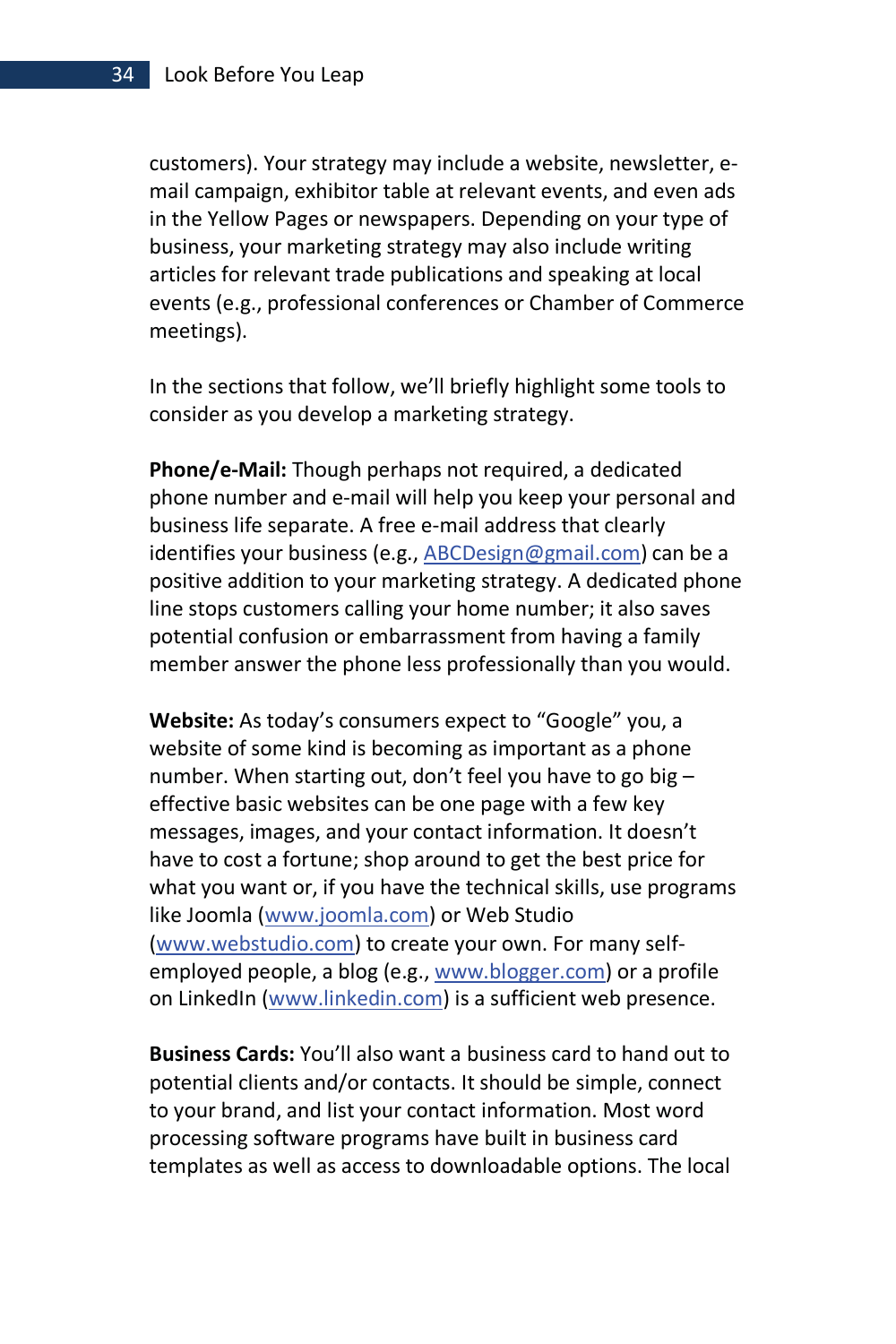office supply company will have business card paper making it very affordable to design and print your own. You can also use an inexpensive printing service such as Vistaprint (www.vistaprint.ca).

**Brochure:** A printed brochure or flyer that outlines your services in detail gives you something to leave with clients. However, as you begin, keep things simple – printed material can be expensive, especially if you get designers and professional printers involved. As a large percentage of what you pay to print is likely to be recycled, try to avoid using glossy paper, multiple colours, and other design features that will add to the cost. Regardless of design, ensure your message is clear and concise, without spelling or grammar mistakes.

Before investing in paid adverting (e.g., ads in Yellow Pages, newspapers, on websites), calculate your anticipated return on investment to ensure it makes good business sense. Also take advantage of free opportunities (e.g., you get a free, basic ad in the Yellow Pages with your phone number).

**Responding to Bid Requests or Requests for Proposals (RFPs):**

Another marketing strategy, for some types of businesses, is to respond to formal bid requests or RFPs. Various levels of government, private corporations, and community agencies contract for goods and services through a bid process. In Canada, there are many "bid sites" that post RFP information. These include:

- BC Bid (A site for all BC Government Contracts)
	- o www.bcbid.gov.bc.ca
- MERX (Canadian public tenders)
	- o www.merx.com
- Bids Canada
	- o www.bidscanada.com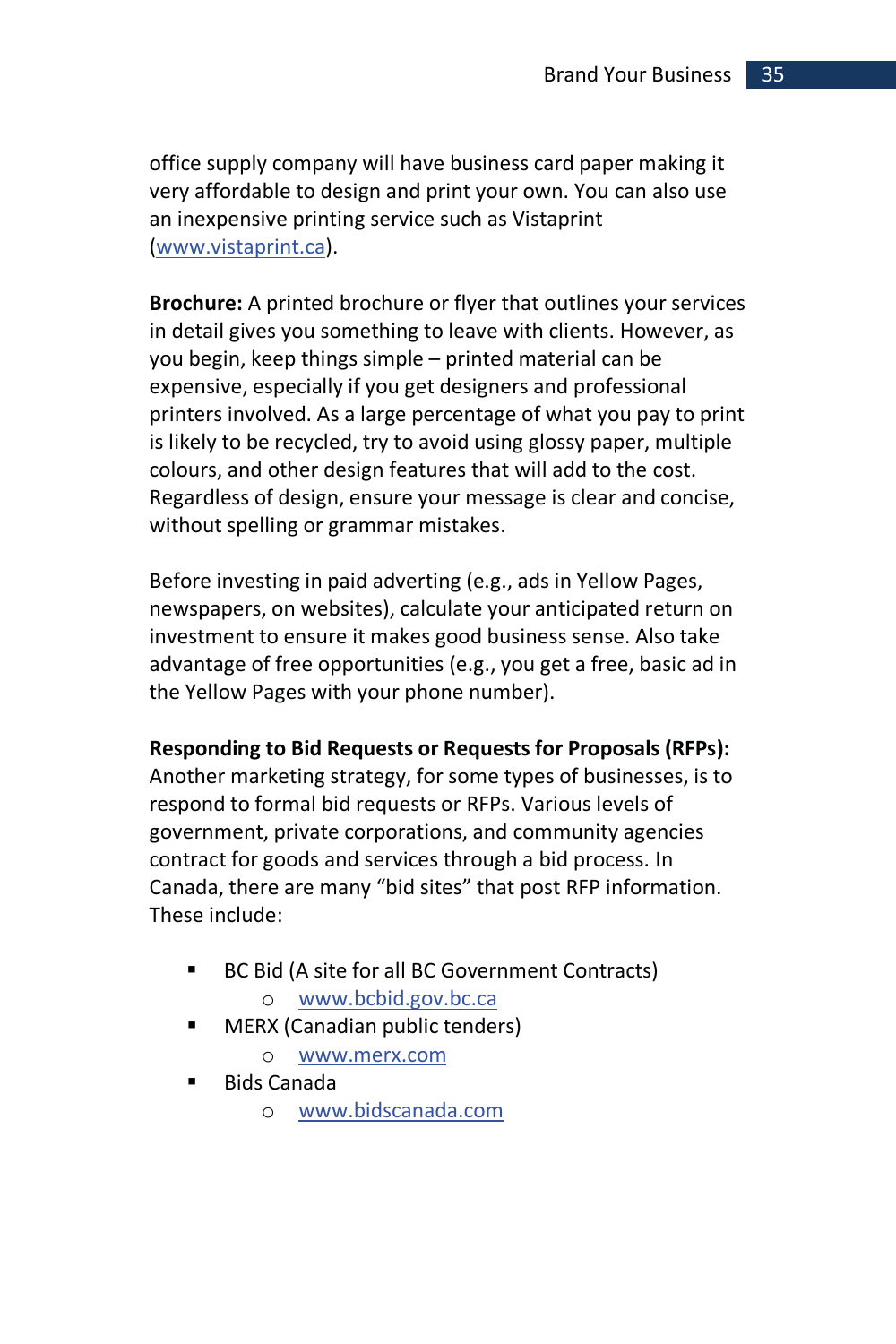Responding to a Request for Proposal can take a considerable amount of time and investment and, as there is no guarantee you'll be the successful proponent, can result in an unrecoverable cost for your business. In addition, writing proposals is a skill that takes time to develop. Doing some research, hiring a consultant or proposal strategist, or taking a course<sup>5</sup> might maximize your investment and help you avoid problems a poorly written proposal can cause (e.g., getting you into a contract you can't fulfill; damaging your reputation through a sloppy or inaccurate submission).

**Customer Retention:** If you don't deliver what you promise, the best branding and marketing in the world won't help your business survive. If a product is known for quality, but a change in design or development results in it breaking or deteriorating more quickly, it's not living up to its brand; before long, word will spread and people will stop buying. If a service is known for low prices and, at some point, prices have crept above those of the competition, again there's a conflict between brand image and reality. If you've always delivered your work on time and on budget, but begin to take on more than you can reasonably handle, you're in conflict with your brand.

If we go into a McDonald's, anywhere in the world, we expect a standard quality of fries. Similarly, if your customers or clients contract you to deliver a product or service, they expect consistency. The most effective way to grow your business is to *keep* the customers that your branding and marketing strategies bring in.

 $\overline{a}$ 

 $<sup>5</sup>$  Life Strategies offers a course on Proposal Writing. Visit our website for more</sup> information – www.lifestrategies.ca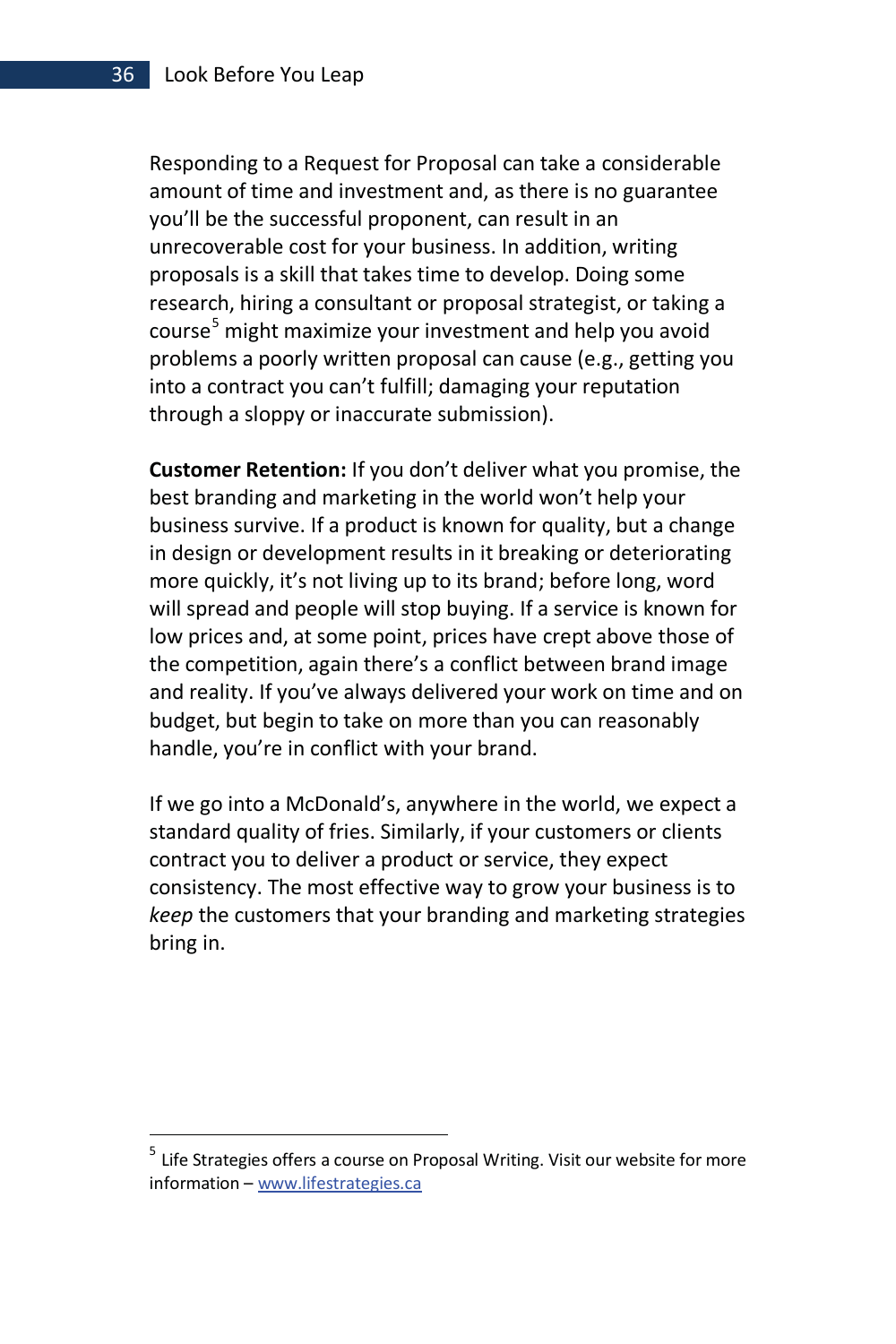### **Reflections on Branding**

Key words you associate with your brand (e.g., high quality).

Images, metaphors, and colours that *fit.*

Images, metaphors, and colours you want to *avoid.*

Emotions you want your brand to evoke.

If this wasn't *your* product or service, would you recommend it to others?

Possible tag lines or slogans.

People you could interview for their thoughts or opinions.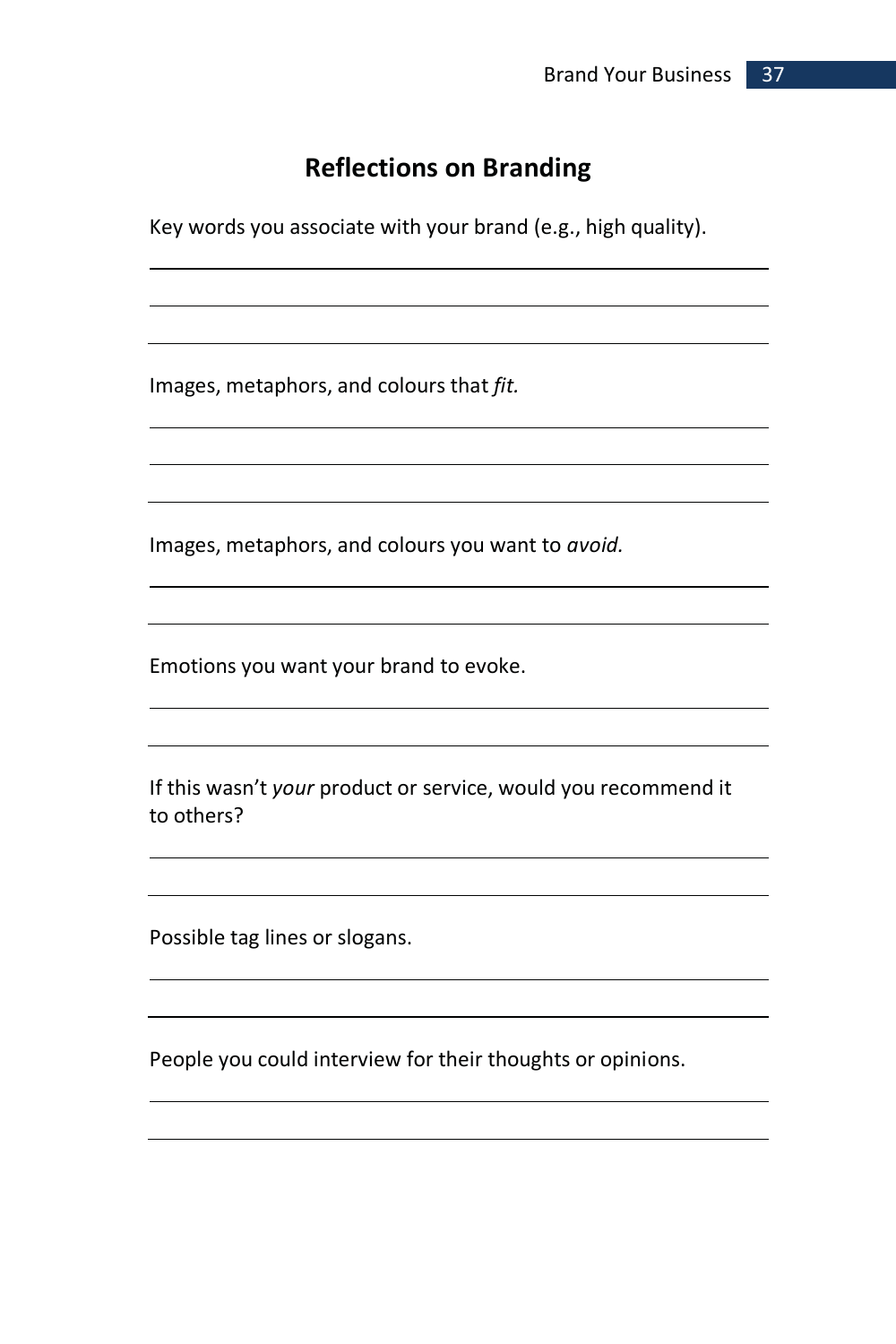*The fact is that one of the earliest lessons I learned in business was that balance sheets and income statements are fiction, cash flow is reality.*  ~Chris Chocola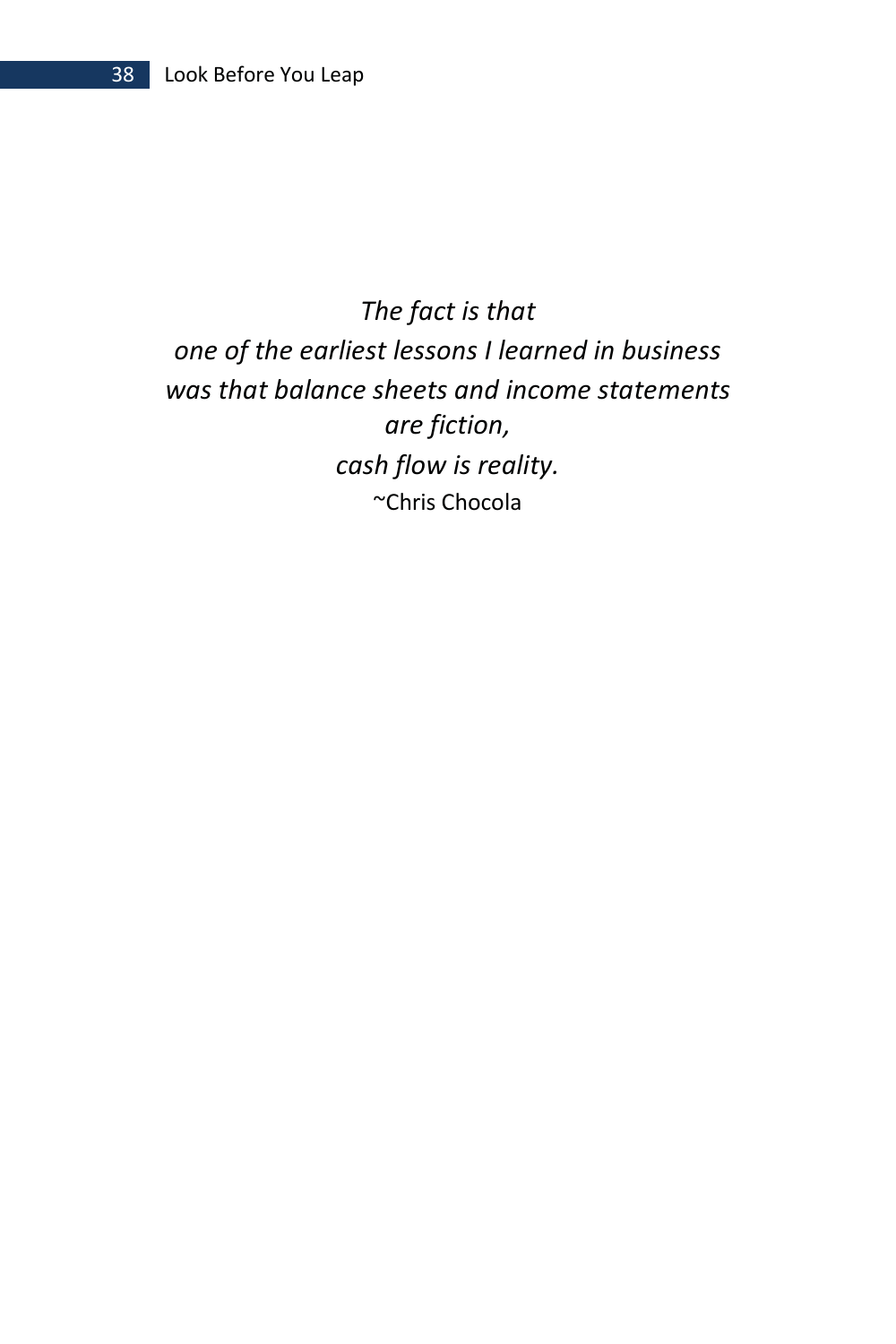

# **Do the Math**

Math is a scary topic for many people – and the self-employed are no exception. There are countless stories of small business owners taking a shoebox of financial invoices and receipts to an accountant to reconcile bank and credit-card statements, produce year-end financial statements, and calculate taxes due.

However, the successfully self-employed do the Math. They don't wait until year-end to balance their books; nor do they ignore unpleasant financial realities during challenging business phases. The following sections provide strategies for managing start-up costs, setting appropriate prices and fees, reimbursing expenses, calculating cash flow, preparing financial statements, and, when necessary, borrowing money.

#### **Start-Up Costs**

There's always a cost to getting a business launched; more often than not, the costs will be higher than expected. It's important to be realistic about how much money you'll need to get started – and where that money will come from. Set priorities and focus on the "must haves" rather than the more appealing "nice-to-haves." For example, depending on your business it may be essential to have a business license but manageable to use your personal mobile phone for awhile; additional insurance may be required if you use your vehicle for business but you may be able to get by without a new notebook computer. It may be necessary to keep earning employment income while starting your business, save a start-up fund before launching, or secure a loan or line of credit. Some businesses (e.g., consulting) have lower start-up costs than others that require premises or special equipment. In such cases, it may be possible to set aside income from each contract to gradually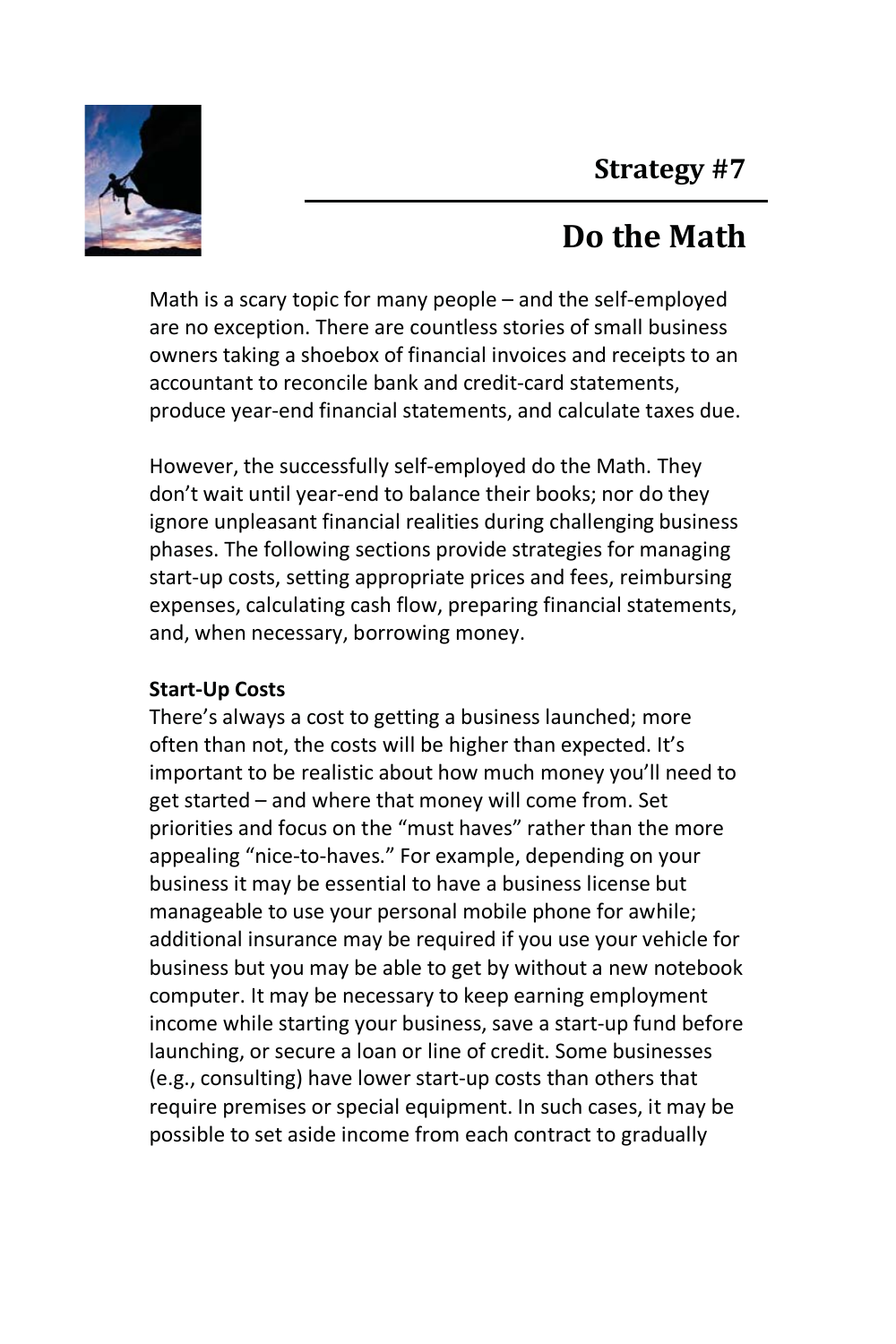acquire business equipment and supplies (e.g., using a home computer until the business can pay for a dedicated one).

#### **Prices and Fees**

Realistic prices and fees consider two perspectives: (1) what your customer is willing and able to pay and (2) what you need to earn in order to stay in business. Pricing is always a challenge; even more so when competitors' prices aren't publicly available.

For example, it's easy to compare prices for a product found online or in retail stores. You can then choose whether to match that price or set your price higher or lower. Although you'll need a strategic rationale for your decision, and your price may impact the number of sales you make, at least information is available to inform decisions. However, if you're the first to introduce a product or service to your market, or if pricing is negotiated through proposals and confidential contracts, it can be next to impossible to know what the competitors are charging. Effective research may help you make an educated guess. Perhaps your professional or business association provides general guidelines for pricing in your field. Trusted colleagues or mentors may be able to share what they've paid for similar products or services in the past.

Regardless of whether or not your pricing is competitive, to stay in business you need to be able to cover your costs. It's quite possible that you won't be able to buy supplies at the same discounts as your competitors from larger businesses. It's not a sustainable business strategy to undercut competitors if you're losing money to do it.

A general rule of thumb for setting fees for professional services if you have limited overhead costs (i.e., working from home with no special equipment) is to *double* your hourly rate as an employee doing similar work. If you have more substantial overhead (e.g., premises, staff, special equipment, vehicles), *tripling* your hourly rate as an employee is more reasonable.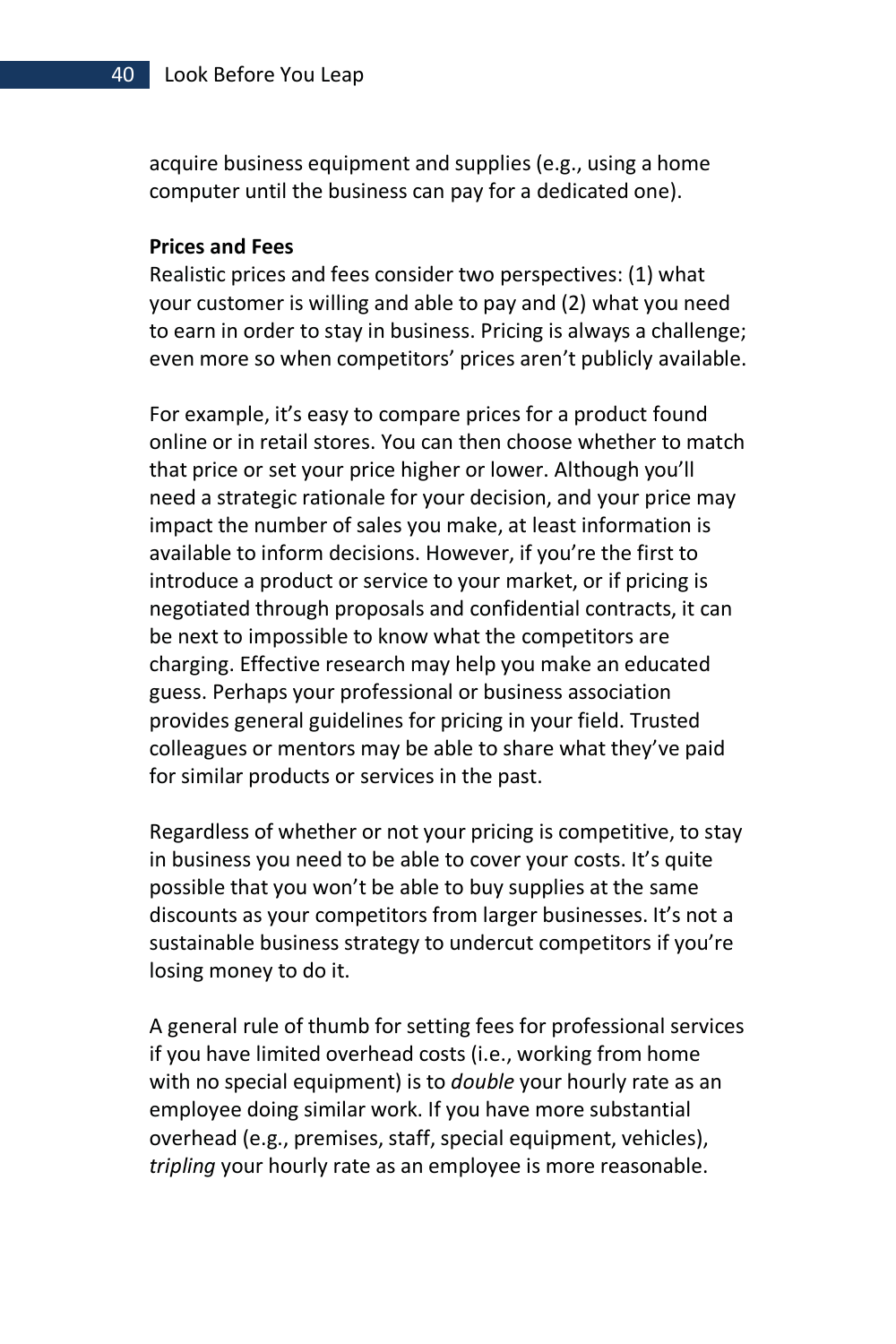A huge challenge, however, is when people enter a field without doing the Math. Many new consultants or self-employed people think that getting paid 20 – 25% more than what they earned as employees is an attractive opportunity. Unfortunately, it's not until they've committed to a low fee that they realize all the costs involved in doing business and find out that their fee isn't sustainable. It can be very challenging, sometimes impossible, to renegotiate a higher fee once a contract has been signed!

#### **Expenses**

Employees and sub-contractors may be used to submitting receipts and getting full reimbursement for reasonable expenses. It can be a shock for the newly self-employed to realize that not all purchases are straightforward write-offs. For example, capital expenses (i.e., large purchases such as furniture or equipment) need to be tracked differently and, from a tax perspective, only a percentage of that cost will be considered each year as an expense. Similarly, only 50% of meal expenses are tax-deductible. Doing simple Math, that means if you take a group of potential clients out for lunch and spend \$100, only \$50 of that can be considered when calculating tax deductions. At a 20% corporate tax rate, that results in a \$10 tax savings – meaning that of the original \$100 lunch receipt, the only "reimbursement" is a \$10 savings when your taxes are due.

#### **Cash Flow**

The opening quote for this chapter provides an important life lesson about self-employment and, perhaps, the biggest shock that the newly self-employed experience – income doesn't necessarily correlate with cash flow. It can be so tempting to spend money before it comes in – it's been earned, after all. However, unlike working as an employee where cheques are paid on pre-determined days or money is deposited directly into your bank account on pay day, cash flow can be remarkably different in a business.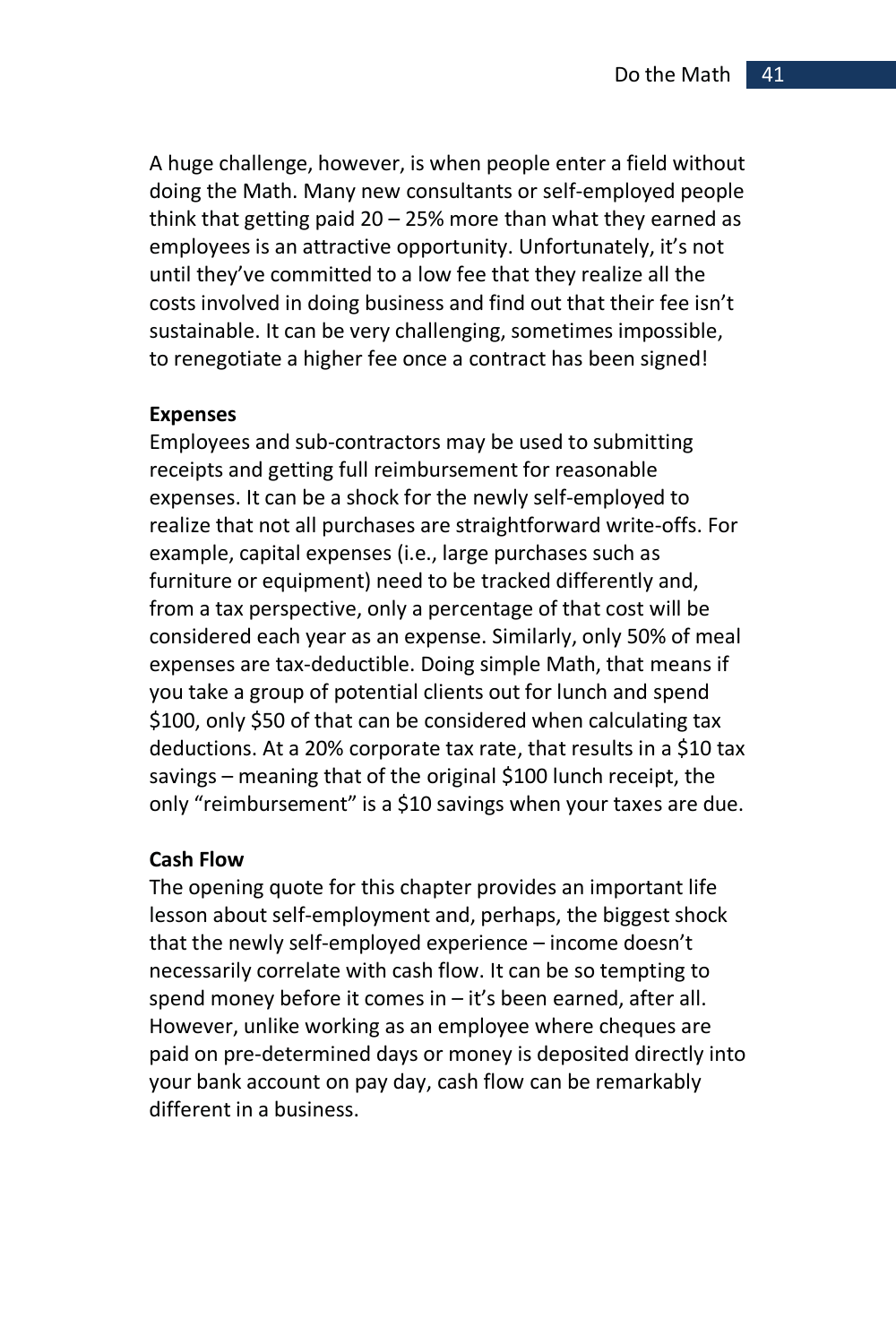Of course, sometimes cash comes in more quickly for a business than for employees; such is the case with cash sales or if you bill 50% in advance for a contracted product or service. This type of cash flow is exciting – but it can be tempting to spend money that's sitting in your account even though it's designated for specific upcoming expenses. This is one cause of bankruptcy, when a business has insufficient money to finish a project or pay staff or sub-contractors. Another cause of bankruptcy, however, is when a business' invoices aren't paid within a reasonable time frame. Even in a small business, it's not uncommon to have thousands of dollars in accounts receivable (i.e., money due, or overdue, for work already complete). This can be a huge problem for people who are self-employed and dependent upon the income their business has earned to pay both their business and personal bills. As discussed in Strategy 3, a good rule of thumb is to have one year's revenue PLUS start-up costs in the bank before launching a business. However, as that's not achievable for most people considering self-employment, it's essential to carefully monitor cash flow and have a Plan B for when payments don't come in on time.

#### **Financial Statements**

There are two important types of financial statements that you'll need to prepare for each year of your business – an income / expense statement and a balance sheet. If you're using accounting software, these can be automatically generated. If not, you may want help from an accountant. The first is simply a record of income from various sources with allowable expenses deducted – the difference is your profit or loss. The second is a record of your assets and liabilities – the difference is your business net worth.

#### **Borrowing Money**

Many businesses borrow money or arrange a line of credit to help with start-up costs and ongoing cash flow. Lenders may include banks, investment groups, or family members.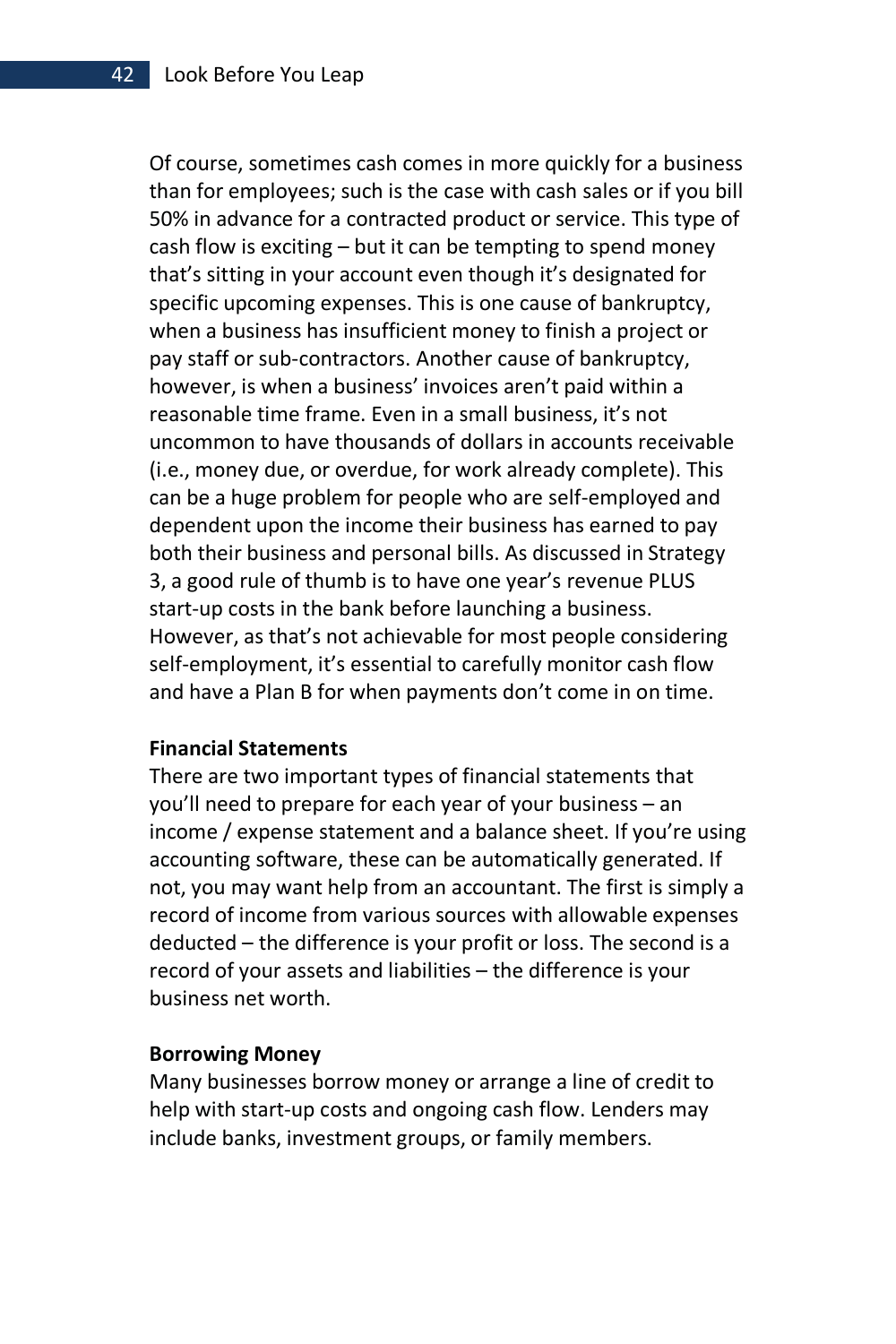Understandably, each lender may have different expectations from you in terms of documentation, security, and reporting.

With finances under control, you'll be well on the way to selfemployment success. Use the following worksheet to roughly calculate cash flow over a 3 month period. Be realistic (perhaps erring on the conservative side) about when expenses need to be paid compared to when income is expected to arrive. If you personally need to draw income from the business, indicate that as an expense. Calculate how much of a start-up cushion you'll require to ensure that you can cover expenses while waiting for income. Add this to your revenue line, indicating the source of your start-up funds (e.g., savings, family loan, personal line of credit, credit card).

| <b>Revenue</b>       |         |         |         |
|----------------------|---------|---------|---------|
| <b>Details</b>       | Month 1 | Month 2 | Month 3 |
|                      |         |         |         |
|                      |         |         |         |
|                      |         |         |         |
| <b>Expenses</b>      |         |         |         |
| Details              | Month 1 | Month 2 | Month 3 |
|                      |         |         |         |
|                      |         |         |         |
|                      |         |         |         |
|                      |         |         |         |
| <b>Profit / Loss</b> |         |         |         |
| <b>Details</b>       | Month 1 | Month 2 | Month 3 |
|                      |         |         |         |

### **Managing Cash Flow**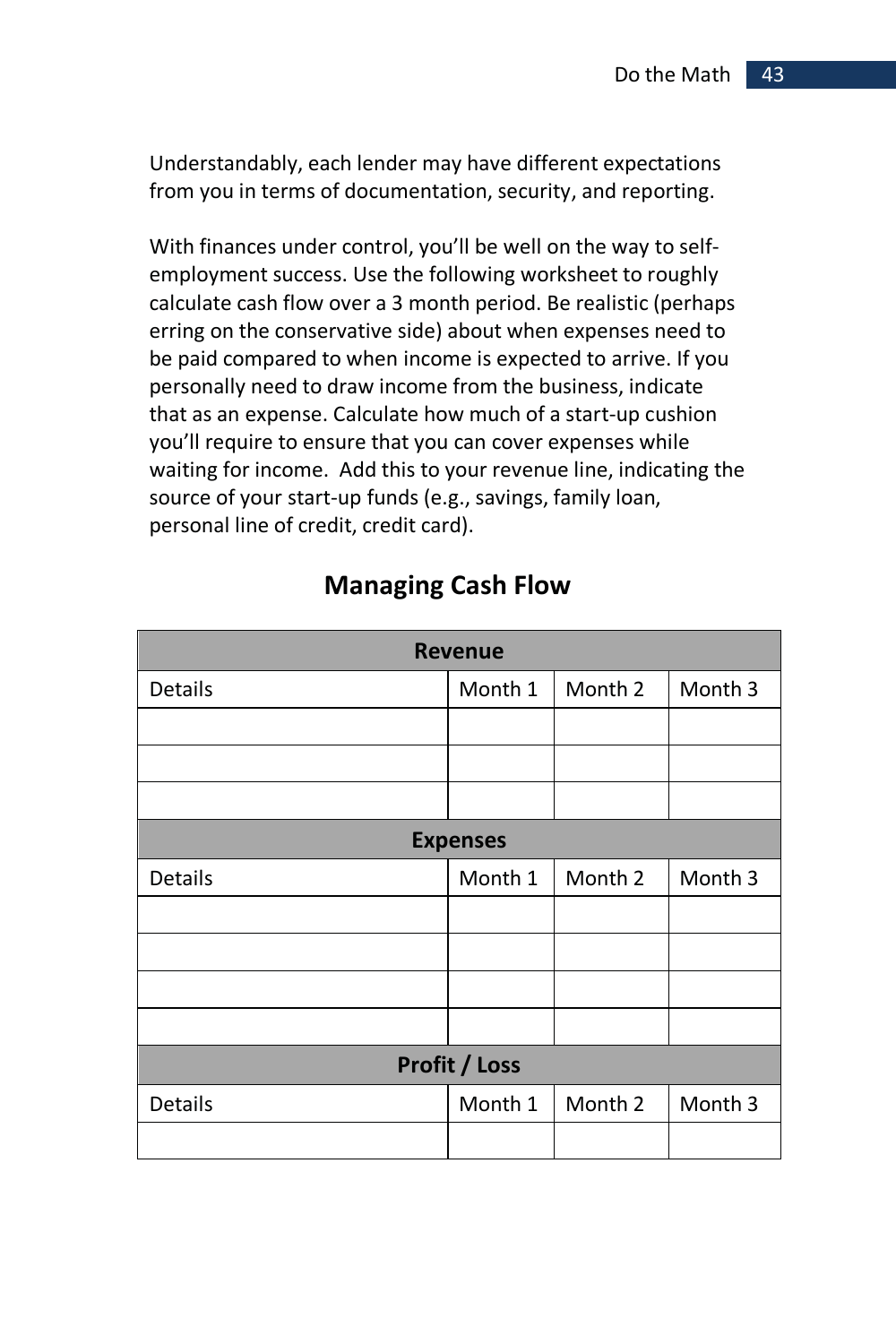# *Life as a spectator sport is a far riskier strategy than getting your hands on the controls and seeing where you can take yourself.*  ~Jack Falvey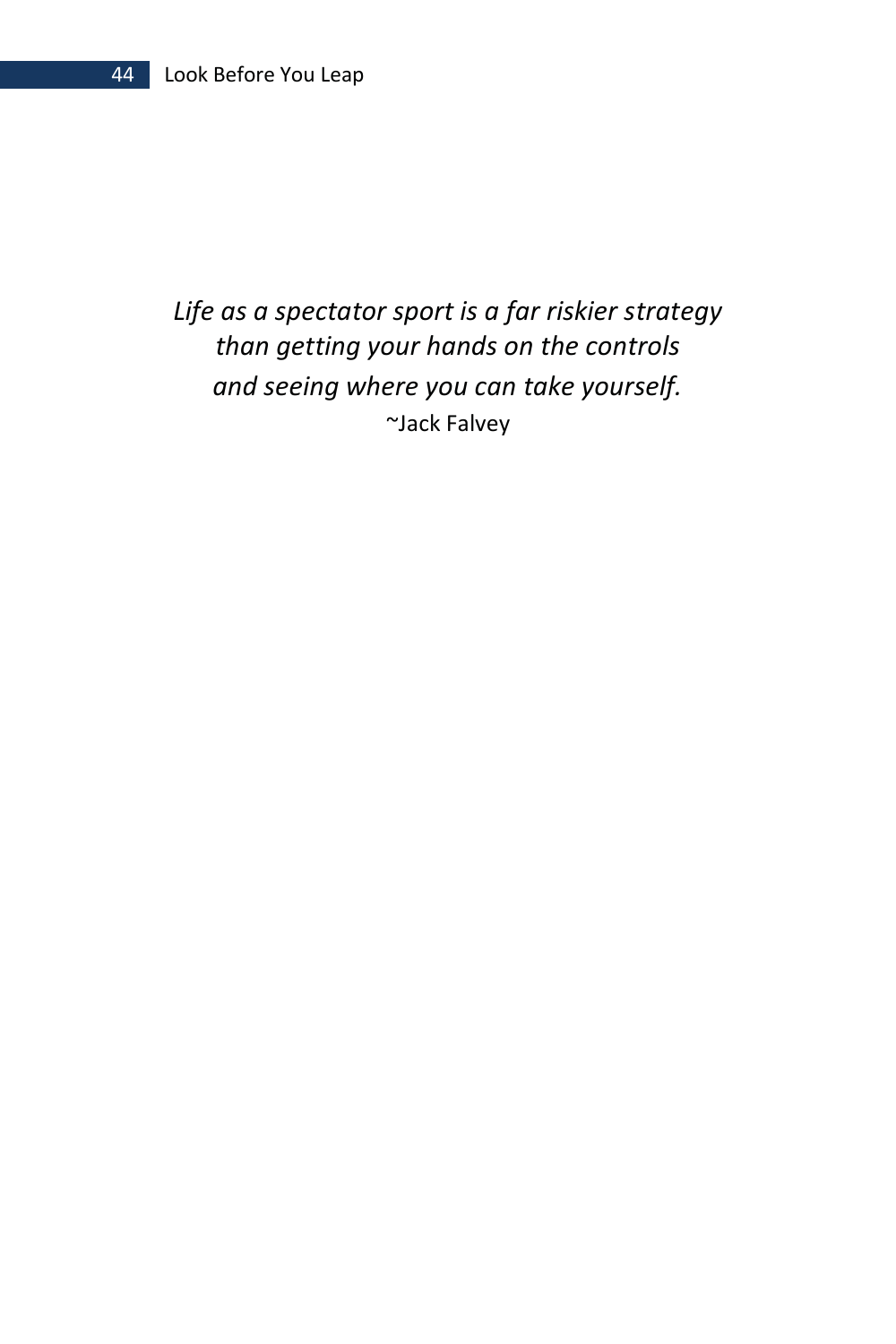

# **Manage the Details**

We often comment, "When you're self-employed, you have to wear a lot of hats." In other words, to be successfully selfemployed you'll need to be a business generalist (i.e., taking care of supplies, sales, marketing, and managing staff and money) as well as a specialist in your area of business; there may even be times when you're stuffing envelopes or taking out the garbage. Especially in micro-businesses (1-4 employees), you'll likely find yourself working *in* your business (i.e., talking to customers, making sales) during regular working hours and *on* your business (i.e., paying bills, ordering supplies, updating your website) evenings and weekends. By carefully managing the details, you'll find a balance that works for you.

Strategy 6 highlighted one key business role ("hat") – branding and marketing. Strategy 7 focussed on financial management – another key role. In the following sections we introduce some other roles you may need to play: manager, legal advisor, administrative assistant, writer, editor, designer, and IT specialist.

#### **Manager**

Your role as manager will involve overseeing the day-to-day operations of the business and supervising any employees or sub-contractors. This role may also include project management, ensuring that each project moves forward on time and on budget – and that "scope creep" (i.e., projects getting bigger than originally intended) is carefully controlled.

#### **Legal Advisor**

When self-employed, you'll need to carefully write and review contracts (e.g., lease agreements, credit card or other financial documents, or service agreements). Read the fine print – and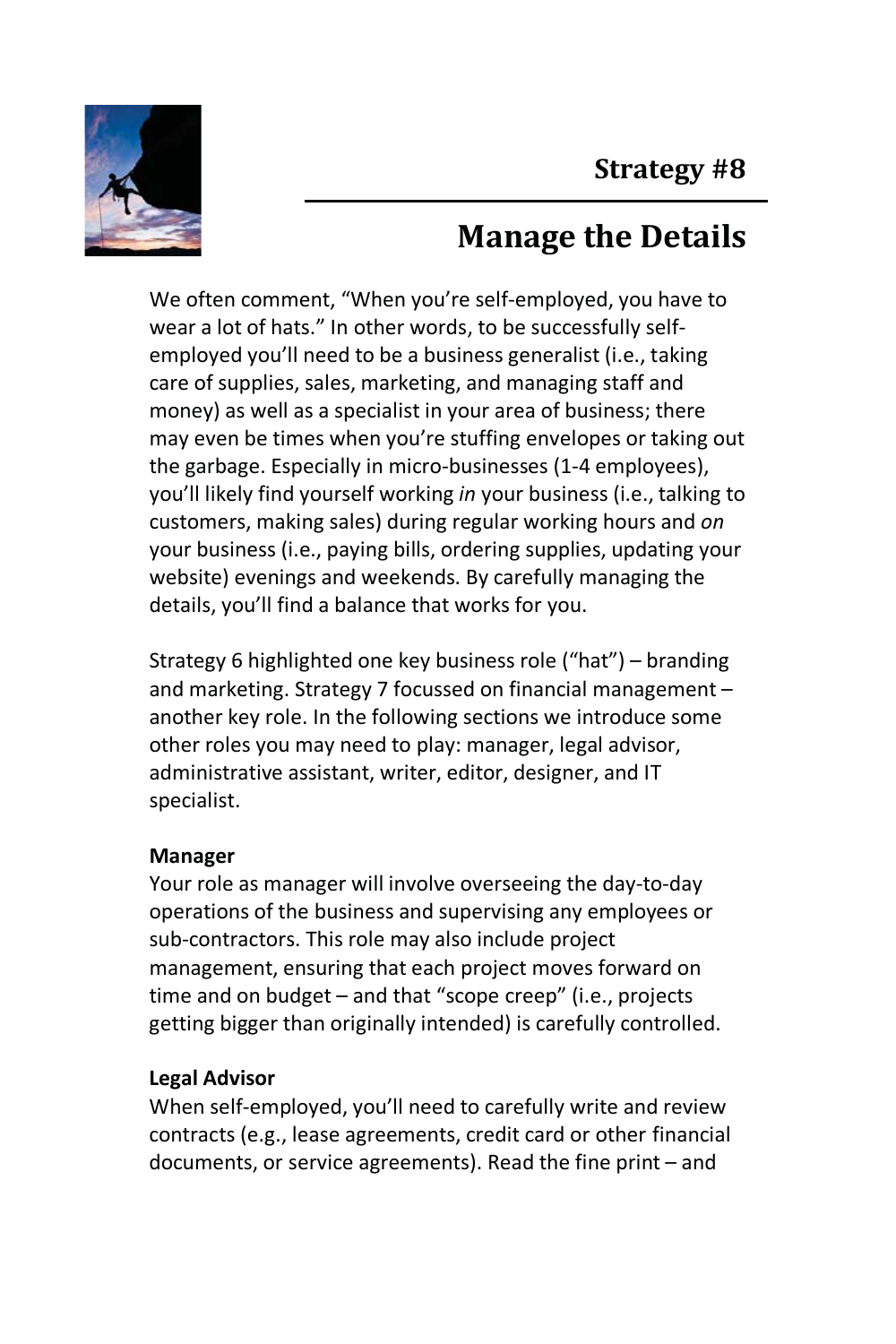don't hesitate to negotiate or request removal of contract clauses that aren't applicable. It's not uncommon for organizations to use standard contracts as templates – if you sign without reading carefully, you may be agreeing to something costly at your end that is not essential to your project's success. You'll also need to research, obtain, and renew relevant licenses, registrations, and insurance.

#### **Administrative Assistant**

Years ago this role would have been played by a secretary or receptionist. It covers administrative tasks including booking appointments, typing documents, filing, purchasing office supplies, general office organization, and managing mail, phones, e-mail, and faxes.

#### **Writer/Editor**

Most businesses will need a writer (e.g., to create brochure or web content or develop proposals) and an editor (i.e., someone with an eye for detail who can find stray commas and fix grammar). Although you may play both roles, they require distinctly different skill sets. It's always a good idea to have someone else proofread your work – it's hard to find your own mistakes. For more information, check out our tip sheets on writing and editing professional documents:

www.lifestrategies.ca/resources/tip-sheets.cfm

#### **Designer**

For brochures, business cards, website, logo, and signage, the designer role will be integral to establishing and evolving your brand and overall "look."

#### **IT Specialist**

From installing new software to fixing the printer, if you rely on a computer for your business there will be an ongoing need for trouble-shooting, updating, and general tech support. Unless you sub-contract this role or hire an employee, keeping systems running will invariably be another one of your "hats."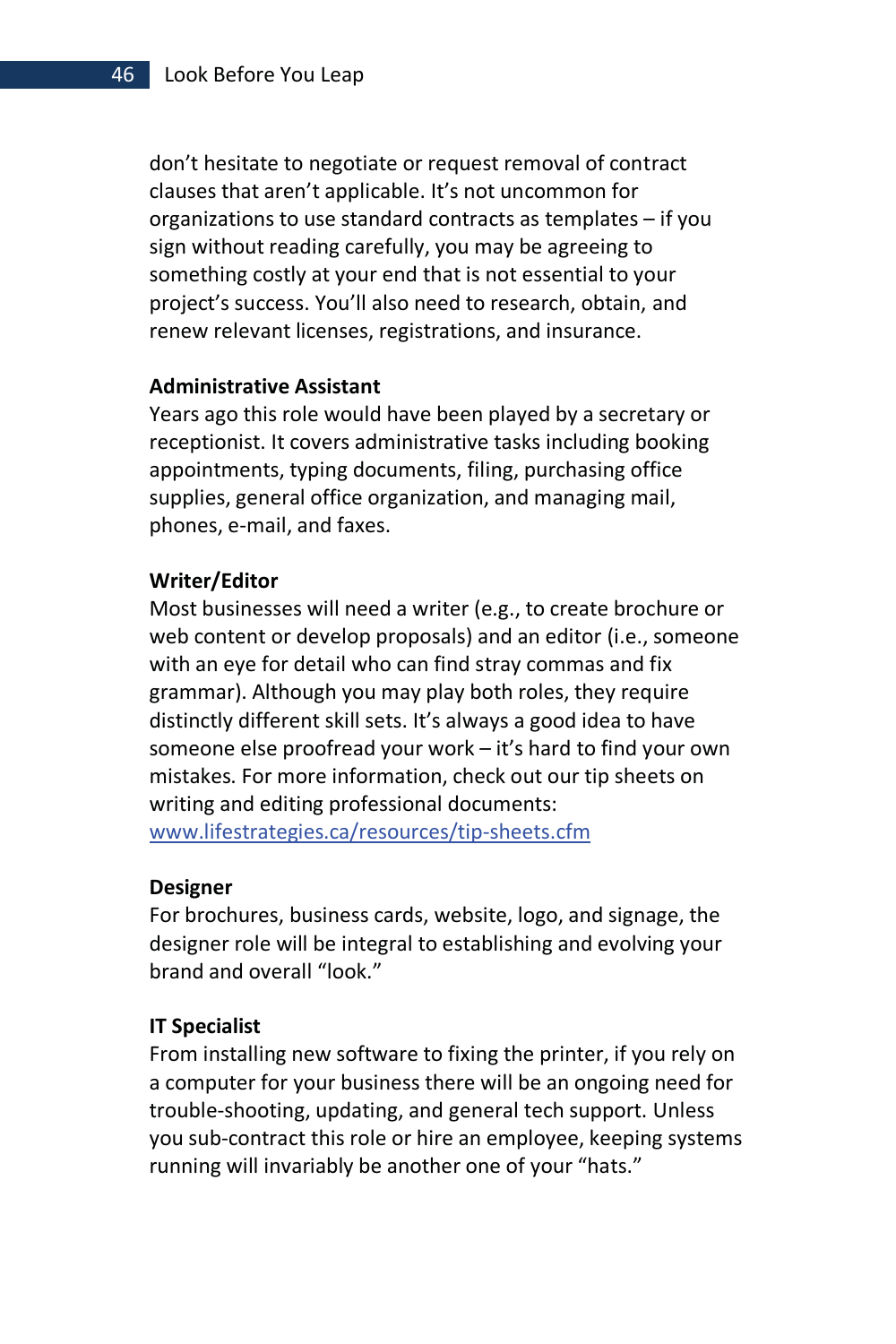Depending on the type of business you're interested in, there are likely many other roles you'll have to play – from travel consultant to mechanic.

Hiring someone else may, at times, make more sense than trying to wear a specific hat yourself. However, even when you decide to hire (e.g., consult a lawyer or take your books to an accountant), as the business owner you are ultimately responsible for every decision; you sign the contracts and it is you who will be liable for any mistakes.

Depending on the type of work you hope to do while selfemployed (e.g., freelance writer, consultant, presenter, curriculum developer), it is important to understand intellectual property. While you'd be wise to call a lawyer for specific advice, in general, intellectual property is anything that belongs to you, but can't be touched – it isn't "physical." Examples include stories, pictures (both photos and drawings), apps for mobile devices, and computer programs that you have developed.

Sometimes you may retain ownership of things you create in the course of your business. However, there will be other times when ownership is transferred to someone else. Writers are a good example; in general, once material is published the authors no longer "own" writing; while they still get credit, ownership resides with the publisher. To ensure you don't lose the rights to your material, negotiate intellectual property agreements, if possible, *before* work begins.

Another consideration may be tools and equipment purchased for specific projects. If you pay for them as a cost of doing business, clearly they belong to you. However, if you pass on that expense to your client or customer, the lines become blurred. Be sure to negotiate ownership of any tools and equipment purchased for a specific project.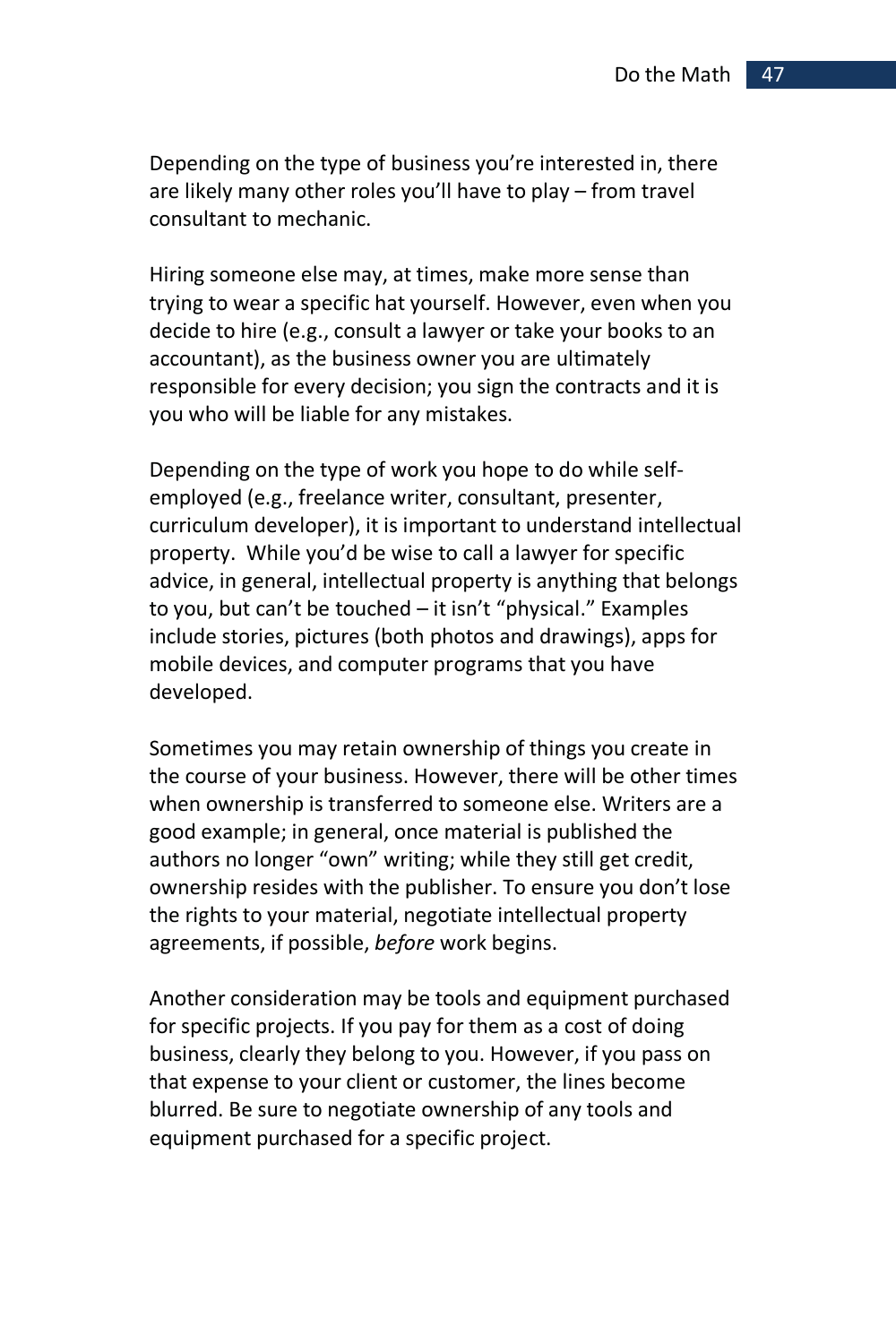At times, you may decide to sub-contract some of your work to better position your business to take on a big project, give you time to focus on growth, or even allow you to take a vacation. Beware, however, statistics show that upwards of 30% of company bankruptcies are due to worker theft; while this is generally related to supplies, equipment, and money, intellectual theft, which may include customer databases, is also common.

Other challenges with sub-contracting can occur when the person you hire fails to deliver his/her work on time or submits an invoice that is much higher than you anticipated. As such, when sub-contracting, it is important to have an agreement that clearly outlines roles and responsibilities, budget, ownership of material and equipment, confidentiality and non-disclosure, and "non-compete" restrictions. Although contracts may be difficult and costly to enforce, it is worth the time to negotiate a simple agreement. Some resources to help get you started include:

**Documatica Legal Forms** 

Allows you to create a wide-range of customized legal documents that can be saved in PDF, Microsoft Word, OpenOffice, and WordPerfect. Documents are countryspecific.

www.documatica-forms.com/

#### **Free Legal Documents**

Templates on a wide range of legal documents are available. Content must be copied and pasted into your word processor for editing.

www.free-legal-document.com/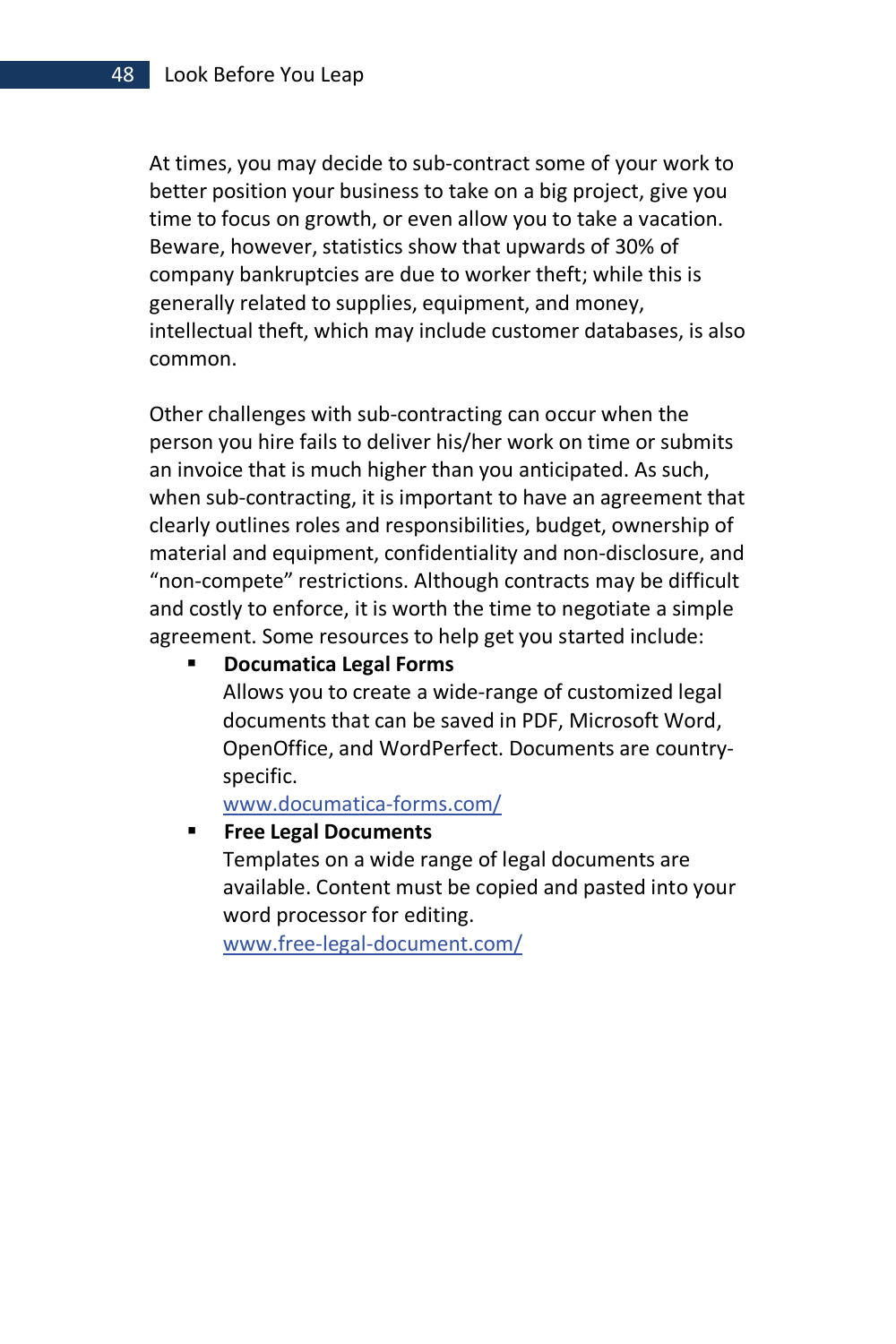| <b>To Do</b>                     | Yes | <b>No</b> | Don't<br>Know | <b>Notes</b> |
|----------------------------------|-----|-----------|---------------|--------------|
| <b>Business Cards</b>            |     |           |               |              |
| <b>Dedicated Phone</b>           |     |           |               |              |
| Dedicated e-Mail                 |     |           |               |              |
| <b>Business Plan</b>             |     |           |               |              |
| Colours/Imagery/Slogan           |     |           |               |              |
| <b>Printed Brochures</b>         |     |           |               |              |
| Company Website                  |     |           |               |              |
| <b>Social Media Accounts</b>     |     |           |               |              |
| Fee Schedule                     |     |           |               |              |
| Premises                         |     |           |               |              |
| Equipment                        |     |           |               |              |
| License                          |     |           |               |              |
| Insurance                        |     |           |               |              |
| <b>Start Up Cushion</b>          |     |           |               |              |
| Contractor/Employee<br>Agreement |     |           |               |              |

### **Business Start-Up Checklist**

Select 2-3 items you don't have in place or are unsure about. Use the space below to identify what action (e.g., research) you may need to take.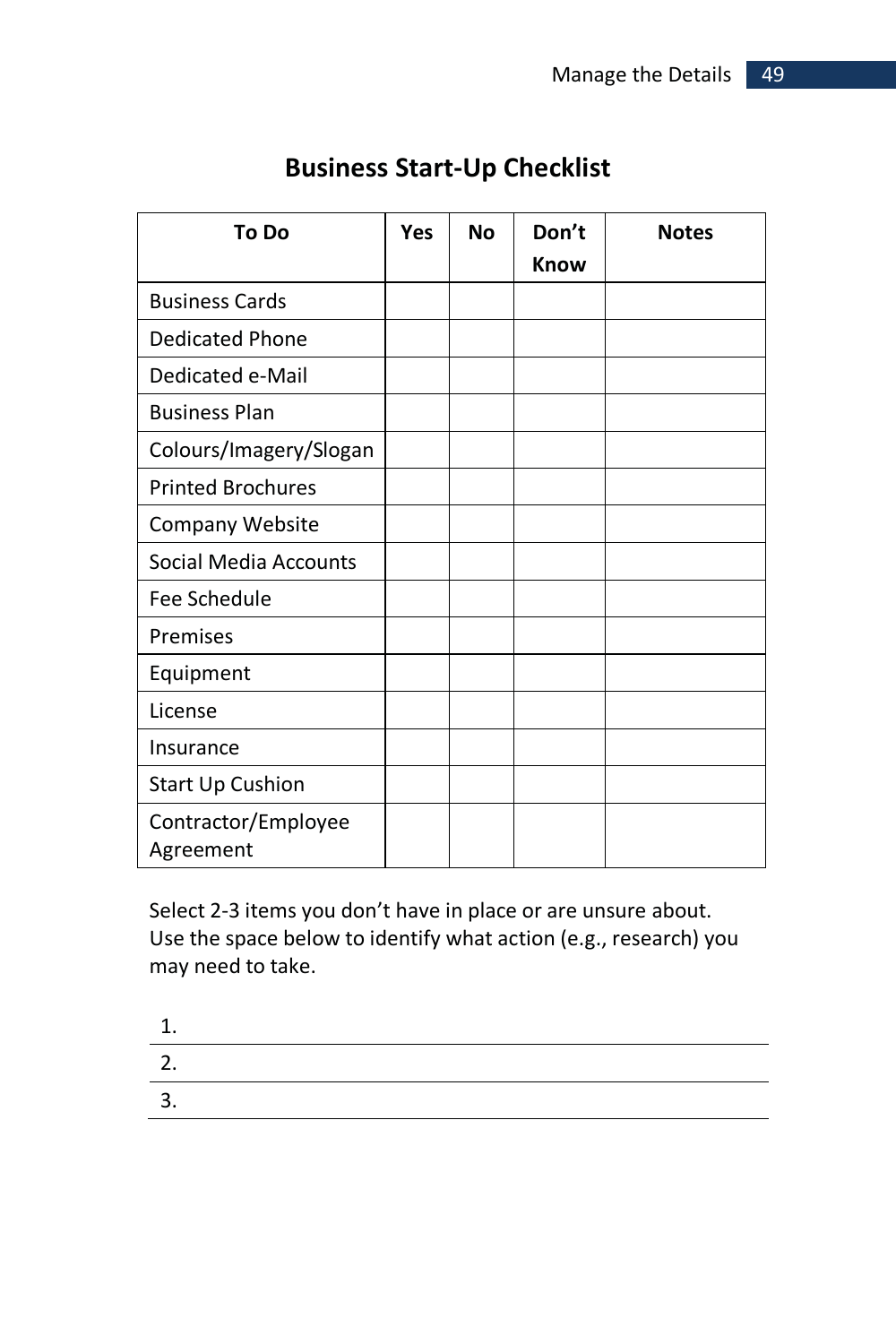*Few people do business well who do nothing else.*  ~Lord Chesterfield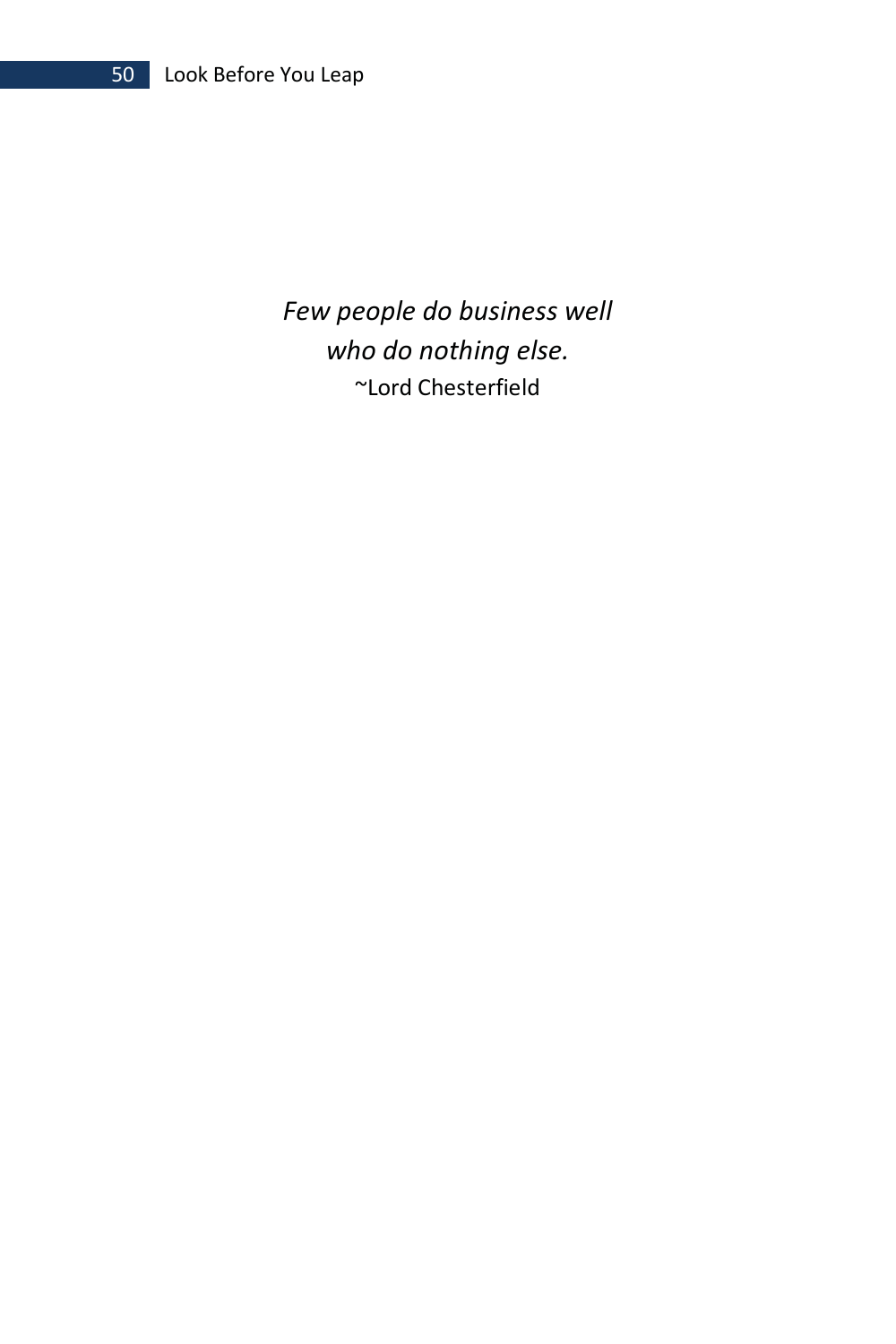

# **Get the Help You Need**

A bit similar to Strategy 3: Put Supports in Place, this strategy encourages you to access external resources, specifically in terms of hiring people with the skills you need to make your business successful – and your life manageable.

Many entrepreneurs are, by nature, independent. Although you may be tempted to try to handle everything on your own, that may not be the best decision for your personal wellbeing or the survival of your business. Instead, consider hiring personal and professional supports to help you achieve your business and life goals.

#### **Personal Support**

As discussed in Strategy 3, it's not uncommon for owners of small businesses to work long hours with few breaks. Therefore, it may be helpful to hire personal supports (e.g., a housekeeper, gardener, life coach, or personal trainer) to take care of some of the balls you may be dropping.

If you're just getting your business started, spending money on personal support may seem like an extravagance. However, perhaps not – if you do the Math! If your billable rate is more per hour than you'd pay for support, it may be worth you completing a billable project while you pay someone else to clean your house, paint a room, or walk your dogs. Similarly, if you need to focus on bringing in additional business, it may be worth focussing on that while someone else cuts your lawn.

Clearly, however, there's a limit to this approach; your overall quality of life needs to be considered. As the opening quote from Lord Chesterfield says, "Few people do business well who do nothing else!" If cleaning your house or planting your garden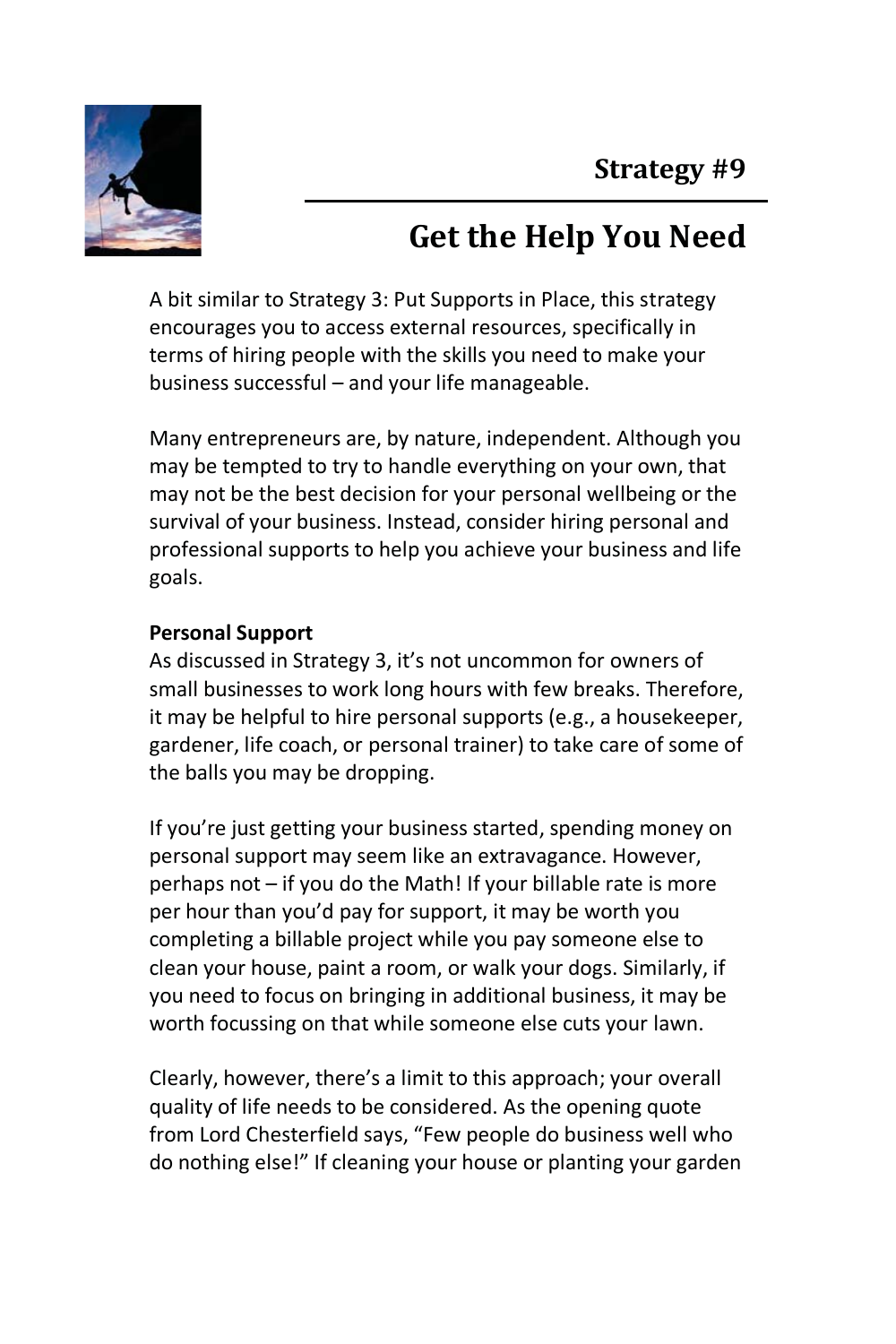keeps you grounded and connected to your home and family, don't contract it out. Instead, identify tasks that take your time, but don't give you or members of your family personal pleasure (i.e., buy back some of the time spent on tasks you dislike or don't care about by hiring others to take them on).

Delegation is another strategy – if your business success will ultimately benefit your family, is there someone in your family who could take on more household responsibilities, freeing you up to build your business?

Paying for a personal trainer or massage therapist may result in health benefits that allow you to function more effectively at work and at home. Many self-employed business owners identify that sleep and self-care are neglected during the early days of starting a business. If you find yourself consistently skipping your exercise routine or in constant stress-related pain that's impacting concentration and decreasing productivity, it may be time to schedule appointments (that have cancellation penalties attached) in order to get back on track. It's amazing how much more motivated you'll be to keep a scheduled meeting that you're paying for than to find 30 minutes, three times per week, for a brisk walk.

A life coach may be another important investment as you contemplate self-employment or launch your business. Life coaches are skilled at helping set goals and holding people accountable for actions to achieve them. Life coaches have your total wellbeing in mind – unlike business consultants, who may be focussed solely on helping you achieve work-related goals, life coaches will help you explore ways to integrate all of your important life roles and responsibilities.

Taking time off for vacations is another wellness strategy often neglected by the self-employed. Vacation is an important time for "re-creation" (i.e., replenishing your energy and beginning anew). As you build your business, ensure that you have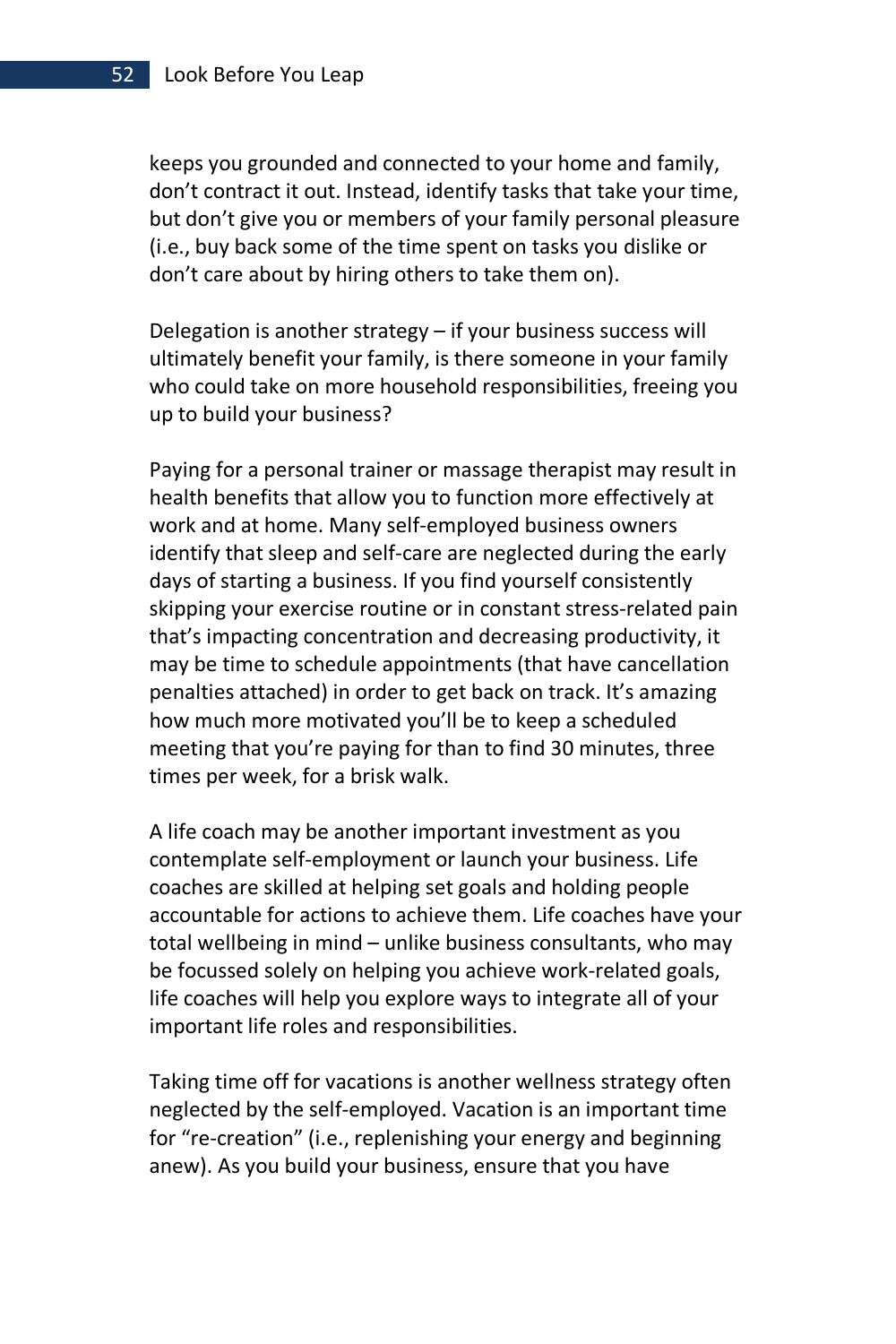supports in place that allow you to step away from it periodically. Some seasonal businesses close completely for certain periods each year; others arrange for coverage from trusted colleagues or have assistants check phones and e-mail, forwarding only the most urgent of messages.

#### **Professional Support**

For the self-employed, especially those in home-based businesses, the lines tend to be blurry between professional and personal supports – just as in the final example above, where it may take a professional support to free you up for a personal vacation. However, there are some supports to consider that are specific to your business. That's the focus of this section.

Just as you may benefit from a life coach for your personal goals, a business coach or small business consultant may help with your transition to self-employment. As discussed in previous strategies, self-employed people need to wear a lot of hats. Some hats may not be a good fit for you – a business coach or consultant may help set up systems and procedures, talk through a decision-making process, or take on specific tasks as a sub-contractor.

Similarly, you may choose to have an accountant actively involved in managing your finances or simply consult with one at strategic intervals (e.g., prior to start-up, at month end, quarterly, or annually). You may also occasionally need a lawyer (e.g., to help incorporate your business or to review complex contracts).

Some very useful professional supports may not charge for their services. Many bankers and personal financial advisors have extensive experience supporting the self-employed and offer useful advice. In some regions, government-funded small business consultants are available to help the self-employed. There are also self-employment programs offered for free to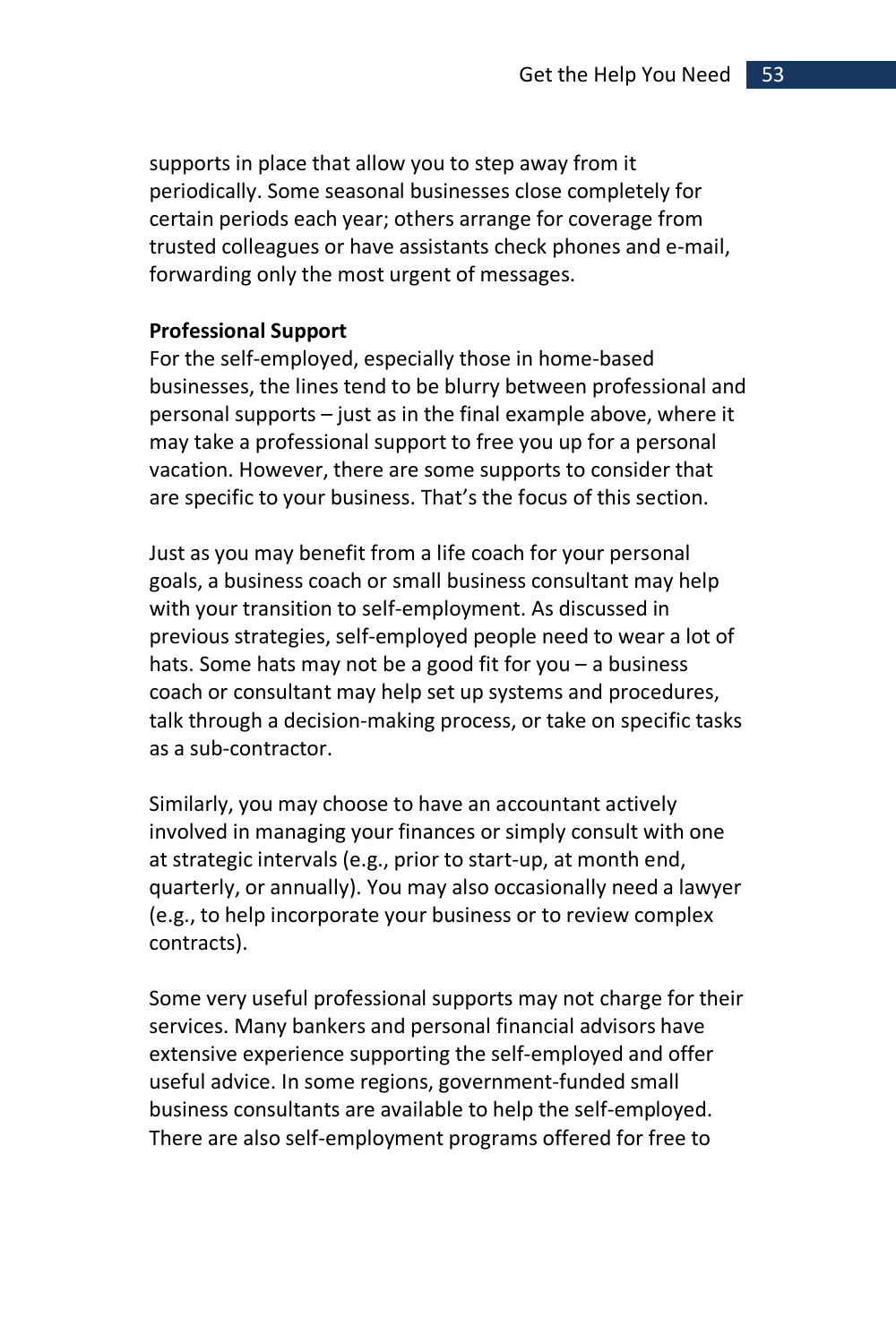people who qualify – generally those collecting Employment Insurance who don't have good prospects for returning to sustainable employment within their field.

#### **Forcefield Analysis**

As you assess your need for personal and professional supports, Forcefield Analysis (a tool originally introduced by Kurt Lewin) may be useful. Begin by describing your vision or ideal future (consider revisiting your vision from Strategy 5). Next, identify forces holding you back (i.e., What's getting in your way?). Finally, identify forces driving you to succeed (i.e., What's motivating you? What helps you move forward?).

Select a couple of hindering forces and identify personal or professional supports that could help to eliminate them. Also select a couple of motivating forces and identify personal or professional supports that could strengthen them further. Use the space provided on the next page to document your reflections.



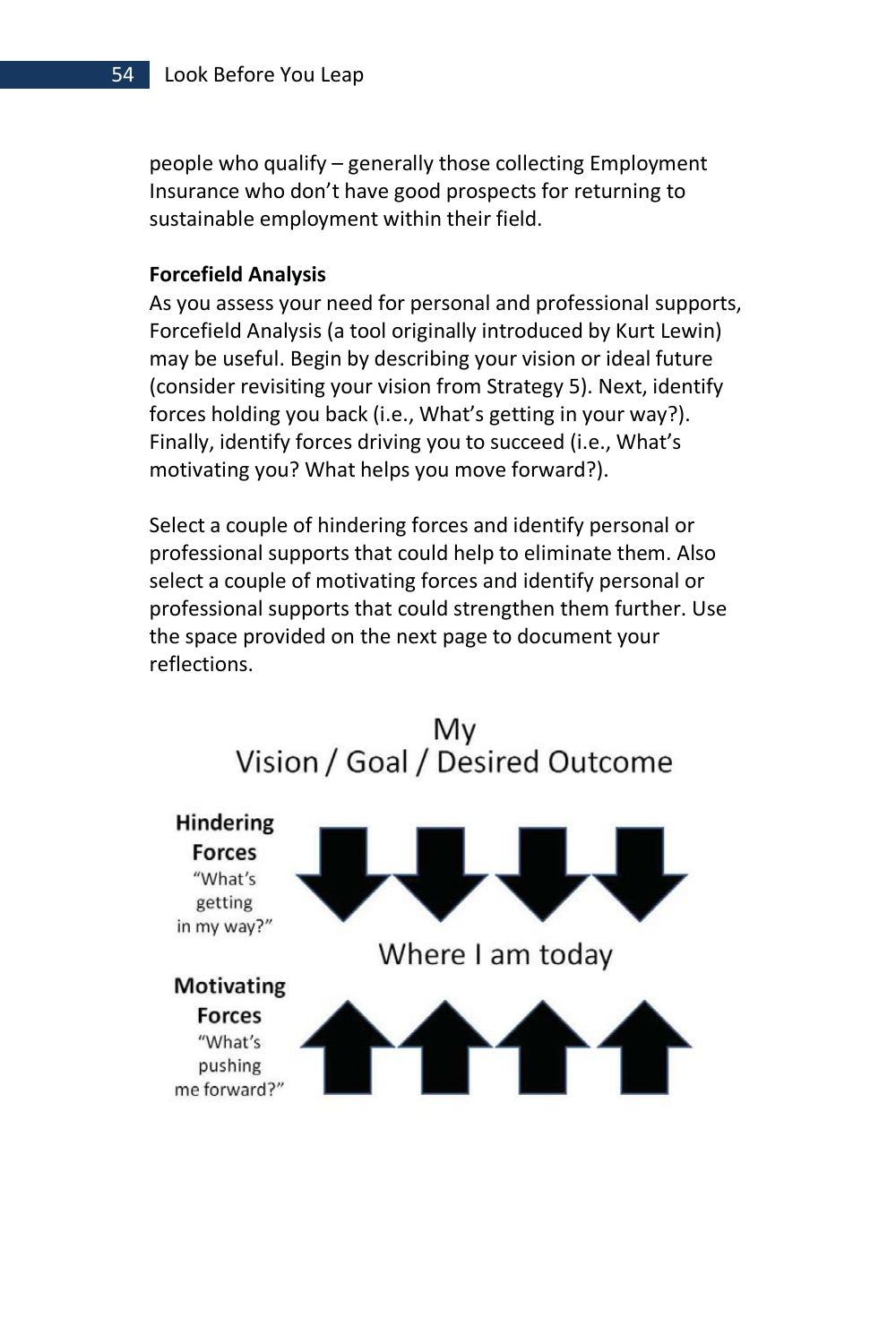### **Forcefield Analysis**

What is supporting you to achieve your self-employment goals?

What is hindering you from achieving self-employment goals?

What can you do to remove one or more hindering forces and strengthen the supporting forces?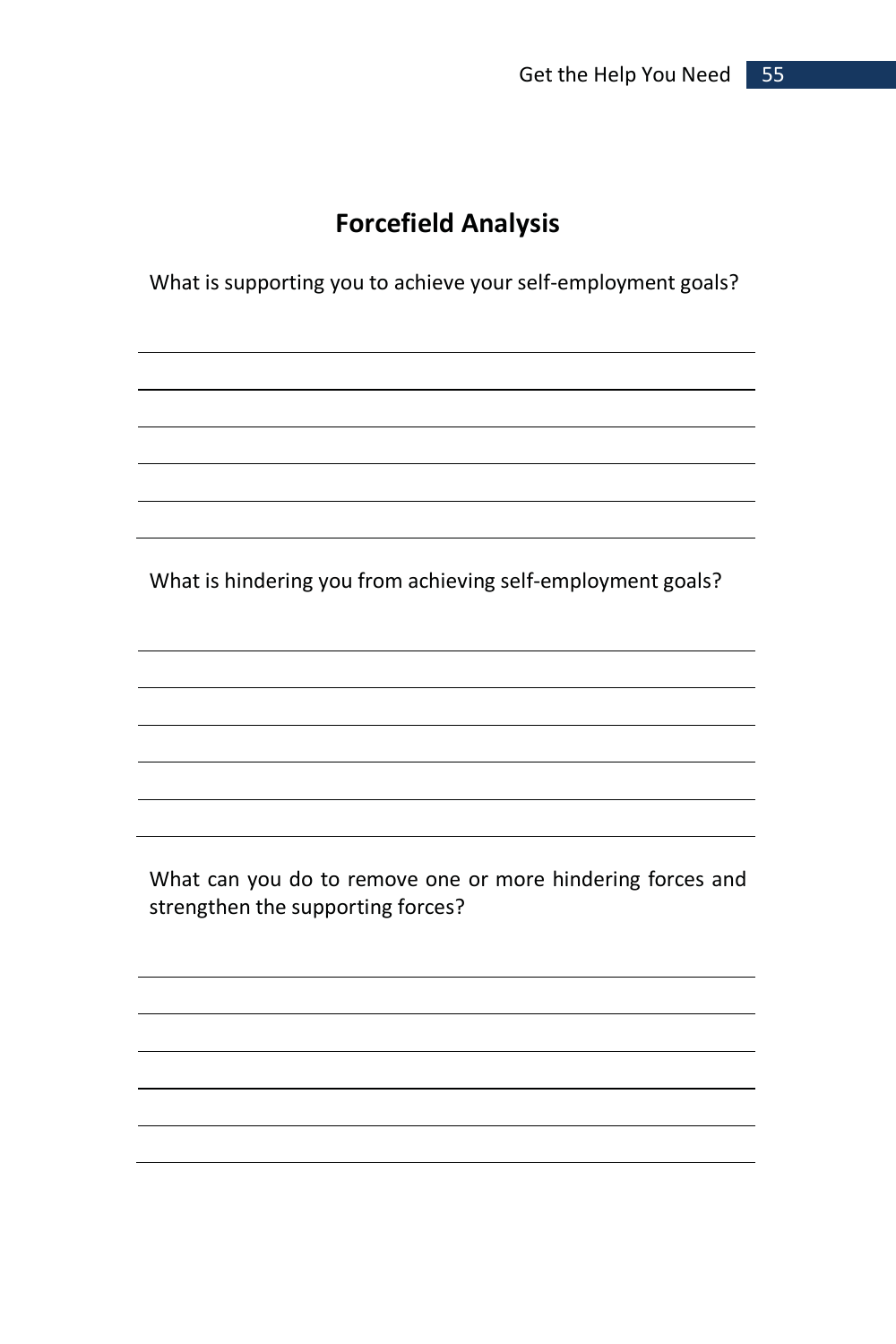#### 56 Look Before You Leap

*Don't be afraid to take a big step if one is indicated. You can't cross a chasm in two small jumps.*  ~David Lloyd George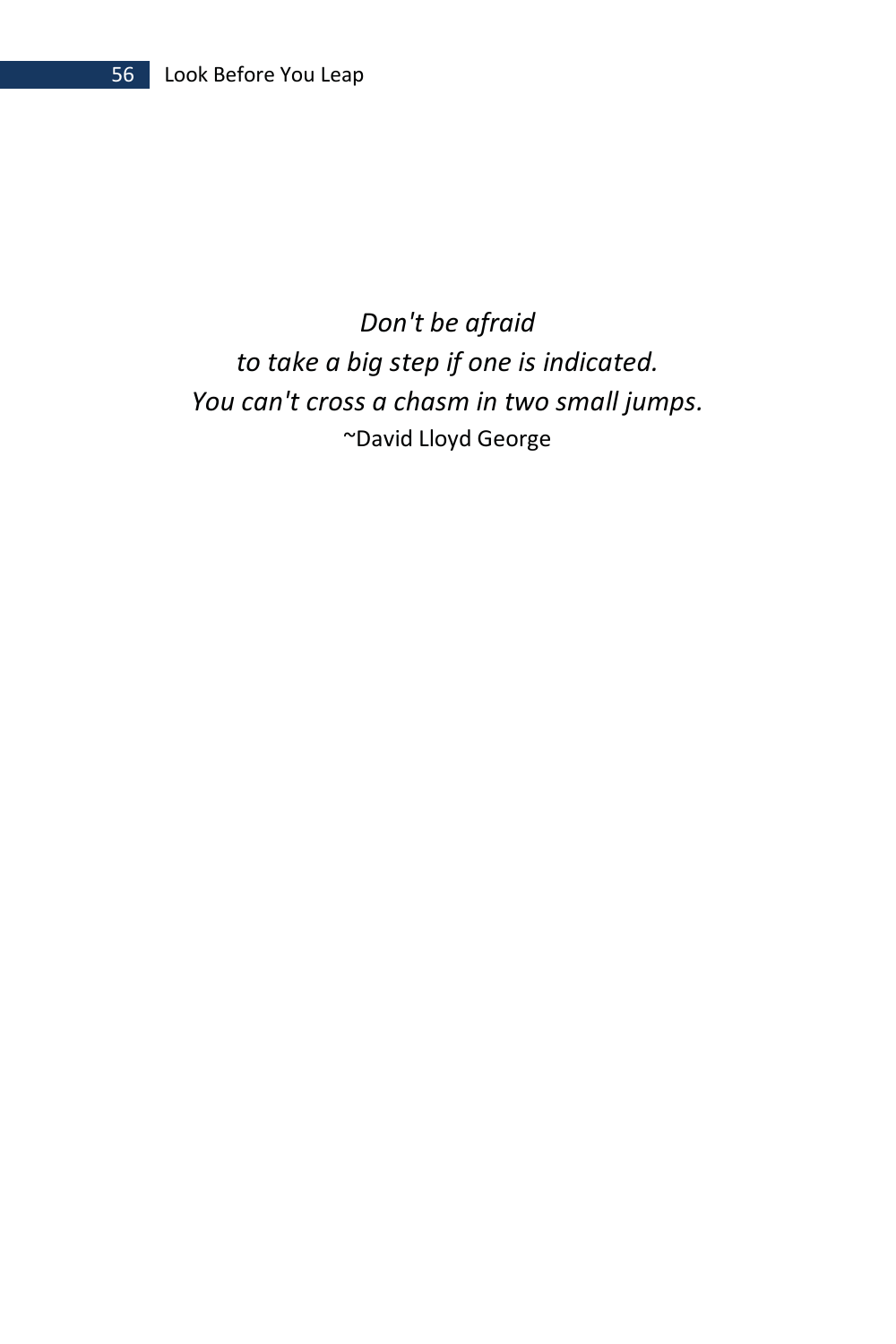

# **Monitor Progress**

In this final strategy, our focus is on identifying and setting business milestones, growing your business, and planning an exit strategy.

### **Identifying and Setting Business Milestones**

We recommend identifying and setting a few key milestones as you first begin your business. Right from the start, think through what success will look like; envision where you want your business to be in 3 months, 6 months, and 3-5 years.

It will be easier to tell if your business is growing, and by how much, if you've identified and set milestones. These can be as simple as "10% growth in sales by the end of next quarter" or "5 new customers per month for the next 6 months." Consider using the "SMART goals" model as you set business milestones. SMART goals are:

- **Specific**
- Measurable
- Attainable
- Relevant
- **Time Sensitive**

Using the SMART goals model you may decide that your goal (e.g., 10% growth in sales within 6 months) isn't really attainable. While "shooting for the stars" (i.e., setting high expectations) can be a good strategy, it may be better to set a goal that offers a reasonable chance of success.

Once you have identified a few key milestones, ask yourself if you have adequate systems in place to track progress. Without the proper attention to revenue and expenses, inventory, and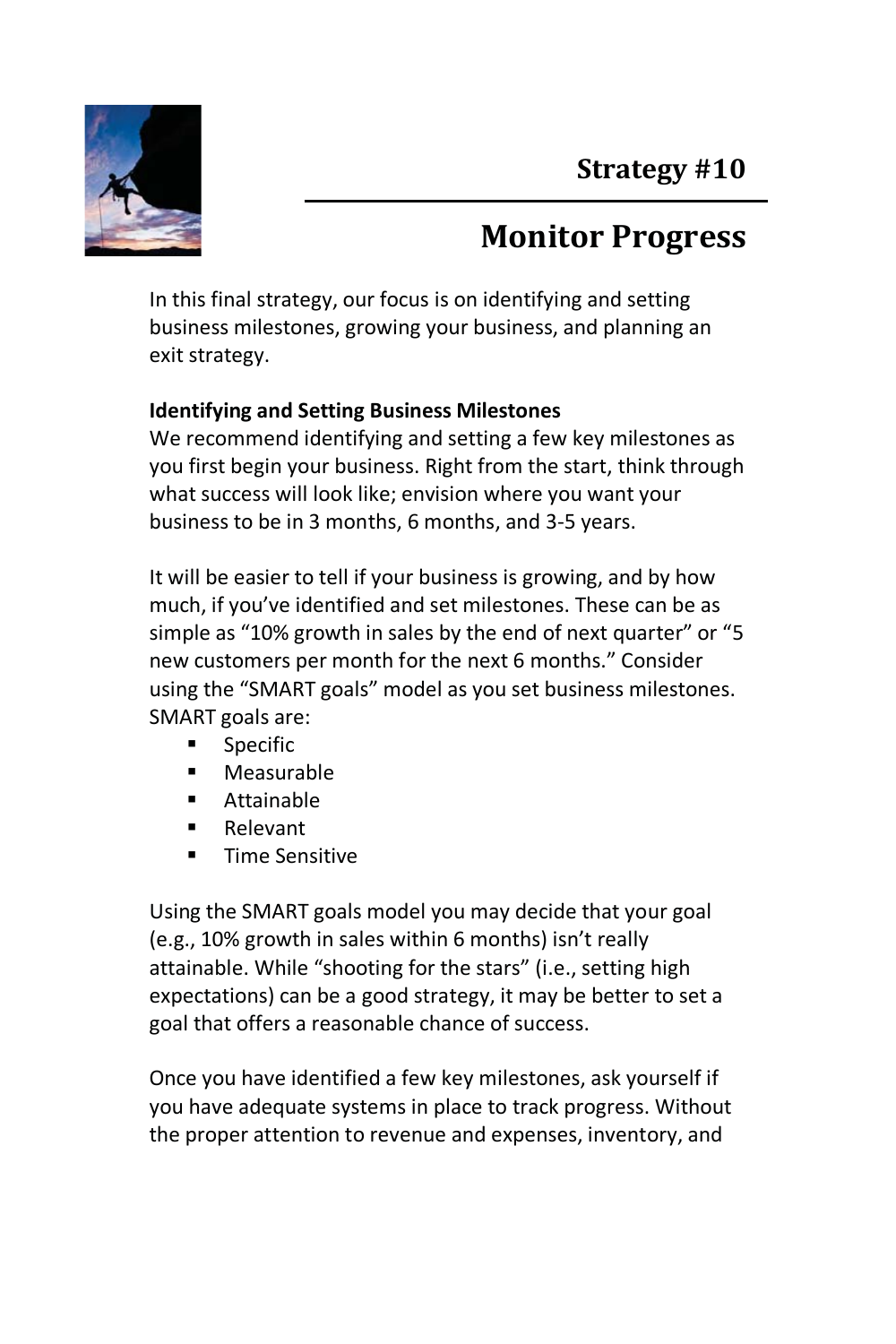number of customers it will be difficult to tell when (or if) you've achieved your goals. Although it may be tempting to simply look at income (i.e., "I made more money this month"), you also need to track expenses in order to calculate net growth. Otherwise, you may have a false sense of growth – not realizing that your increased sales haven't actually resulted in increased profit. Know what that additional income cost you to earn, before you can really consider it growth.

#### **Growing Your Business**

The most common ways to ensure growth include increasing (1) the number of customers/clients, (2) frequency of purchases, and (3) number of purchases. All of these may be accomplished through targeting a new "type" of customer and using special deals and pricing (e.g., this weekend, we pay the taxes; buy 2, get 1 at 50% off). Whenever you offer a special rate, be sure you know what the cost is to your business; although a deal may attract customers if you lose money because your deal was "too good" it won't grow your business.

As we mentioned in Strategy 6, your customers and clients will come to expect a consistent level of service, quality, and efficiency. If an expanded customer base, or special deals, force you to sacrifice quality you're known for, you may put your business at risk. Further, if your costs (i.e., to purchase product, hire additional staff) go up higher than your rate of growth the result will be a net loss overall. Be confident your ideas for growth won't work against you.

Monitor the growth of your business carefully; at some point, if all goes well, you'll reach "critical mass" or the point at which you have enough customers and market share to be profitable based on your current marketing and work efforts. To expand beyond this point has the potential to cause an increase in expenses; the result is lower profits overall. If you need to work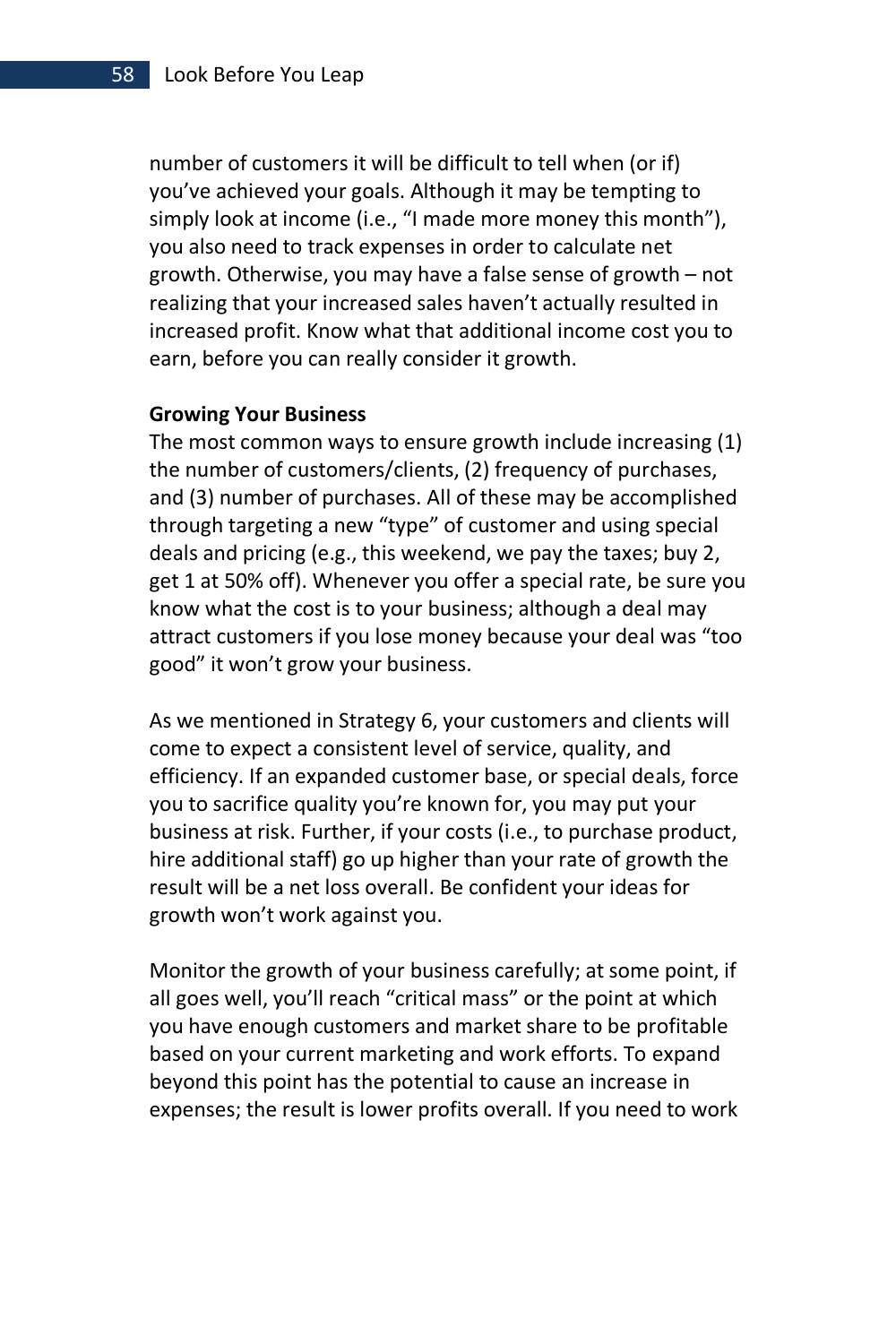extended hours or hire additional staff to keep up with business growth, strategically consider whether or not continuing to grow makes business sense.

#### **Planning Your Exit**

A well thought-out exit strategy helps you identify when it is time for you to close or sell your business. This may be due to achievement of pre-determined goals, changes in personal and/or family priorities, shifts in the market, or insufficient income to justify staying in business.

While you may be thinking "I'll cross that bridge when I come to it," that is a strategy we recommend you avoid. Once you've invested time, energy, and financial resources; hired and formed relationships with staff; signed lease agreements; or taken on business contracts and partners, extracting yourself becomes more and more difficult. In addition, your exit plans may play a role in how you operate your business. For example, if your goal is to take your business public (i.e., have it listed on the stock market), it will be important to follow certain accounting principles right from the start.

As you contemplate an exit strategy, reflect on how you'll keep your business going as you transition out. While one option is to just "shut the doors," strive for a gentler transition that allows you to exit graciously. Also, reflect on what will happen if you become sick or, worse, die during the life of your business.

Ultimately, your exit strategy is closely tied to the goals you set for yourself and your business. This doesn't mean you have to close or sell your business upon achieving your goals. However, such milestones are decision points – either exit or set new goals.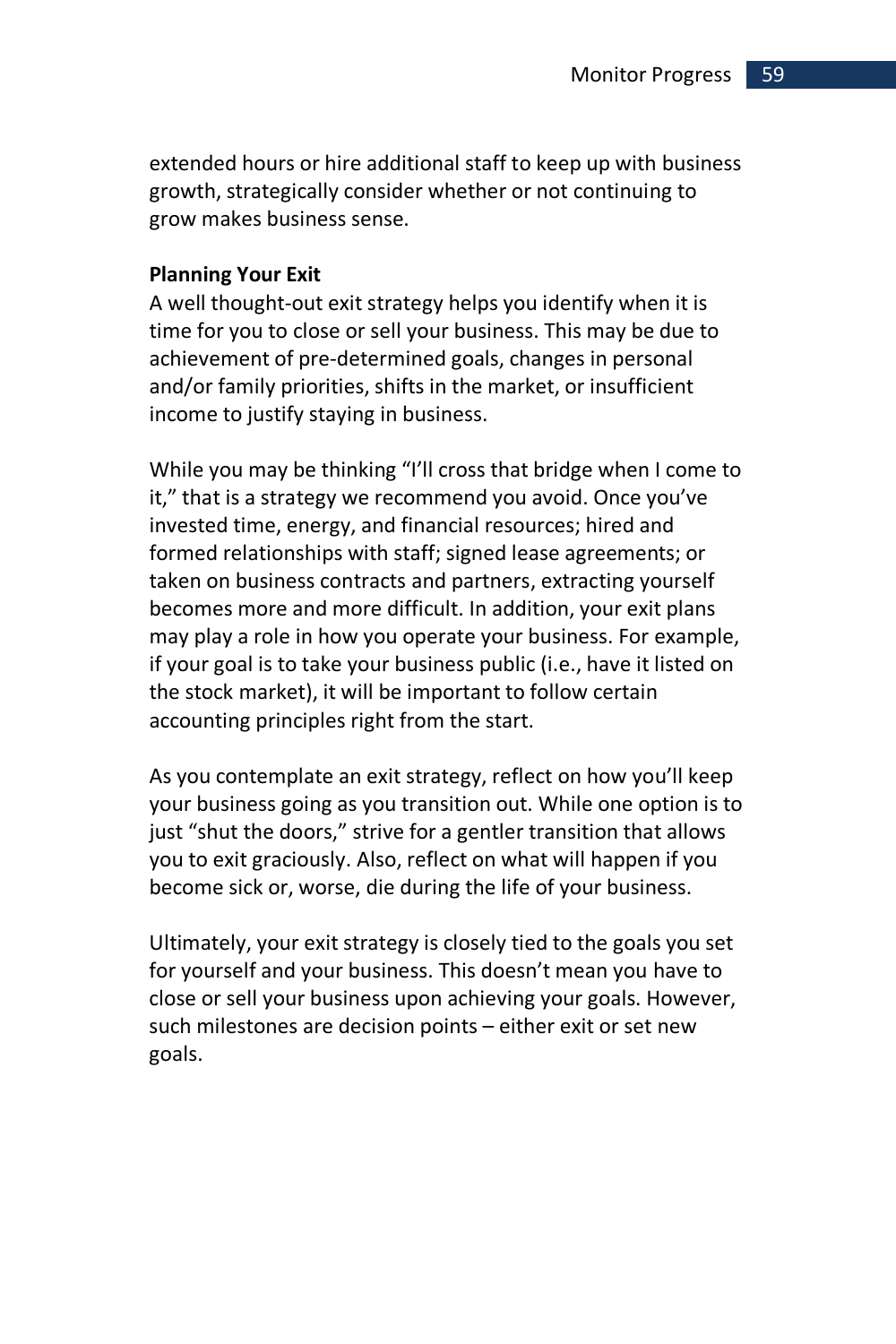### **Growing Your Business**

Reflect on how to be intentional about business growth. Think about how you'll know when it is time to expand your product line, services, or staff.

### **Setting Milestones**

Use the "SMART" goals model to set some business milestones.

| <b>Specific</b>               |  |
|-------------------------------|--|
| <b>Measurable</b>             |  |
| <b>Attainable</b>             |  |
| Relevant                      |  |
| <b>Time</b><br><b>Limited</b> |  |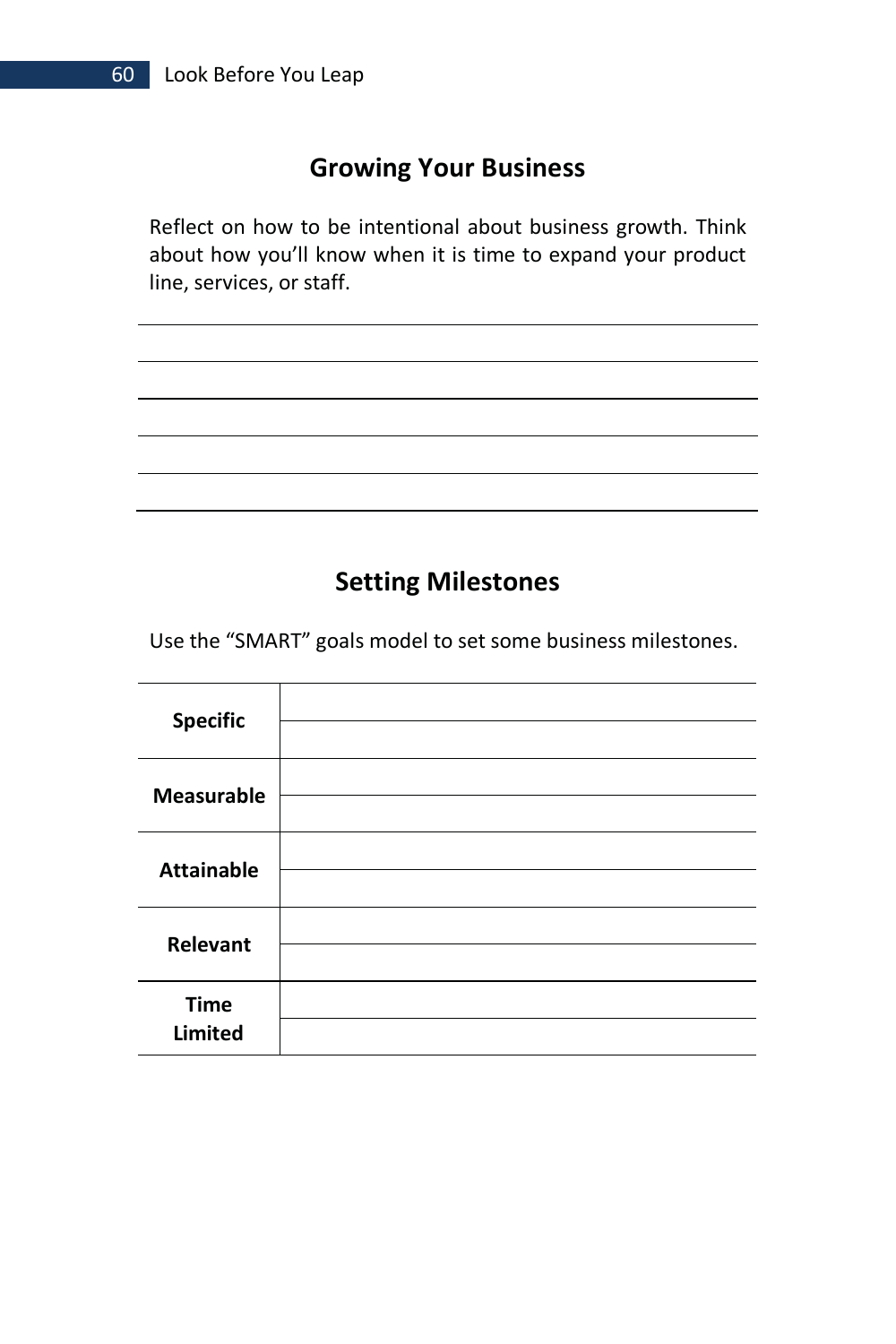### **Developing an Exit Strategy**

To develop an exit strategy, think about the following questions.

What is your key business goal?

How will current business be impacted?

Who will be impacted?

What fees might you incur?

What type of insurance or agreements should you consider?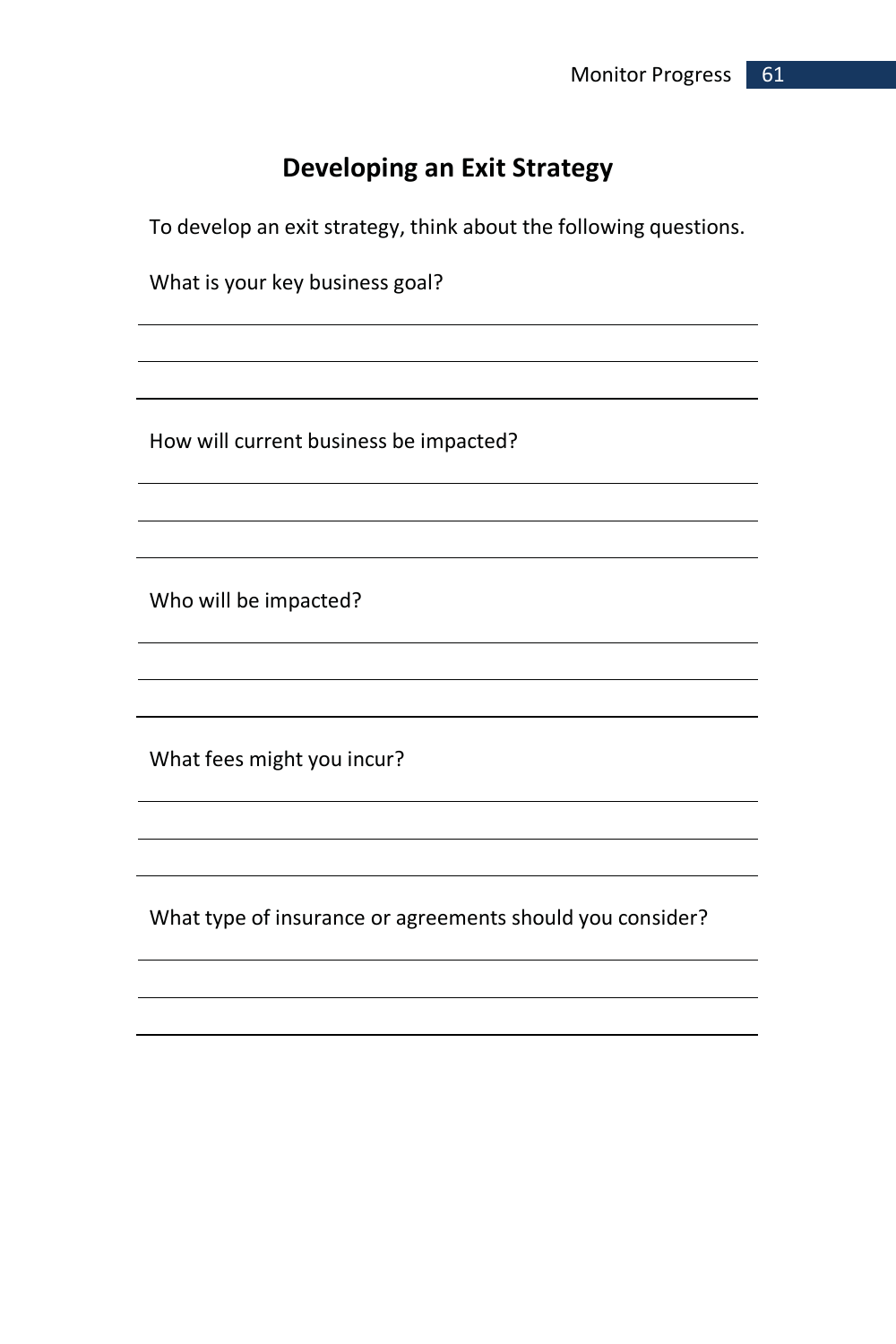*Most new jobs won't come from our biggest employers. They will come from our smallest. We've got to do everything we can to make entrepreneurial dreams a reality. ~Ross Perot*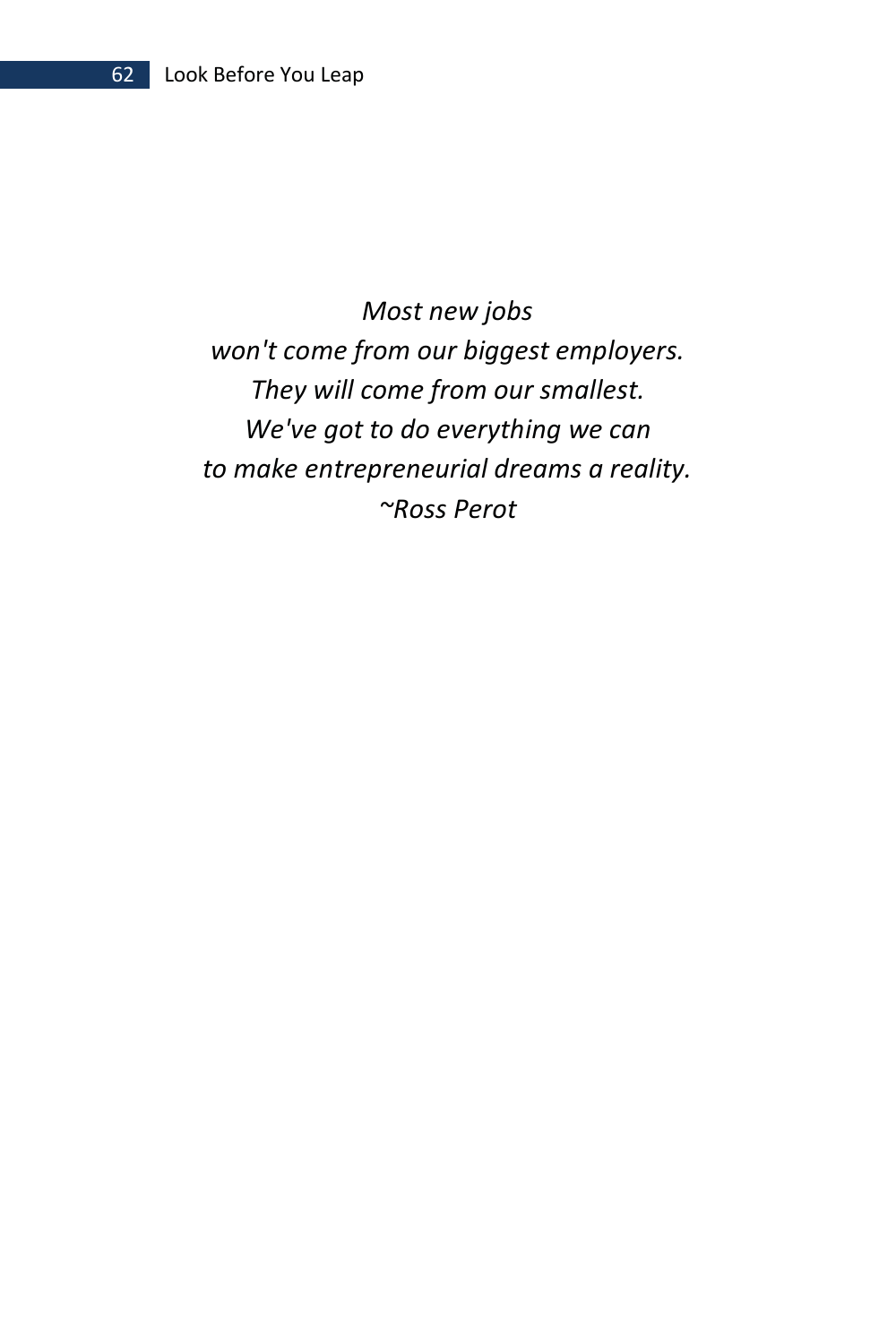

# **Conclusion**

These 10 strategies have been derived from extensive research and years of diverse self-employment experiences. We hope that you've gained a better understanding of what it takes to become successfully self-employed.

- 1. Understand self-employment
- 2. Know what it takes
- 3. Put supports in place
- 4. Do your homework
- 5. Be strategic
- 6. Brand your business
- 7. Do the Math
- 8. Manage the details
- 9. Get the help you need
- 10. Monitor progress

If you've been using this workbook independently, consider joining us in a *Look Before You Leap* online course. For the next start date, check out the Life Strategies online store (www.lifestrategies.ca/store/ ) or e-mail info@lifestrategies.ca for more information.

Also follow us online, through:

- Website: www.lookbeforeyouleap.ca
- *Look Before You Leap* blog
	- o http://lookbeforeyouleapselfemployment.blogspot.com/
- Twitter: @lookb4leaping

We hope this workbook has helped you strategically look before leaping. If you've decided not to leap right now, we wish you well in your chosen career. If you've been inspired to leap, we hope we've provided supports to help you leap safely.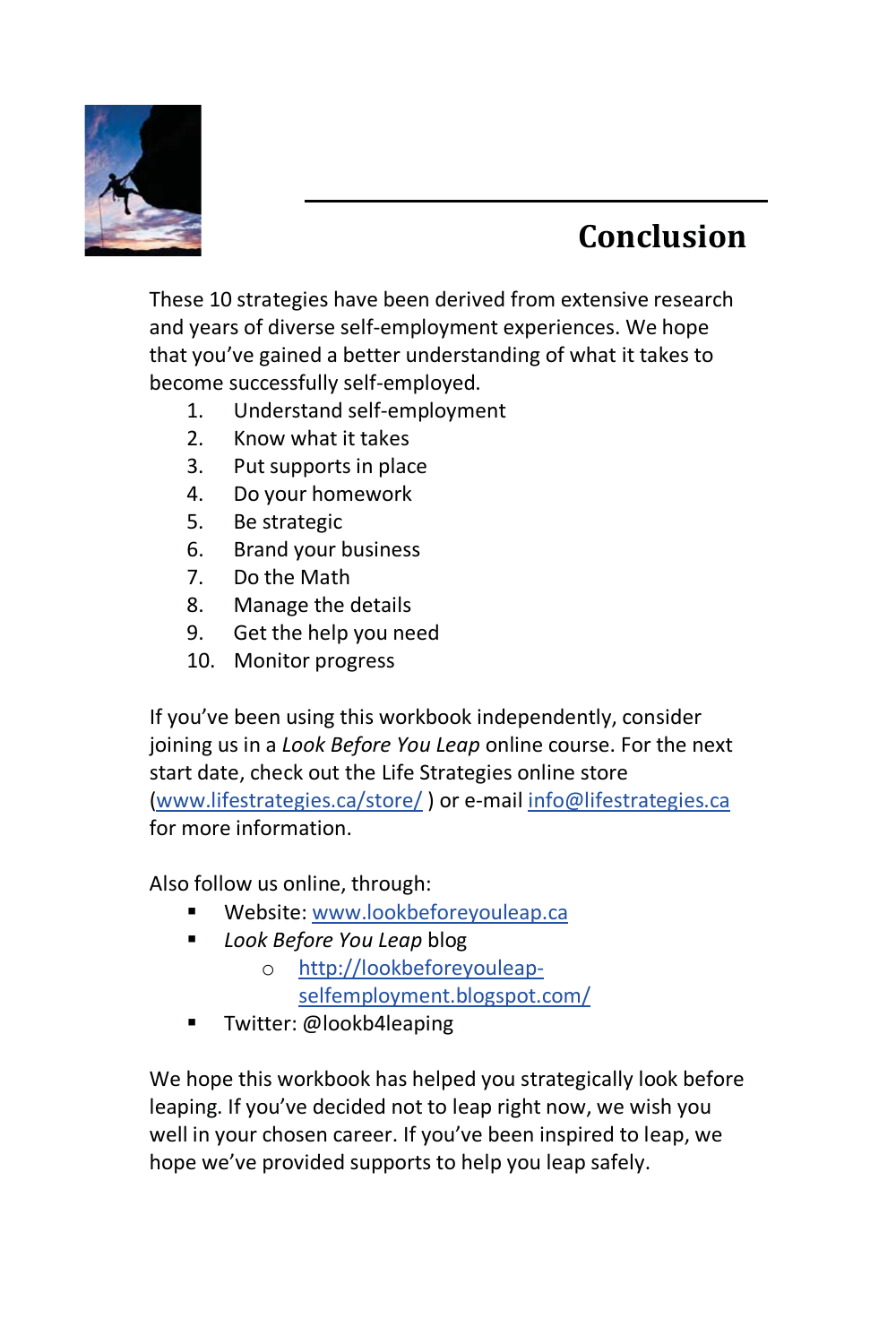#### **About the Authors**

Dr. Roberta Neault, CCC, RRP, CCDP, GCDF-i, is President of Life Strategies Ltd., a small consulting firm with international scope. She is a counsellor, educator, keynote speaker, and author of numerous articles and resources on topics related to individual and organizational success. Roberta recently received the Gold Medal and Diamond Pin for Leadership in Career Development.

Deirdre Pickerell, MEd, MA, CHRP, GCDF-i, is Life Strategies' Senior Consultant with over 18 years experience as a business leader and manager, career practitioner, and certified human resource professional. She has made significant contributions to her field – locally, nationally, and internationally – through innovative program design, leading-edge education, and inspiring facilitation. In recognition of her work, Deirdre was honoured with a 2006 Award of Excellence; presented by the BC Human Resources Management Association.

In this workbook, both Roberta and Deirdre share a lifetime of self-employment experiences – their own, and those they've witnessed supporting others to achieve self-employment dreams. Roberta has taken an entrepreneurial approach to generating work since negotiating her first babysitting contract as a 12 year old. From her early years of selling Avon and wholesaling handicrafts, to currently running an award-winning international e-business, Roberta's entrepreneurial spirit has continued to thrive. Similarly, Deirdre demonstrated selfemployment success selling Mary Kay Cosmetics and Partylite Candles before joining her family's business. Starting as the receptionist, she held almost every position within the career management and IT training company, before becoming Director in 1998. She launched her own consulting company in 2002 with a small contract with Life Strategies – and now can't imagine being anything but a self-employed consultant!